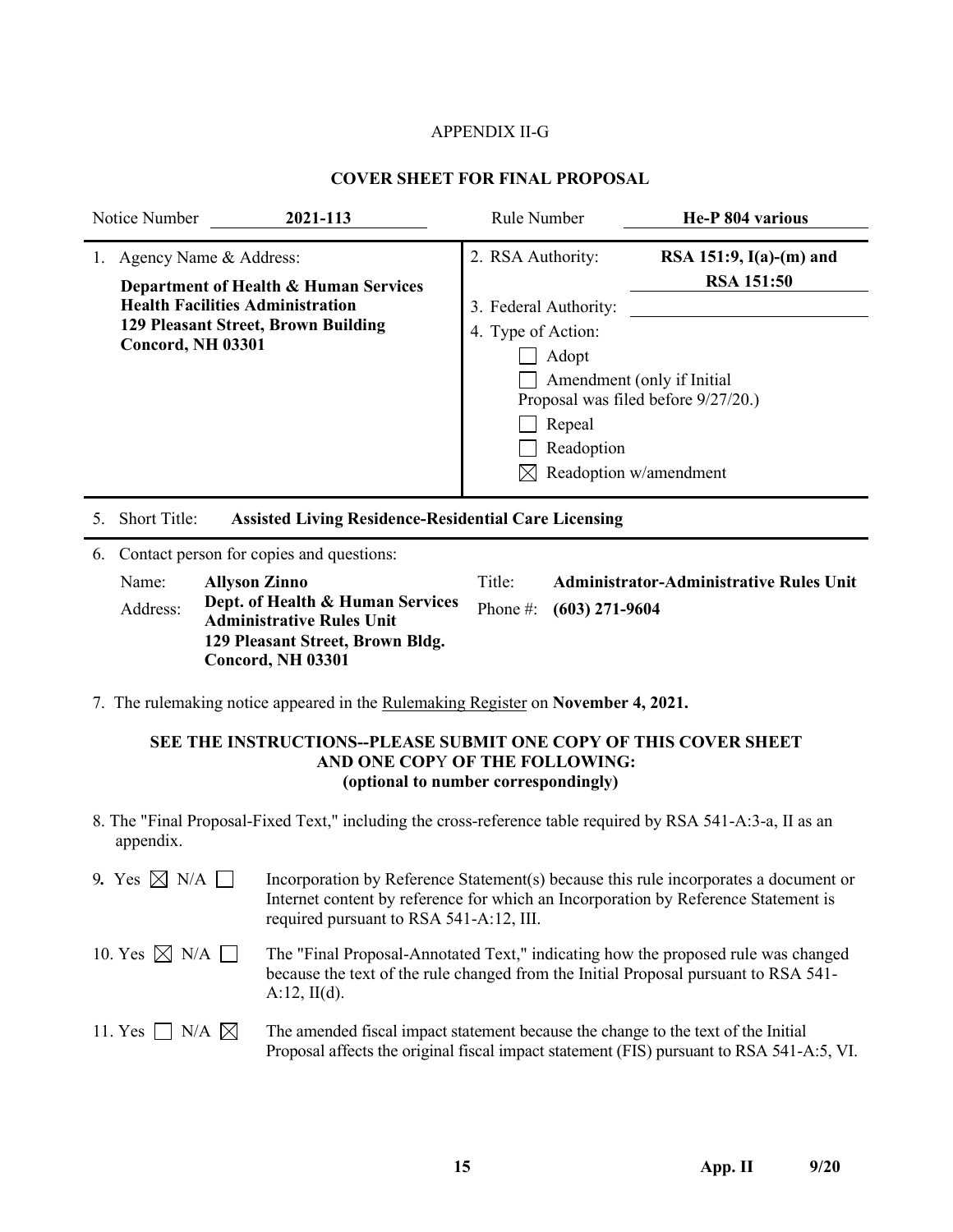| Notice Number                                                                                                                                                             | 2021-113 | Rule Number                                                                                                                    | He-P 804 various                                    |
|---------------------------------------------------------------------------------------------------------------------------------------------------------------------------|----------|--------------------------------------------------------------------------------------------------------------------------------|-----------------------------------------------------|
| 1. Agency Name & Address:<br>Department of Health & Human Services<br><b>Health Facilities Administration</b><br>129 Pleasant Street, Brown Building<br>Concord, NH 03301 |          | 2. RSA Authority:<br>3. Federal Authority:<br>4. Type of Action:<br>Adoption<br>Repeal<br>Readoption<br>Readoption w/amendment | RSA 151:9, $I(a)-(m)$ and<br><b>RSA 151:50</b><br>X |
| <b>Short Title:</b><br>5.                                                                                                                                                 |          | <b>Assisted Living Residence- Residential Care Licensing</b>                                                                   |                                                     |

- 
- 6. (a) Summary of what the rule says and of any proposed amendments:

**He-P 804 sets forth the requirements necessary to operate and maintain a licensed assisted living residence-residential care facility (ALR-RC).** 

**The Department of Health and Human Services (Department) is proposing to readopt with amendment various sections of He-P 804, specifically He-P 804.03 on definitions, He-P 804.04 on license application submission, He-P 804.06 on license expiration and procedures for renewals, He-P 804.07 on ALR-RC new construction and existing rehabilitation, He-P 804.08 on ALR-RC requirements for organizational or service changes, He-P 804.09 on inspections, He-P 804.10 on waivers, He-P 804.11 on complaints, He-P 804.12 on administrative remedies, He-P 804.13 on enforcement actions and hearings, He-P 804.14 on duties and responsibilities of the licensees, He-P 804.16 on required services, He-P 804.17 on medication services, He-P 804.18 on personnel, He-P 804.20 on respite care in ALR-RC, He-P 804.25 on physical environment, and He-P 804.26 on fire safety. The proposed amendments include:**

- **Updating various provisions of the rule for better clarity, program integrity, and to be consistent with language used in other licensing rules that have been more recently adopted;**
- **Updating the language surrounding the "New Hampshire Fire Code", or for purposes of this rule the "Life Safety Code", to reflect the code being adopted in RSA 153:1, VI-a and amended in Saf-FMO 300 by the Fire Marshal with the Board of Fire Control pursuant to RSA 153:5 throughout;**
- **Updating He-P 804.03 on definitions by:**
	- **Adding the definitions of "administrative remedy", "advance directive", "affiliated or related parties", "care assessment for residential services tool", "clinical laboratory improvement amendments", "contracted employee", "discharge", "do not resuscitate order", "employee", "enforcement action", "facility", "governing body", "informed consent", "orders", "point of care devices", "point of care testing", and "underwriters laboratories listed";**
	- **Amending the definitions of "agent", "change of ownership", "chemical restraints", "direct care", "elopement", "equipment", formerly "equipment or fixtures", "license", "Life safety code", "personnel", "plan of corrections", "qualified personnel", "renovation" , and "signification change"; and**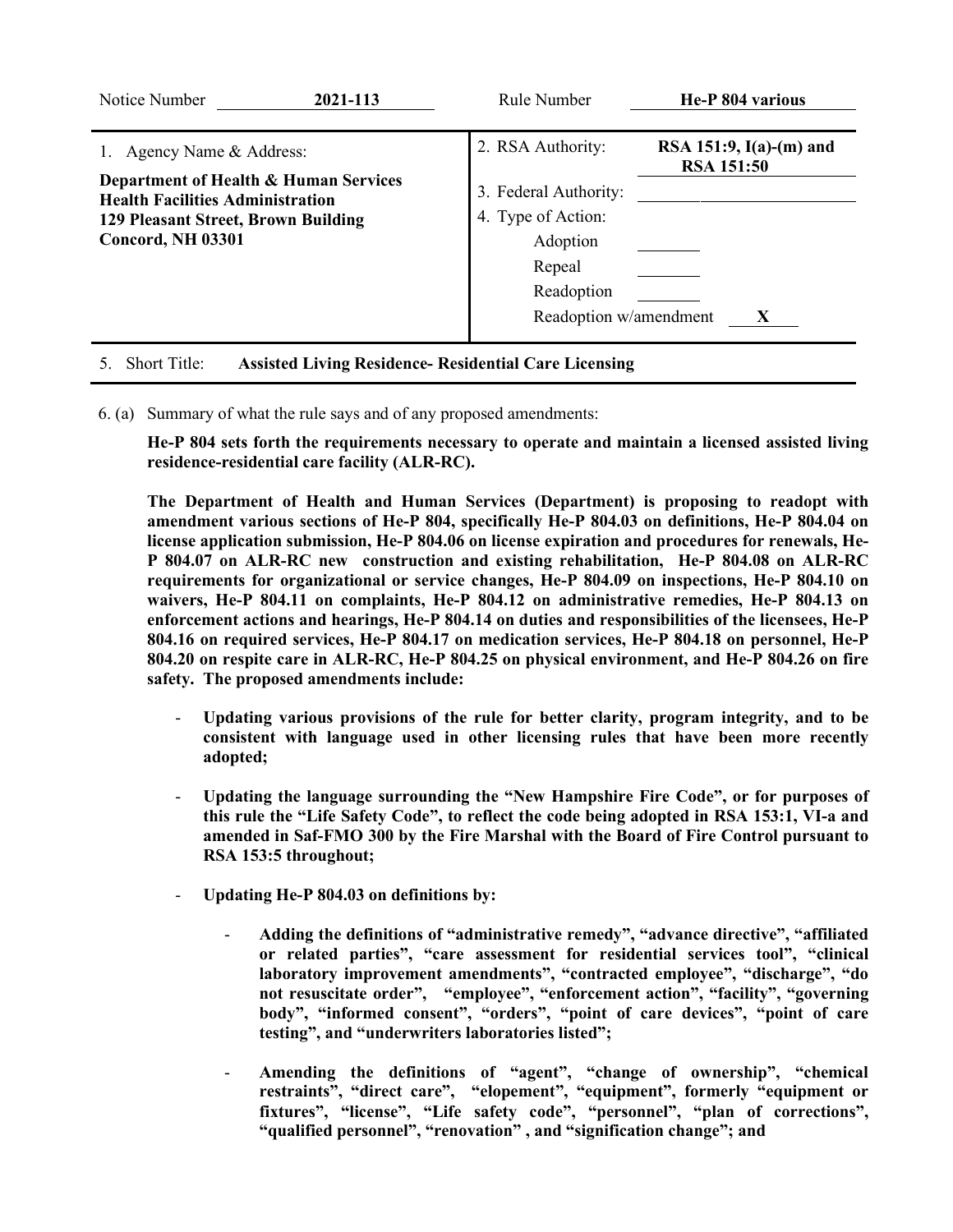- Deleting the definitions of "rehabilitation", "resident assessment tool", and **"written and signed orders";**
- **Updating He-P 804.04 on license application submission by incorporating the April 2021 edition of the form "Application for Residential, Health Care License, or Special Health Care Services";**
- **Updating He-P 804.06 on license expirations and procedures for renewals by aligning the license expiration with RSA 151:5 and removing the requirement that the materials submitted with the initial application be included with the renewal application;**
- **Updating He-P 804.07 on ALR-RC new construction and existing rehabilitation by removing the option of the licensee to begin construction and rehabilitation prior to Department approval;**
- **Updating He-P 804.08 on ALR-RC requirements for organizational or service changes by updating the requirements on when the ALR-RC should notify and/or obtain a new or revised license from the Department;**
- **Updating He-P 804.10 on waivers by adding that the waiver request must include the period of time for which the waiver is being sought, if less than permanent;**
- **Updating He-P 804.11 on complaints by making minor substantive clarifying revisions;**
- **Updating He-P 804.12 on administrative remedies by adding that the Department will issue a warning that enforcement action shall be taken if a plan of correction is not implemented and adding requirements on when the Department will implement a temporary administrator;**
- **Updating He-P 804.13 on enforcement actions and hearings by adding additional reasons why the Department might revoke a license, amending the fines that might be issued, and adding requirements around state monitoring;**
- **Updating He-P 804.14 on duties and responsibilities of the licensee by adding the requirement of dementia training, both initial and continuing, pursuant to RSA 151:48-50;**
- **Updating He-P 804.16 on required services by incorporating by reference the Department's "Cares Assessment for Residential Services (CARES) Tool" and adding new requirements on point of care testing, known as CLIA-waived laboratory testing;**
- **Updating He-P 804.17 on medication services by making minor terminology changes;**
- **Updating He-P 804.18 on personnel by making minor substantive clarifying revisions;**
- **Updating He-P 804.20 on respite care in ALR-RC by making minor terminology changes;**
- **Updating He-P 804.25 on physical environment by adding the requirement that all communication devices must be UL listed; and**
- **Updating 804.26 on fire safety by adding the requirement that written documentation of fire drills be maintained on site and available for inspection and the requirement for nursing homes to have at least one ABC type fire extinguisher on every level or every 75**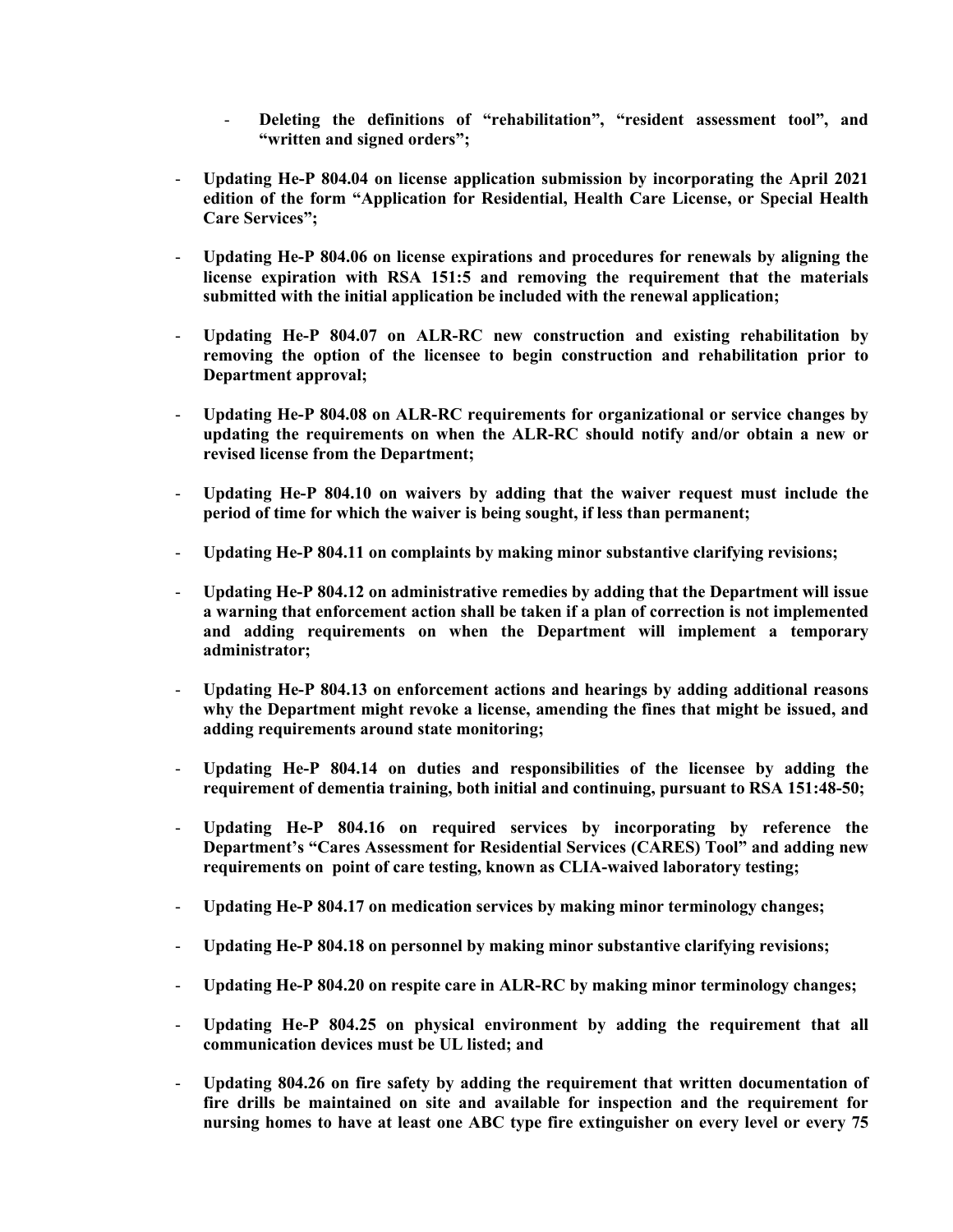**feet of corridor as required by NFPA 10 as well as the required inspections and records of this equipment.**

6. (b) Brief description of the groups affected:

**Groups affected by this rule include owners and operators of ALR-RC's, residents or ALR-RC's, and their families.** 

6. (c) Specific section or sections of state statute or federal statute or regulation which the rule is intended to implement:

| Rule                          | <b>Specific State or Federal Statutes the Rule Implements</b> |
|-------------------------------|---------------------------------------------------------------|
| He-P 804.03                   | RSA 151:9, I(a); RSA 151:9, VII(a)(1)                         |
| He-P 804.04                   | RSA 151:9, I(c); RSA 151:9, VII(a)(1)                         |
| He-P 804.06                   | RSA 151:9, I(c); RSA 151:9, VII(a)(1)                         |
| He-P 804.07                   | RSA 151:9, I(a); RSA 151:9, VII(a)(1)                         |
| He-P 804.08                   | RSA 151:9, I(a); RSA 151:9, VII(a)(1)                         |
| He-P 804.09                   | RSA 151:9, I(e); RSA 151:9, VII(a)(1)                         |
| He-P 804.10                   | RSA 151:9, I(a); RSA 151:9, VII(a)(1)                         |
| He-P 804.11                   | RSA 151:9, I(e); RSA 151:9, VII(a)(1)                         |
| He-P 804.12                   | RSA 151:9, I(1); RSA 151:9, VII(a)(1)                         |
| He-P 804.13                   | RSA 151:9, I(f); RSA 151:9, VII(a)(1)                         |
| He-P $804.14$ – He-P $804.18$ | RSA 151:9, I(a); RSA 151:9, VII(a)(1)                         |
| He-P 804.20                   | RSA 151:9, I(a); RSA 151:9, VII(a)(1)                         |
| He-P 804.25                   | RSA 151:9, I(a); RSA 151:9, VII(a)(1)                         |
| He-P 804.26                   | RSA 151:9, I(a); RSA 155:68; RSA 155:69; RSA 153:4 and 5      |

7. Contact person for copies and questions including requests to accommodate persons with disabilities:

Address: **Dept. of Health and Human Services** Phone #: **Administrative Rules Unit 129 Pleasant Street, 2nd Floor Concord, NH 03301**

Name: **Allyson Zinno** Title: **Administrator- Administrative Rules Unit** Fax#: E-mail: **(603) 271-9604 (603) 271-5590 [Allyson.E.Zinno@dhhs.nh.gov](mailto:Allyson.E.Zinno@dhhs.nh.gov)**

> TTY/TDD Access: Relay NH 1-800-735-2964 or dial 711 (in NH)

**The proposed rules may be viewed and downloaded at: <http://www.dhhs.nh.gov/oos/aru/comment.htm>**

8. Deadline for submission of materials in writing or, if practicable for the agency, in the electronic format specified: **Friday, December 10, 2021**

 $\boxtimes$  Fax  $\boxtimes$  E-mail  $\Box$  Other format (specify):

9. Public hearing scheduled for:

| Date and Time: | Friday, December 3, 2021 at 10:30am                                |
|----------------|--------------------------------------------------------------------|
| Place:         | <b>DHHS Brown Bldg., Auditorium, 129 Pleasant St., Concord, NH</b> |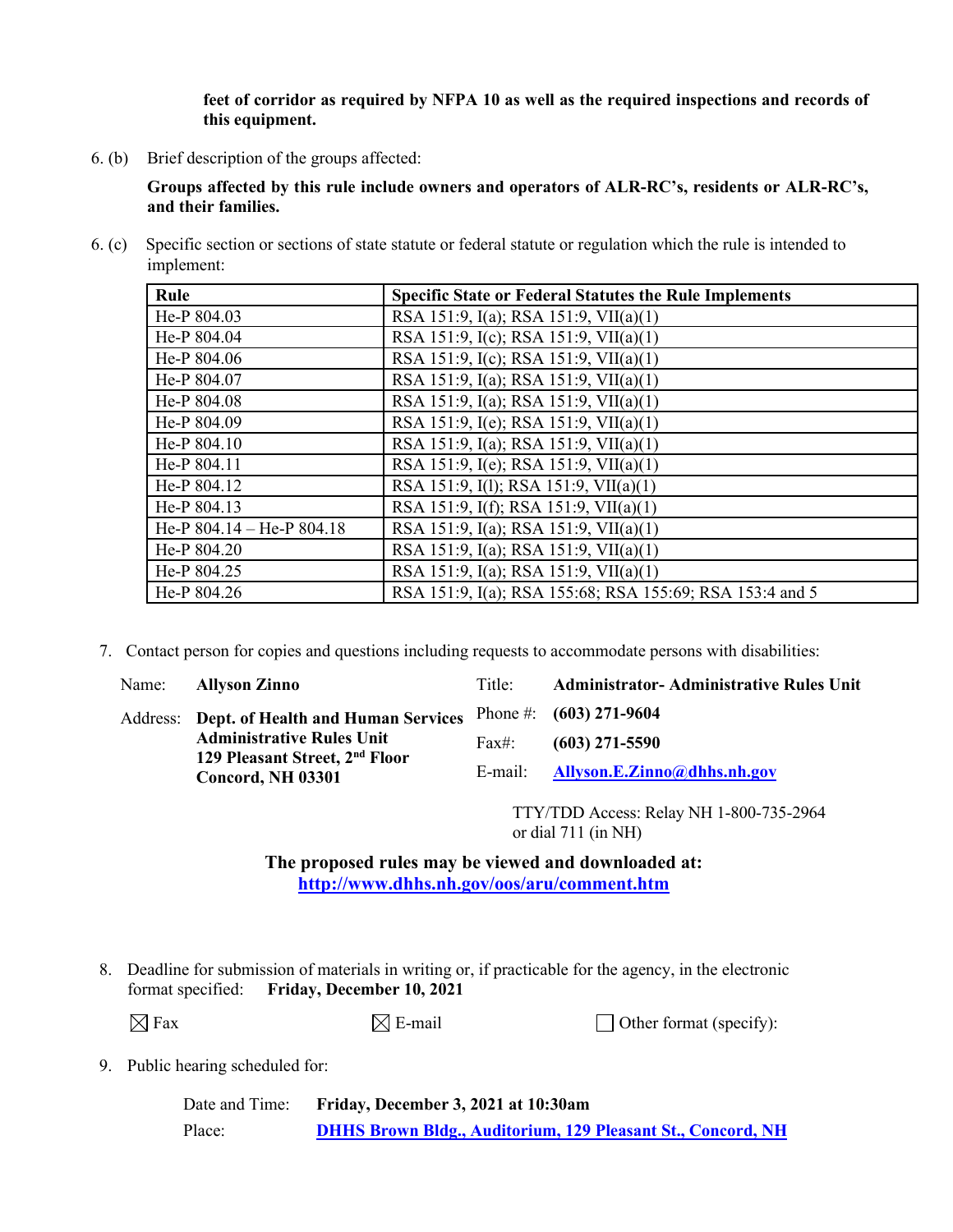- 10. Fiscal Impact Statement (Prepared by Legislative Budget Assistant)
	- FIS # **21:113** , dated **October 14, 2021**
	- **1. Comparison of the costs of the proposed rule(s) to the existing rule(s):** When compared to the existing rules, the proposed rules may have an indeterminable impact on independently-owned businesses and state general fund revenues.
	- **2. Cite the Federal mandate. Identify the impact on state funds:** No federal mandate, no impact on state funds.

## **3. Cost and benefits of the proposed rule(s):**

#### **A. To State general or State special funds:**

Changes to the schedule of fines may result in increased or decreased revenue to the state general fund. The Department of Health and Human Services notes that any cost or benefit would only be insofar as a licensee is or has been in noncompliance with the relevant rule or law.

**B. To State citizens and political subdivisions:** None.

## **C. To independently owned businesses:**

Changes to the schedule of fines may result in an increased or decreased cost to licensees. As noted in response to (A) above, any cost or benefit would only be insofar as a licensee is or has been in noncompliance with the relevant rule or law. In addition, the new dementia training requirement may result in an indeterminable administrative cost to licensees. Finally, if a licensee opts to perform certain Clinical Laboratory Improvement Amendments (CLIA)-waived testing, there may be an indeterminable cost as a result of complying with additional requirements such as prevention protocols and training.

11. Statement Relative to Part I, Article 28-a of the N.H. Constitution:

**The proposed rule modifies an existing program or responsibility, but does not mandate any fees, duties or expenditures on the political subdivisions of the state, and therefore does not violate Part I, Article 28-a of the N.H. Constitution.**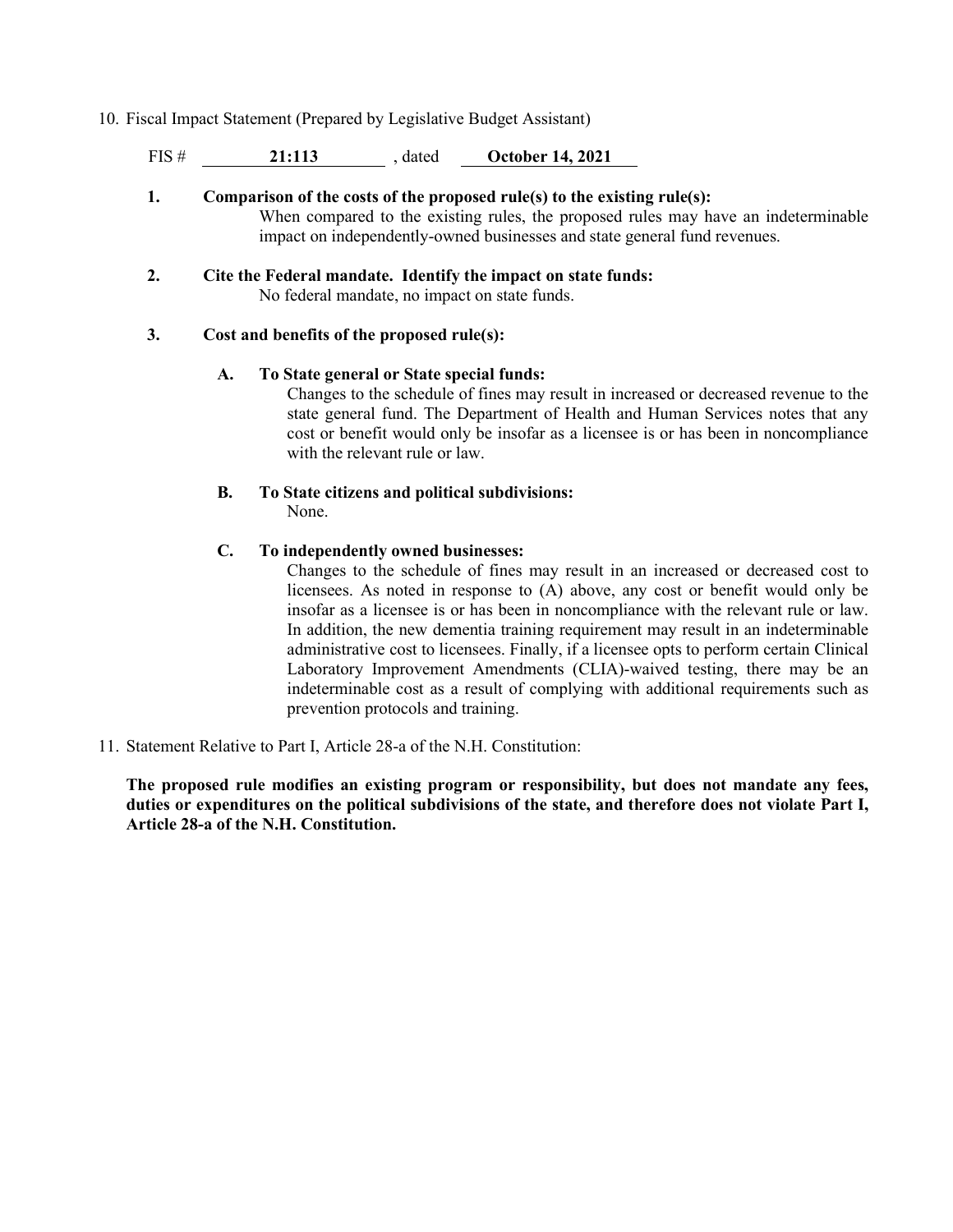#### CHAPTER He-P 800 RESIDENTIAL CARE AND HEALTH FACILITY RULES

#### Statutory Authority: RSA 151:9

## PART He-P 804 ASSISTED LIVING RESIDENCE–RESIDENTIAL CARE LICENSING

### **Readopt with amendment He-P 804.03 and He-P 804.04, effective 11-3-17 (Document #12414), to read as follows:**

He-P 804.03 Definitions.

(a) "Abuse" means any one of the following:

(1) "Emotional abuse" means the misuse of power, authority, or both, verbal harassment, or confinement which results or could result in the mental anguish or emotional distress of a resident;

(2) "Physical abuse" means the misuse of physical force which results or could result in physical injury to a resident; or

(3) "Sexual abuse" means contact or interaction of a sexual nature involving a resident without his or her informed consent.

 (b) "Activities of daily living (ADL)" means basic daily routine tasks such as eating, transferring, toileting, bathing, dressing, and medication management.

 (c) "Addition" means an increase in the building area, aggregate floor area, building height, or number of stories of a structure.

 (d) "Administer" means an act whereby one or more doses of a medication are instilled into the body, applied to the body of, or otherwise given to a person for immediate consumption or use by an individual authorized by law, including RSA 318-B and RSA 326-B.

 (e) "Administrative remedy" means an action imposed upon a licensee in response to non-compliance with RSA 151 and He-P 804.

 (f) "Administrator" means the licensee or individual appointed by the licensee to be responsible for all aspects of the daily operation of the licensed premises.

 $(g)$  "Admission" means the point in time when a resident, who has been accepted by a licensee for the provision of services, physically moves into the facility. Edit. "includes"

(h) "Advance directive" means a directive allowing a person to give directions about future medical care or to designate another person to make medical decisions if he or she should lose the capacity to make health care decisions. The term "advance directive" shall include living wills and durable powers of attorney for health care, in accordance with RSA 137-J.

 (i) "Agent" means an adult to whom authority to make health care decisions is delegated under an activated durable power of attorney for health care executed in accordance with RSA 137-J, or a surrogate decision maker identified under RSA-J:34-37.

 (j) "Applicant" means an individual, agency, partnership, corporation, government entity, association, or other legal entity seeking a license to operate an ALR-RC pursuant to RSA 151:2, I(e).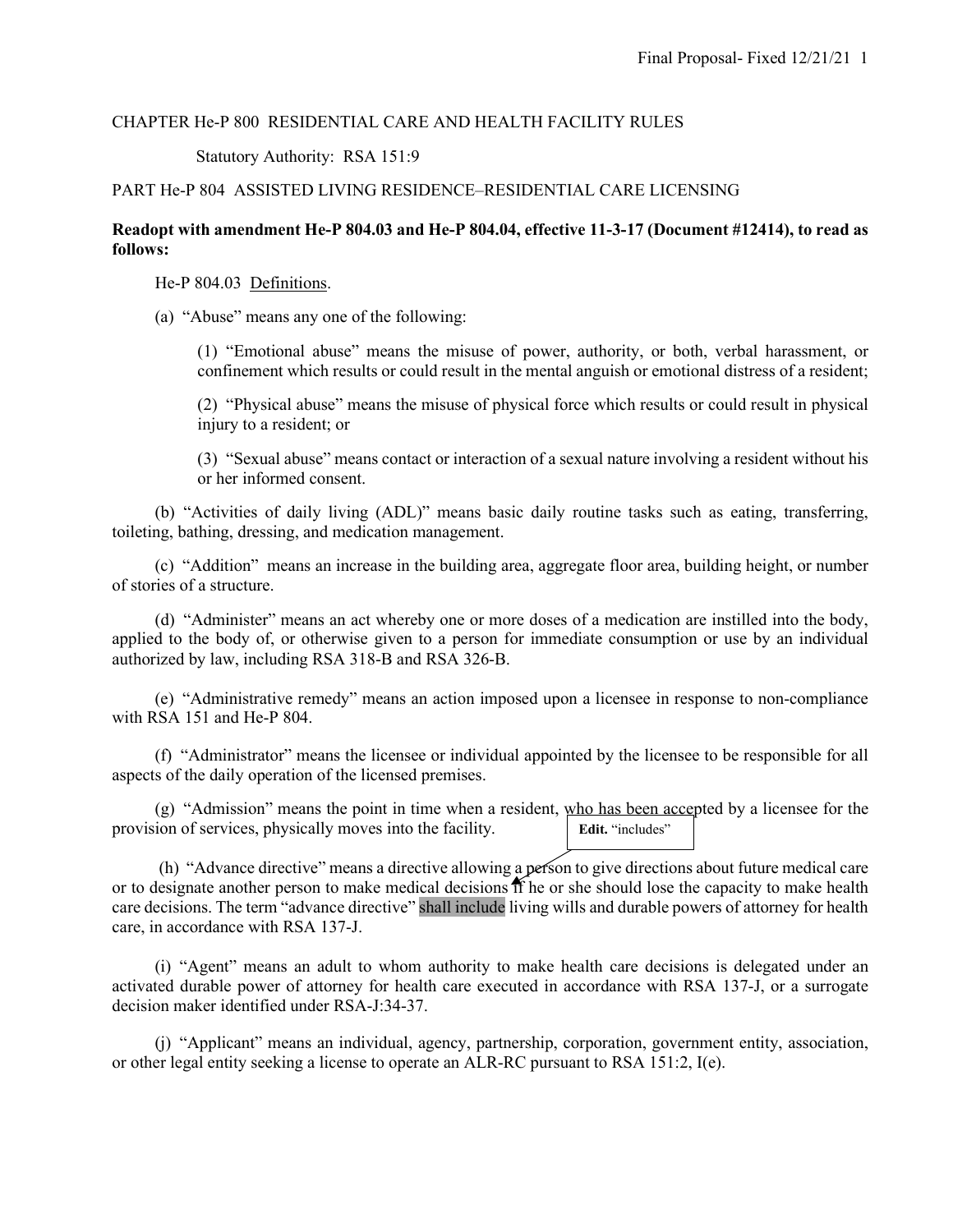(k) "Area of non-compliance" means any action, failure to act, or other set of circumstances that cause a licensee to be out of compliance with RSA 151, He-P 804, or other federal or state requirements.

(l) "Assessment" means an evaluation of the resident to determine the care and services that are needed.

 (m) "Assisted living residence–residential care (ALR-RC)" means a long term care residence providing personal care at the residential care level pursuant to RSA 151:9, VII(a)(1).

 (n) "Care assessment for residential services tool (CARES)" means the document developed by the department to assess the needs of a resident or prospective resident as required by RSA 151:5-a, I.

 (o) "Care plan" means a written guide developed by the licensee, in consultation with the resident, guardian, agent, or personal representative, if any, as a result of the assessment process for the provision of care and services.

 (p) "Change of ownership" means the transfer of the controlling interest of an established ALR-RC to any individual, agency, partnership, corporation, government entity, association or other legal entity.

 (q) "Chemical restraints" means any medication that is used for discipline or staff convenience, in order to alter a resident's behavior such that the resident requires a lesser amount of effort or care, and is not in the resident's best interest, and not required to treat medical symptoms.

**Edit**. This should be a standalone definition, and since the term is defined at 42 CFR 493.2 use and cite to it. Also, should change "is" to "means".

(r) "Clinical laboratory improvement amendments (CLIA)" means the requirements outlined at 42 CFR Part 493 which set forth the conditions that all laboratories must meet to be certified to perform testing on human specimens. A laboratory is defined as a facility for the biological, microbiological, serological, chemical, immunohematological, hematological, biophysical, cytological, pathological, or other examination of materials derived from the human body for the purpose of providing information for the diagnosis, prevention, or treatment of any disease or impairment of, or the assessment of the health of, human beings. These examinations also include procedures to determine, measure, or otherwise describe the presence or absence of various substances or organisms in the body. Facilities only collecting or preparing specimens, or both, or only serving as a mailing service and not performing testing are not considered laboratories.

 (s) "Commissioner" means the commissioner of the New Hampshire department of health and human services, or his or her designee. **Edit.** Use "are" to avoid setting a requirement.

 (t) "Core services" means those minimal services to be provided to any resident by the licensee that must be included in the basic rate.

 (u) "Critical Incident Stress Management (CISM)" means an adaptive, short-term psychological helpingprocess that focuses solely on an immediate and identifiable problem. Its purpose is to enable people to return to their daily routine more quickly and with less likelihood of experiencing [post-traumatic stress disorder.](https://en.wikipedia.org/wiki/Post-traumatic_stress_disorder)

(v) "Days" means calendar days unless otherwise specified in the rule.

 (w) "Demonstrated competency" means the ability of the employee to demonstrate to an evaluator that he or she is able to complete the required task in a way that reflects the minimum standard including, but not limited to, a certificate of completion of course material or a post test to the training provided.

 (x) "Department" means the New Hampshire department of health and human services at 129 Pleasant Street, Concord, NH 03301.

**Edit.** "Care assessment for residential services (CARES) tool". See also He-P 804.16(d).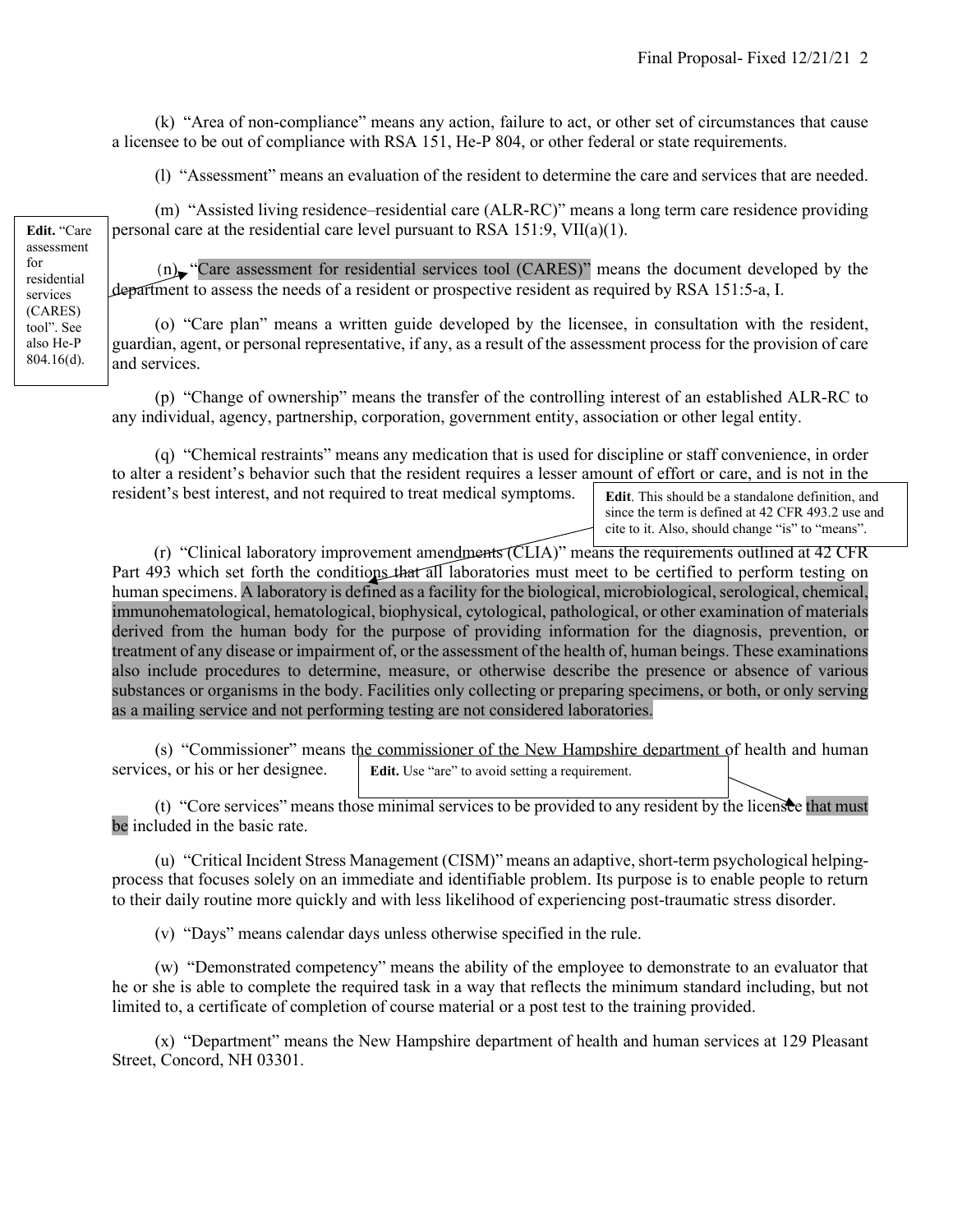(y) "Direct care" means hands-on care and services provided to a resident, including but not limited to medical, nursing, psychological, or rehabilitatitive treatments, bathing, transfer assistance, feeding, dressing, toileting, and grooming.

 (z) "Directed plan of correction" means a plan developed and written by the department that specifies the actions the licensee must take to correct identified areas of non-compliance.

(aa) "Discharge" means moving a resident from a licensed facility or entity to a non-licensed facility or entity. **Edit.** Delete.

(ab) "Do not resuscitate order (DNR order)", means an order, signed by a licensed provider, that in the event of an actual or imminent cardiac or respiratory arrest, chest compression, and ventricular defibrillation will not be performed, the resident will not be intubated or manually ventilated, and there will be no administration of resuscitation drugs. This term also includes "do not attempt resuscitation order (DNAR order)".

 (ac) "Elopement" means when a resident who is cognitively, physically, mentally, emotionally, or chemically impaired, or cognitively intact wanders away, walks away, runs away, escapes, or otherwise leaves a caregiving facility or environment unsupervised or unnoticed, without knowledge of the licensee's personnel.

(ad) "Emergency plan" means a document outlining the responsibilities of personnel in an emergency.

(ae) "Employee" means anyone employed by the ALR-RC and for whom the ALR-RC has direct supervisory authority. **Edit.** "with"

(af) "Enforcement action" means the imposition of an administrative fine, the denial of an application, or the revocation or suspension of a license in response to non-compliance RSA 151 or He-P 804.

 (ag) "Equipment" means any plumbing, heating, electrical, ventilating, air-conditioning, refrigerating, and fire protection equipment, and any elevators, dumbwaiters, escalators, boilers, pressure vessels, or other mechanical facilities or installations related to building services, not to include portable refrigerators. This term includes "fixtures".

 (ah) "Exploitation" means the illegal use of a resident's person or property for another person's profit or advantage, or the breach of a fiduciary relationship through the use of a person or person's property for any purpose not in the proper and lawful execution of a trust, including, but not limited to, situations where a person obtains money, property, or services from a resident through the use of undue influence, harassment, duress, deception, or fraud.

(ai) "Facility" means "facility" as defined in RSA 151:19, II.

 (aj) "Guardian" means a person appointed in accordance with RSA 464-A to make informed decisions relative to the resident's health care and other personal needs.

 (ak) "Health care occupancy" means facilities that provide sleeping accommodations for individuals who are incapable of self-preservation because of age, physical or mental disability, or because of security measures not under the occupants control. Edit. "occupant's" or "occupants"

 (al) "Household member" means the caregiver, all family members, and any other individuals age 17 or older, other than residents, who have resided at the licensed premises for more than 30 days.

 (am) "Incident Command System (ICS)" means a standardized on-scene emergency management system specifically designed to provide for the adoption of an integrated organizational structure that reflects the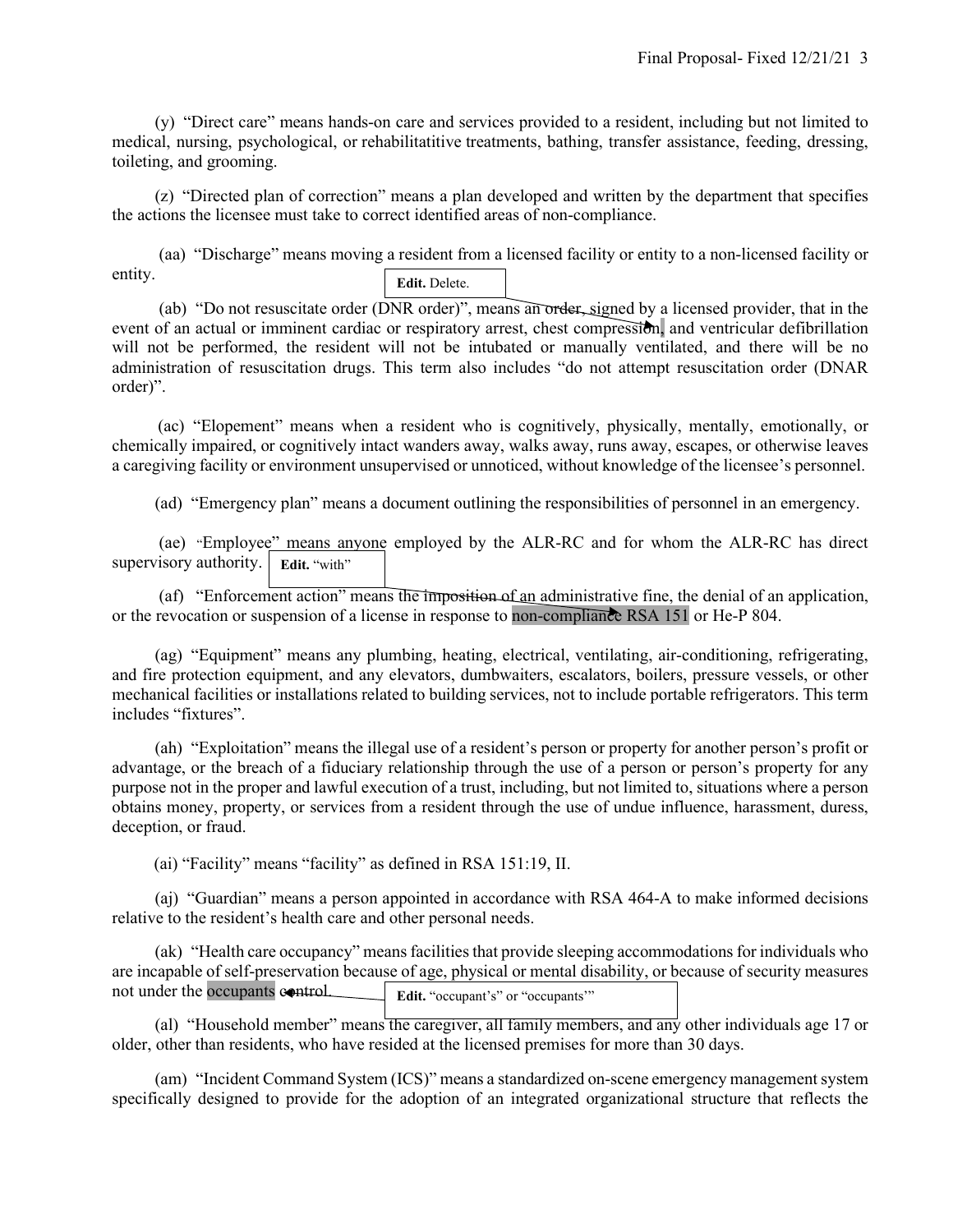complexity and demands of single or multiple incidents, without being hindered by jurisdictional boundaries. ICS is the combination of facilities, equipment, personnel, procedures, and communications operating within a common organizational structure, designed to aid in the management of resources during incidents.

extra spaces.

Edit. Delete (an) "Infectious waste" means those items specified by Env-Wm 904. For-Wm".

**Unclear.** There isn't an "Env-Wm".

(ao) "Informed consent" means the decision by a resident, his or her guardian, agent, or surrogate decision-maker to agree to a proposed course of treatment, after the resident, guardian, agent, or surrogate decision-maker has received full disclosure of the facts, including information about risks and benefits of the treatment and available alternatives, needed to make the decision intelligently.

 (ap) "In-service" means an educational program which is designed to increase the knowledge, skills, and overall effectiveness of personnel.

 (aq) "Inspection" means the process followed by the department to determine an applicant's or a licensee's compliance with RSA 151 and He-P 804 or to respond to allegations, pursuant to RSA 151:6, of noncompliance with RSA 151 and He-P 804.

(ar) "License" means the document issued by the department or licensee of an ALR-RC which authorizes operation in accordance with RSA 151 and He-P 804, and includes the name of the licensee, the name of the business, the physical address, the licensing classification, the effective date, and license number.

 (as) "License certificate" means the document issued by the department to an applicant or licensee that, in addition to the information contained on a license, includes the name of the administrator, the type(s) of services authorized, and the number of beds for which the ALR-RC is licensed.

(at) "Licensed practitioner" means a:

- (1) Medical doctor;
- (2) Physician's assistant;
- (3) Advanced practice registered nurse (APRN);
- (4) Doctor of osteopathy;
- (5) Doctor of naturopathic medicine; or

(6) Any other practitioner with diagnostic and prescriptive powers licensed by the appropriate state licensing board.

 (au) "Licensed premises" means the building or buildings that comprise the physical location that the department has approved for the licensee to conduct operations in accordance with its license.

 (av) "Licensee" means any person or other legal entity to which a license has been issued pursuant to RSA 151.

(aw) "Licensing classification" means the specific category of services authorized by a license.

 (ax) "Life safety code" means the adoption by reference of the life safety code, as published by the National Fire Protection Association and as amended by the state board of fire control and ratified by the general court pursuant to RSA 153:5.

> **Unclear.** This does not define the term. Do not use the term to define the term. Consider: "means the standard by the National Fire Protection Association, NFPA 101, adopted by reference in RSA 153:1, VI-a as ratified by the general court pursuant to RSA 153:5".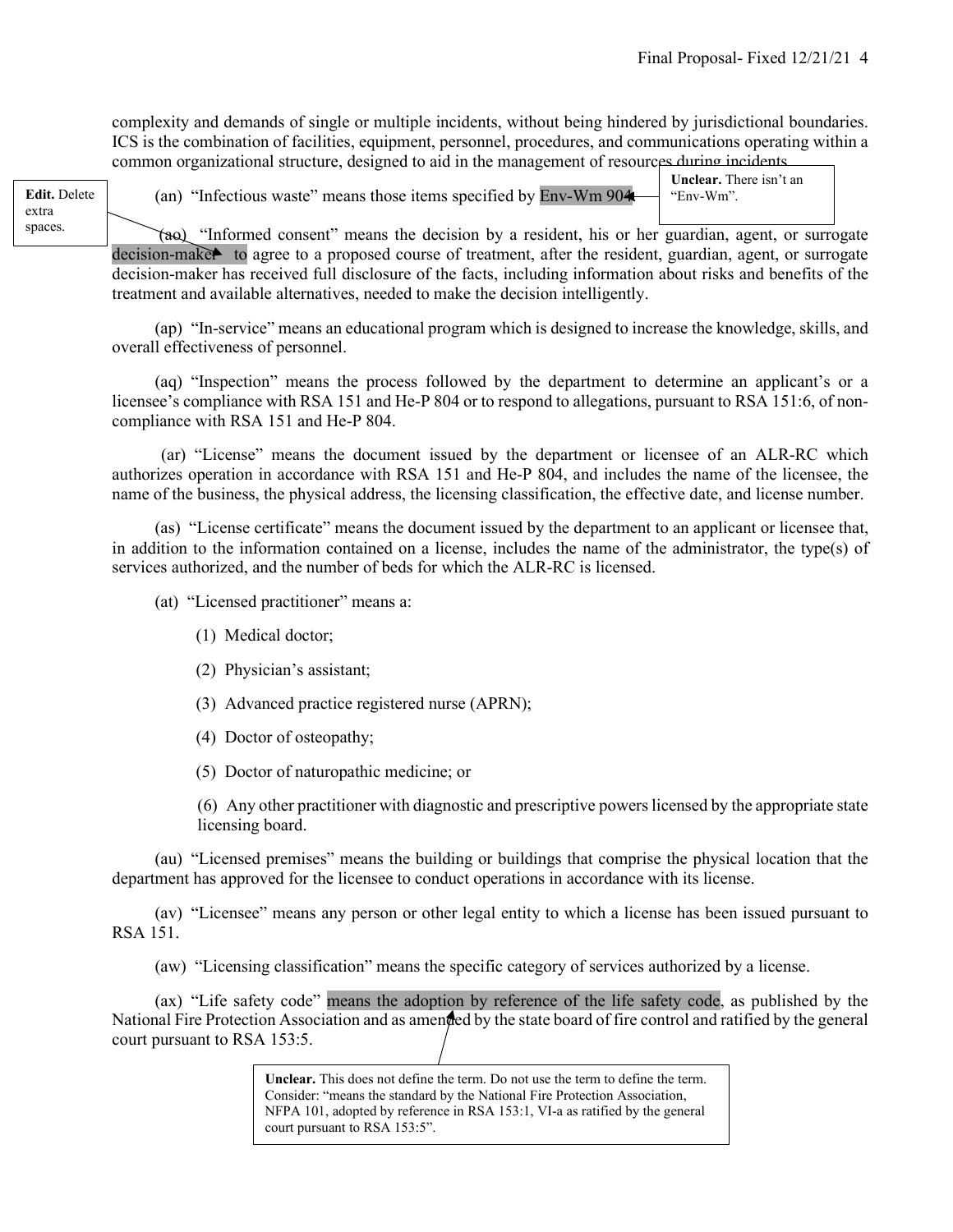(ay) "Mechanical restraint" means locked or secured ALR-RCs or units within an ALR-RC, or anklets, bracelets, or similar devices that cause a door to automatically lock when approached, thereby preventing a resident from freely exiting the ALR-RC or unit within.

 (az) "Medication" means a substance available with or without a prescription, which is used as a curative or remedial substance.

 (ba) "Mobile" means capable of moving from place to place, with or without assistive devices, without the assistance of others.

**Edit.** Don't use semi-colons within the text. Use subdivisions/subparagraphs or commas.

 (bb) "Modification" means the reconfiguration of any space; the addition, relocation, or elimination of any door or window; the addition or elimination of load-bearing elements; the reconfiguration or extension of any system; or the installation of any additional equipment. The term does not include repair or replacement of interior finishes.

 (bc) "Neglect" means an act or omission that results or could result in the deprivation of essential services or supports necessary to maintain the minimum mental, emotional, or physical health and safety of a resident.

 (bd) "Notice to correct" means a report issued pursuant to RSA 151:6-a, II, following a life safety code inspection when a facility is found to be out of compliance with applicable life safety rules or codes.

 (be) "Nursing care" means the provision or oversight of a physical, mental, or emotional condition or diagnosis by a nurse that, if not monitored on a routine basis by a nurse, would or could result in a physical or mental harm to a resident.

(bf) "Orders" means a document, produced verbally, electronically, or in writing, by a licensed practitioner for medications, treatments, and referrals, and signed by the license as authorized by, authenticated by, approved by, reviewed by, or any other term licensed practitioner.

**Unclear/Legis. Intent.** The statute is titled "Patients' Bill of Rights". Mike wasn't sure if it is ok for DHHS to replace all references for patient rights with resident rights.

(bg) "Over-the-counter medications" means non-prescription medications.

 (bh) "Patient rights" means the privileges and responsibilities possessed by each resident provided by RSA 151:21. This term includes "resident rights."

 (bi) "Personal care" means personal care services that are non-medical, hands-on services provided to a resident including, but not limited to, assistance with activities of daily living such as grooming, toileting, eating, dressing, bathing, getting into or out of a bed of chair, walking, or reminding the resident to take medications.

**Edit.** "ADLs". Since the term was previously defined above, use the acroymn and delete everything else as it is included in the definition of ADL.

(bj) "Personal representative" means a person designated in accordance with RSA 151:19, V, to assist the resident for a specific, limited purpose or for the general purpose of assisting the resident in the exercise of any rights.

 (bk) "Personnel" means individual(s), either paid or volunteer, who provide direct or indirect care or services or both to a resident(s).

 (bl) "Physical restraint" means the use of hands-on or other physically applied technique to physically limit the resident's freedom of movement, which includes but is not limited to forced escorts, holding, prone restraints, or other containment techniques.

In hindsight, I would delete the comment. While RSA 151:21 talks about rights as a patient, the Chapter uses both "patient" and "resident" many times. Let me know if you want to discuss it.

**Edit.**  comma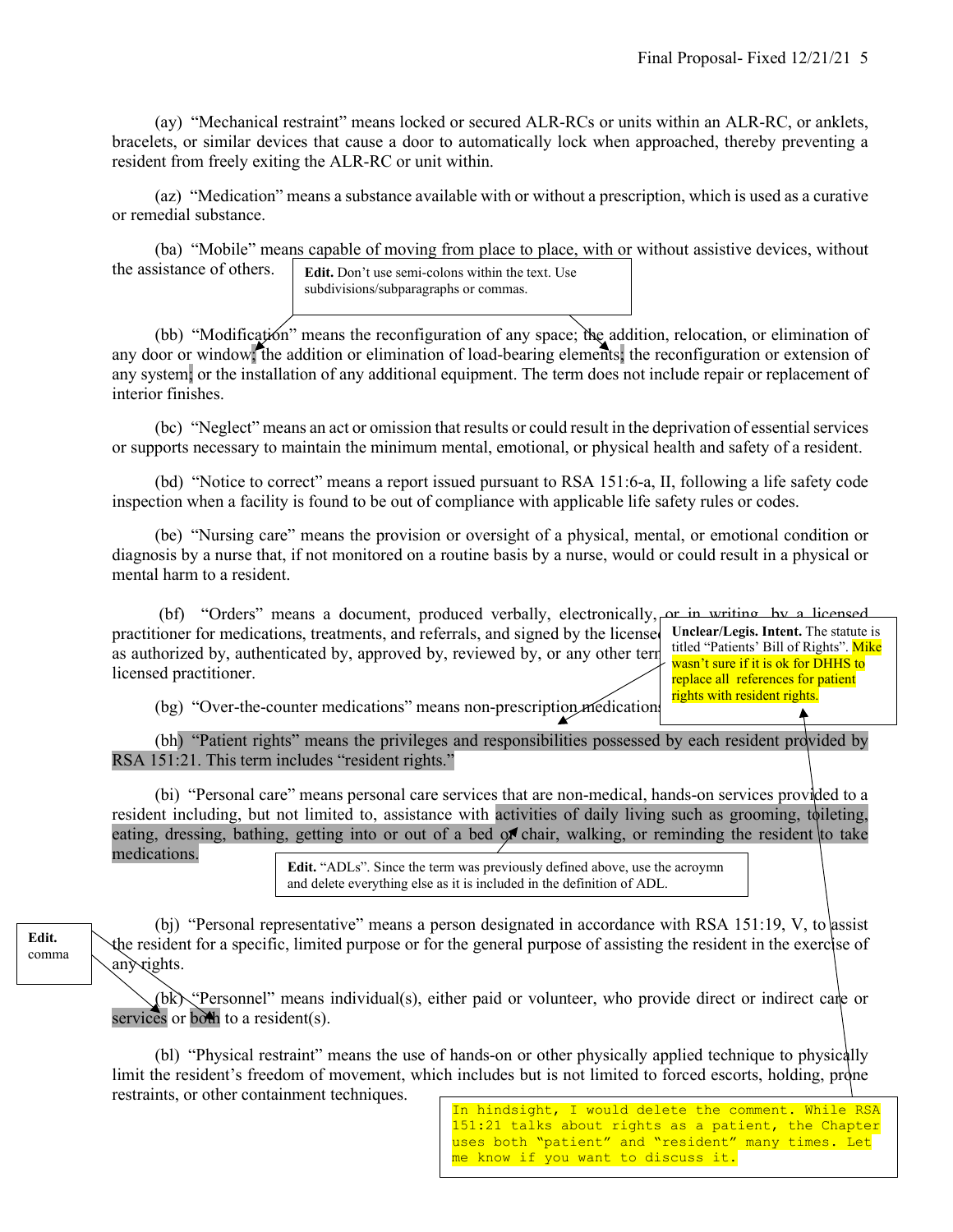(bm) "Plan of correction (POC)" means a plan developed and written by the licensee, which specifies the actions that will be taken to correct areas of non-compliance with applicable rules or codes identified at the time of a clinical or life safety code inspection conducted pursuant to RSA 151:6-a or during the course of a complaint investigation conducted pursuant to RSA 151:6.

(bn) "Point of care devices" means a system of devices used to obtain medical, diagnostic results including but not limited to:  $\left| \right|$ **Edit.** "get a

|                   | (1) A lancing or finger stick device to get blood specimen; | Lulu. ⊻Եւ a<br>blood" |
|-------------------|-------------------------------------------------------------|-----------------------|
| <b>Edit.</b> "or" |                                                             |                       |

(2) A test strip and/or reagents to apply a specimen to for testing; or

(3) A meter or monitor to calculate and show the results, including:

a. Blood glucose meters, also called "glucometers";

b. Prothrombin Time (PT) and International Normalized Ratio (INR) anticoagulation meters; or

c. A Cholesterol meter.

(bo) "Point of care testing (POCT)" means medical diagnostic testing performed using either manual methods or hand held instruments at or near the point of care, at the time and place of patient care.

 (bp) "Pro re nata (PRN) medication" means medication taken as circumstances may require in accordance with licensed practitioner's orders.

 (bq) "Procedure" means a licensee's written, standardized method of performing duties and providing services.

(br) "Protective care" means the provision of resident monitoring services, including but not limited to:

**Edit.** Is "reconstruction" meant in (bu)? *See* (bt).

(2) Minimizing the likelihood of accident or injury.

 (bs) "Qualified personnel" means personnel that have been trained to and have demonstrated competency to adequately perform tasks which they are assigned such as, nursing staff, clinical staff, housekeeping staff trained in infection control, and kitchen staff trained in food safety protocols.

(bt) "Reconstruction" means the reconfiguration of a space that affects an exit or a corridor shared by more than one occupant space, or the reconfiguration of a space such that the rehabilitation work area is not permitted to be occupied because existing means of egress and fire protection systems, or their equivalent, are not in place or continuously maintained.

(bu) "Renovation" means the replacement in type or strengthening of building dements, or upgrading of building elements, material, equipment, or fixtures, without involving the reconfiguration of spaces.

 (bv) "Repair" means the patching, restoration, or painting of materials, elements, equipment or fixtures for the purpose of maintain such materials, elements, equipment, or fixtures in good or sound condition.

 (bw) "Reportable incident" means an occurrence of any of the following while the resident is either in the ALR-RC or in the care of ALR-RC personnel: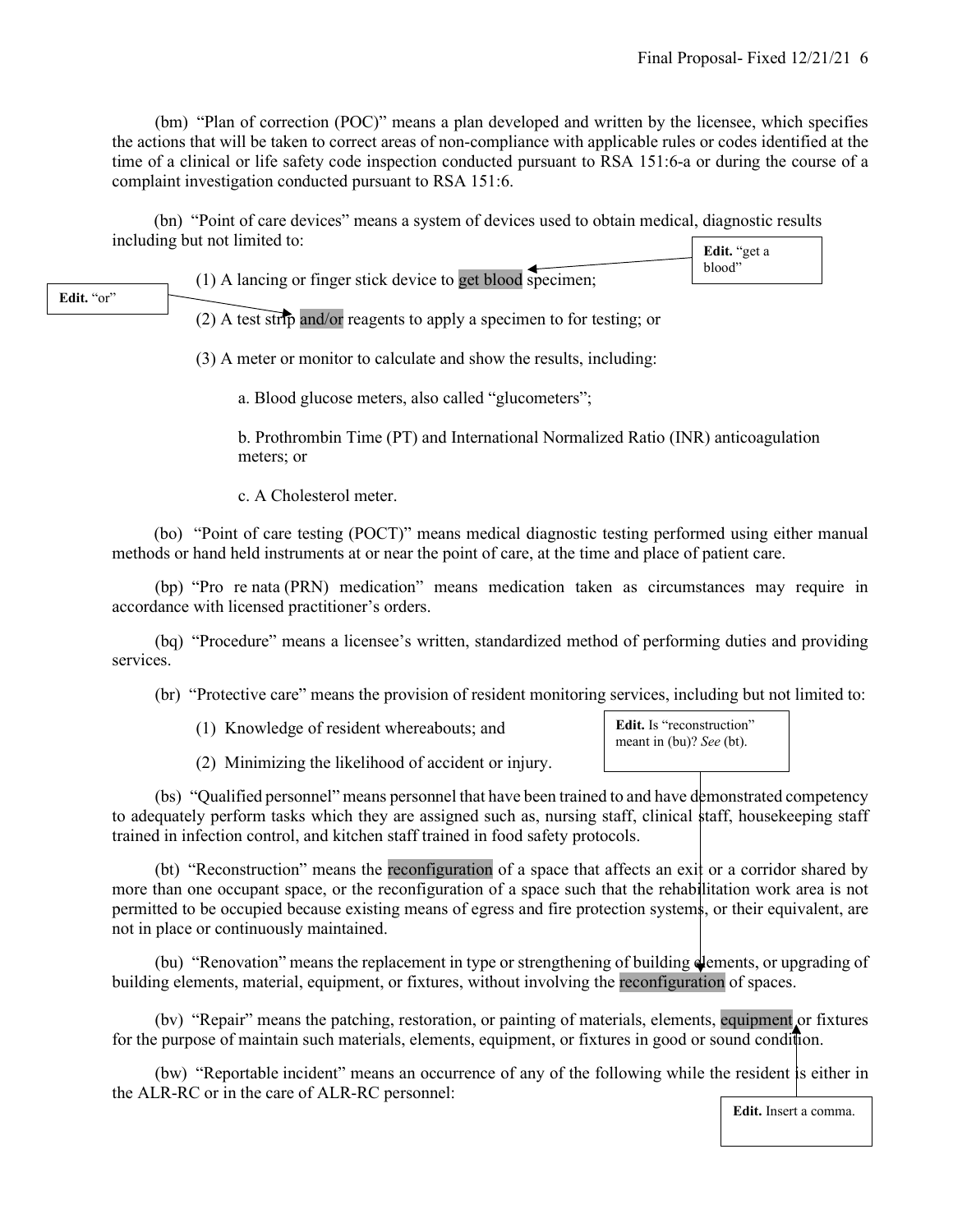(1) The unanticipated death of the resident;

**Edit.** Use the same format as for statutory definitions. *See* p. 108 of the Manual (§ 3.7 of Ch. 4).

(2) An injury to a resident, that is potentially due to abuse or neglect; or

(3) The elopement or unexplained absence of a resident from the  $A\cancel{\text{L}}R\text{-}RC$ .

 (bx) "Resident" means any person admitted to or in any way receiving care, services, or both from a facility licensed in accordance with RSA 151 and He-P 804.

 (by) "Residential board and care occupancy," as defined in NFPA 101 of the state fire code, means an occupancy used for lodging and boarding of 4 or more residents not related by blood or marriage to the owners or operators for the purpose of providing personal care services.

 (bz) "Resident record" means a separate file maintained for each resident, which includes all documentation required by RSA 151 and He-P 804, and as required by other federal or state laws.

 (ca) "Respite care" means the admission of a person from his or her primary residence to an ALR-RC, on either a planned or emergency basis, for a period not to exceed 30 days in order to relieve the primary caregiver from the demands of providing home-based care.

 (cb) "Self administration of medication with assistance" means the resident takes his or her own medication(s) after being prompted by personnel, but without requiring physical assistance from others.

 (cc) "Self administration of medication without assistance" means the resident takes his or her own medication(s) without the assistance of personnel, including prompting.

 (cd) "Self-directed medication administration" means a resident, who has a physical limitation that prohibits him or her from self administration of medication, with or without assistance, directs personnel to physically assist in the medication process which shall not include assisting with injections or filling insulin syringes.

 (ce) "Self evacuate" means the resident can initiate and complete movement from any location in the ALR-RC to an exit without assistance from personnel other than verbal or physical prompting.

 (cf) "Service" means a specific activity performed by the licensee, either directly or indirectly, to benefit or assist a resident.

(cg) "Significant change". means a decline or improvement in a resident's status that:

(1) Will not normally resolve itself without further intervention by personnel or by implementing standard disease-related clinical interventions; Edit. "or"

(2) Impacts more than one area of the resident's health status; and

(3) Requires interdisciplinary review and/or revision of the care plan.

 (ch) "State monitoring" means the placement of individuals by the department at an ALR-RC to monitor the operation and conditions of the facility.

 (ci) "Therapeutic diet" means a diet ordered by a licensed practitioner as part of the treatment for disease, clinical conditions, or increasing or decreasing specific nutrients in the food consumed by the resident.

 (cj) "Underwriters laboratories (UL) listed" means that the global safety certification company UL has confirmed that the product is safe for use.

**Edit.** Delete extra space.

**Edit.** "does not". Needs to be changed to avoid having a requirement in the definition.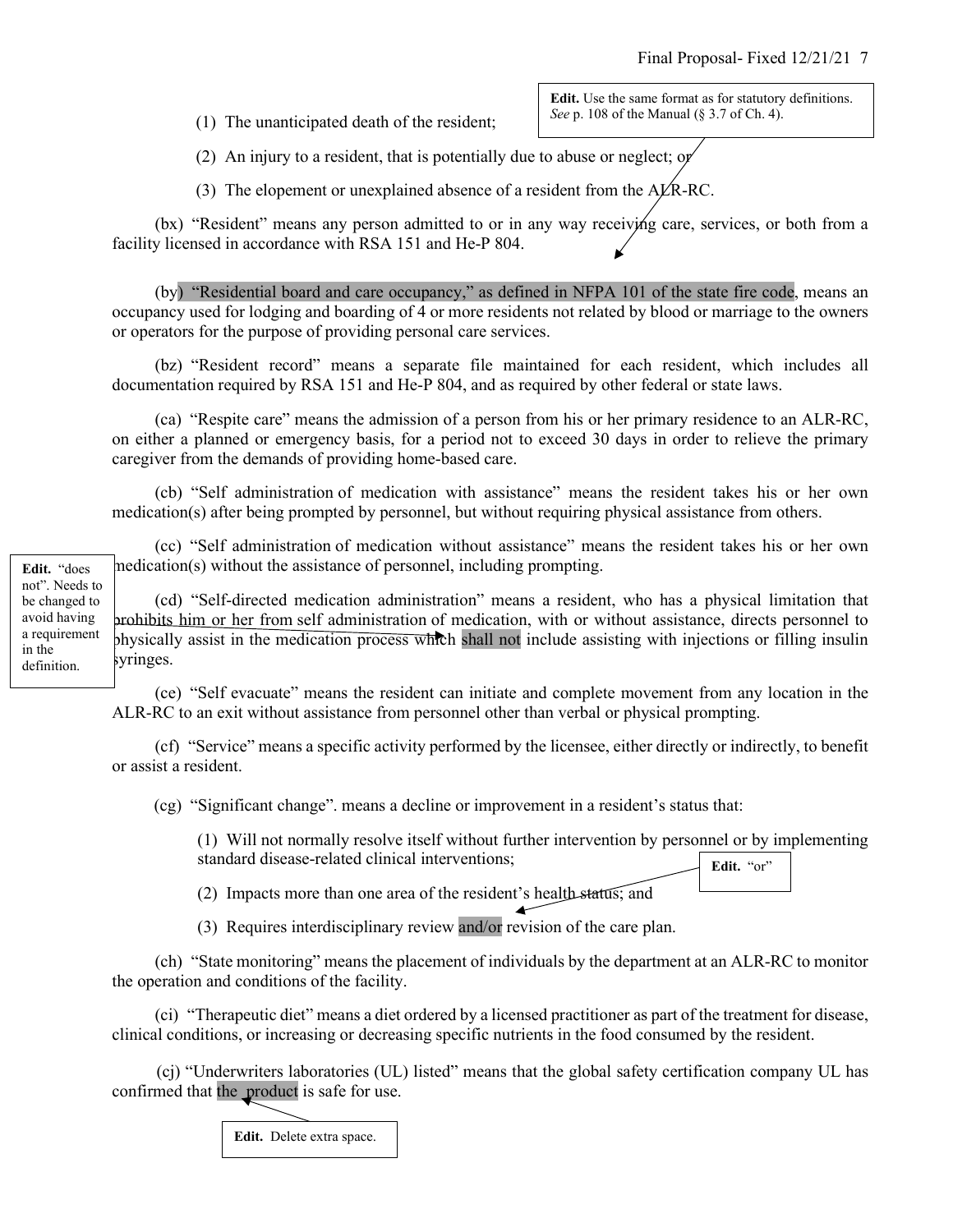(ck) "Unexplained absence" means an incident involving a resident leaving the premises of the ALR-RC without the knowledge of the ALR-RC personnel in a manner that is contrary to their normal routine.

 (cl) "Volunteer" means an unpaid person who assists with the provision of personal care services, food services, or activities, and who does not provide direct care or assist with direct care. This term does not include visitors or those persons who provide religious services or entertainment.

## He-P 804.04 License Application Submission.

 (a) Each applicant for a license shall comply with the requirements of RSA 151:4, I–III(a), and submit the following to the department:

> (1) A completed application form entitled "Application for Residential, Health Care License, or Special Health Care Services," (January 2022), signed by the applicant or 2 of the corporate officers, affirming and certifying the following:

"I affirm that I am familiar with the requirements of RSA 151 and the rules adopted thereunder and that the premises are in full compliance. I understand that providing false information shall be grounds for denial, suspension, or revocation of the license and the imposition of a fine.";

(2) A floor plan of the prospective ALR-RC;

(3) If applicable, proof of authorization from the New Hampshire secretary of state to do business in the state of New Hampshire in the form of one of the following:

- a. "Certificate of Authority," if a corporation;
- b. "Certificate of Formation," if a limited liability corporation; or
- c. "Certificate of Trade Name," where applicable;

(4) The applicable fee, in accordance with RSA 151:5, IX, payable in cash or, if paid by check or money order, in the exact amount of the fee made payable to the "Treasurer, State of New Hampshire";

- (5) A resume identifying the qualifications of the ALR-RC administrator;
- (6) Copies of applicable licenses for the ALR-RC administrator;
- (7) Written local approvals as follows:

a. For an existing building, the following written local approvals shall be obtained no more than 90 days prior to submission of the application, from the following local officials or if there is no such official(s), from the board of selectmen or mayor:

1. The health officer verifying that the applicant complies with all applicable local health requirements and drinking water and wastewater requirements;

2. The building official verifying that the applicant complies with all applicable state building codes and local building ordinances;

3. The zoning officer verifying that the applicant complies with all applicable local zoning ordinances; and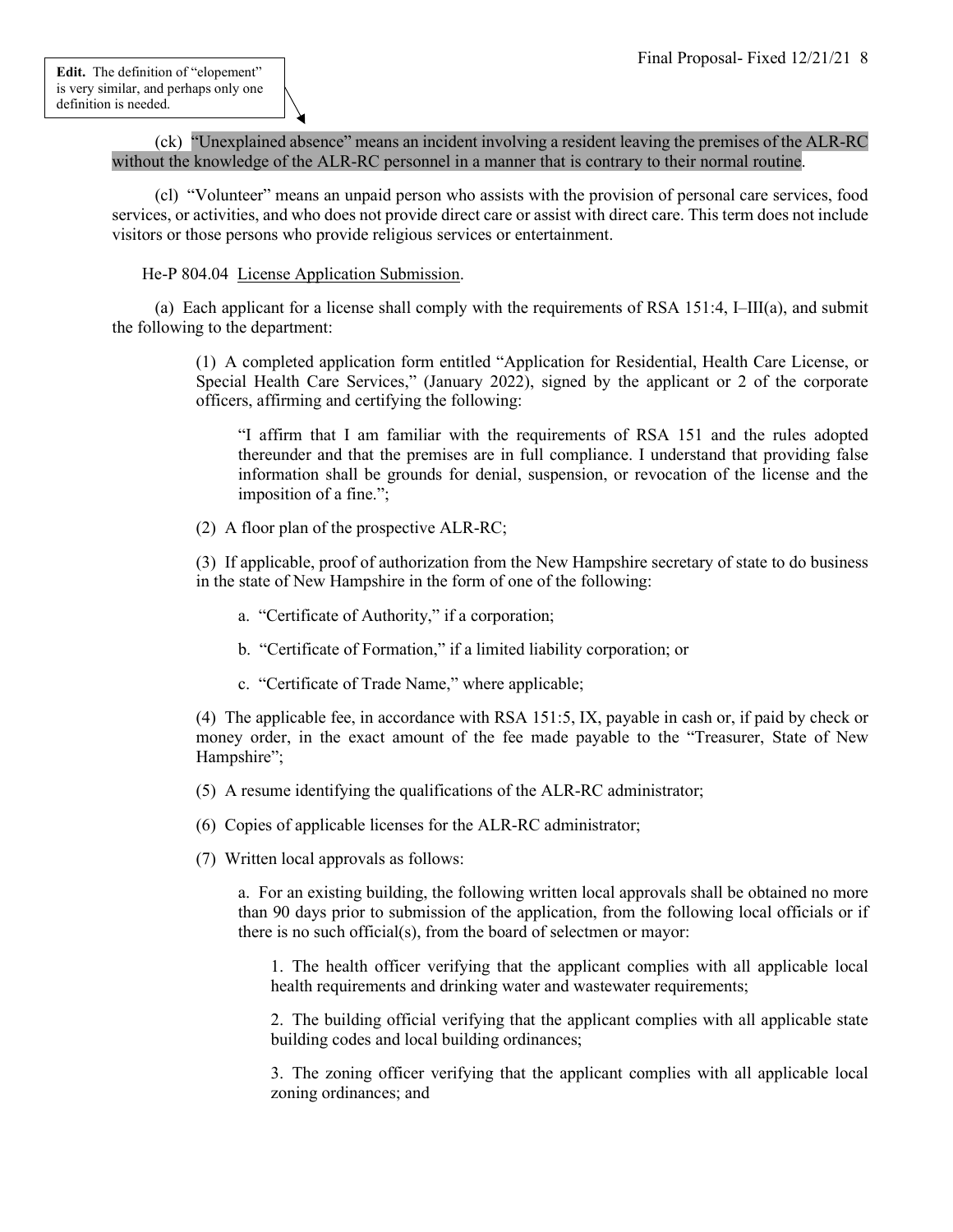44. The fire chief verifying that the applicant complies with the state fire code and codes adopted by reference as defined in RSA 153:1, VI-a, except as modified in Saf-FMO 300 , including, at a minimum, the One and Two Family Dwelling chapter or the Residential Board and Care chapter of the life safety code, and local fire ordinances applicable for an assisted living residence–residential care; and

b. For a building under construction, the written approvals required by a. above shall be submitted at the time of the application based on the local official's review of the building plans and upon completion of the construction project;

(8) If the ALR-RC uses a private water supply, documentation that the water supply has been tested in accordance with RSA 485 and Env-Dw 702.02 or if a public water supply, a copy of a water bill; and

(9) The results of a criminal records check from the NH department of safety for the applicant(s), licensee if different than the applicant, administrator, and household members.

(b) The applicant shall mail or hand-deliver the documents to:

Department of Health and Human Services Office of Legal and Regulatory Services Health Facilities Administration 129 Pleasant Street Concord, NH 03301

# **Readopt with amendment He-P 804.06 through He-P 804.14, effective 11-3-17 (Document #12414), to read as follows:**

He-P 804.06 License Expirations and Procedures for Renewals.

 (a) A license shall be valid on the date of issuance and expire one year from the date of issuance unless a completed application for renewal has been received.

 (b) Each licensee shall complete and submit to the department an application form pursuant to He-P  $804.04(a)(1)$  at least 120 days prior to the expiration of the current license.

(c) The licensee shall submit with the renewal application:

(1) The current license number;

(2) A request for renewal of any existing non-permanent waivers previously granted by the department, in accordance with He-P  $804.10(f)$ , if applicable. If such a request is not received, the rule(s) for which the waiver was previously requested shall not continue to be waived beyond the expiration of the current license;

(3) A list of any current employees who have a permanent waiver granted in accordance with He-P  $804.18(g)(2)$ ; and

(4) A copy of any non-permanent or new variances applied for or granted by the state fire marshal, in accordance with Saf-C 6005, or successor rules, whether adopted by the department of safety, or amended pursuant to RSA 153:5, I by the state fire marshal, with the board of fire control.

 (d) In addition to to He-P 804.06(b), if a private water supply is used, the licensee shall provide documentation that every 3 years the water supply has been tested for bacteria and nitrates and determined to be at acceptable levels, in accordance with Env-Dw 702.02 for bacteria and Env-Dw 704.02 for nitrates.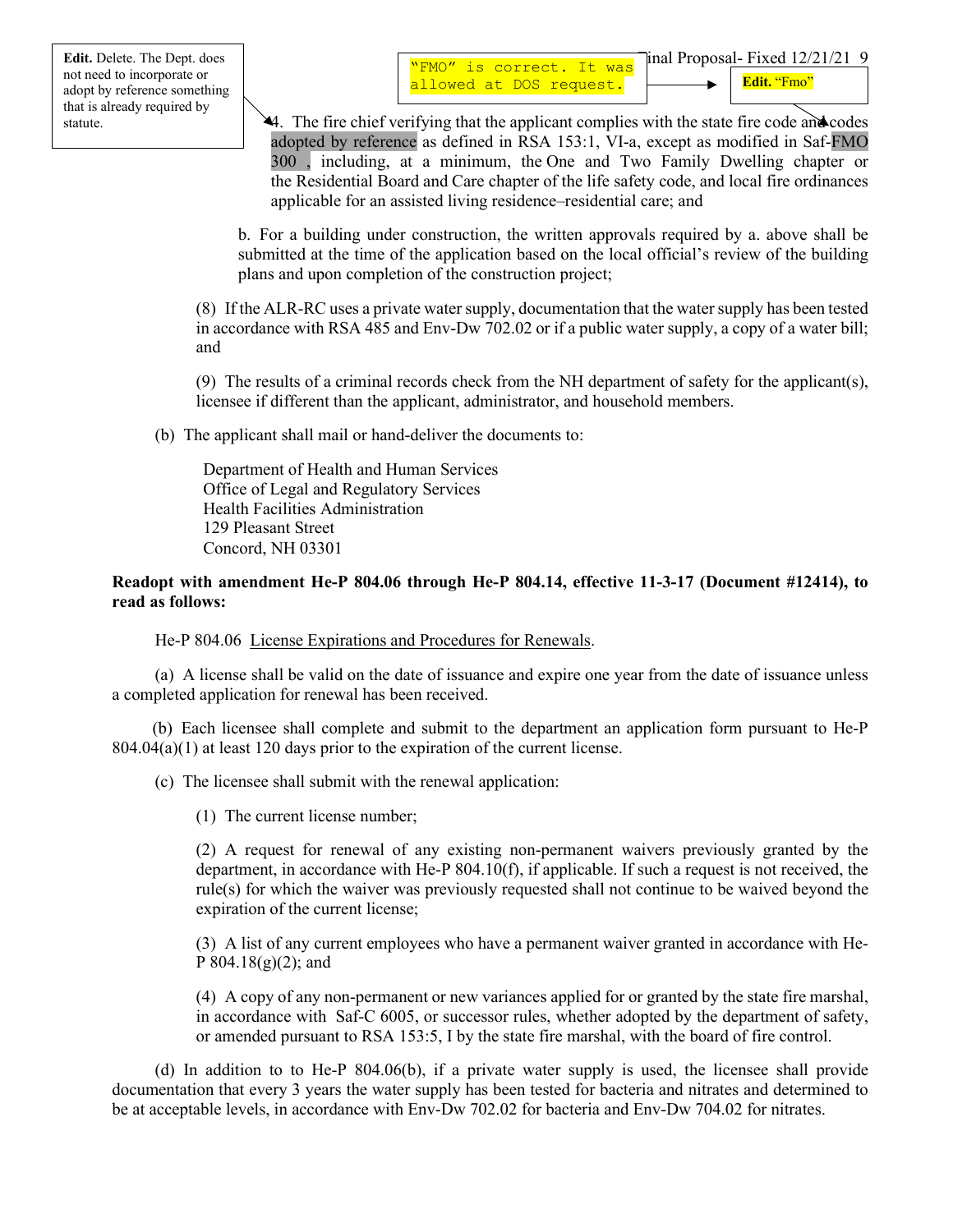(e) Following an inspection as described in He-P 804.09, a license shall be renewed if the department determines that the licensee:

> (1) Submitted an application containing all the items required by He-P 804.06(b) and (c), as applicable, prior to the expiration of the current license; and

> (2) Is found to be in compliance with RSA 151 and He-P 804 at the renewal inspection, or submitted an acceptable plan of correction if areas of non-compliance were cited.

 (f) Any licensee who does not submit a complete application for renewal prior to the expiration of an existing license and does not intend to cease operation shall be required to submit an application for an initial license pursuant to He-P 804.04 and shall be subject to a fine in accordance with He-P 804.14(c)(7).

He-P 804.07 ALR-RC New Construction and Existing Rehabilitation.

 (a) For new construction and for rehabilitation of an existing building, including, but not limited to, renovations, modifications, reconstruction, and additions, construction documents and shop drawings, including architectural, sprinkler, and fire alarm plans shall be submitted to the department 60 days prior to the start of such work.

 (b) The architectural, sprinkler, and fire alarm plans in (a) above shall accurately show the room designation(s) and exact measurements of each area to be licensed, including but not limited to window and door sizes and each room's use.

 (c) Architectural, sprinkler, and fire alarm plans shall be submitted to the state fire marshal's office as required by RSA 153:10-b, V.

 (d) Any licensee or applicant who wants to use performance-based design to meet the fire safety requirements shall provide the department with documentation of fire marshal approval for such methods.

 (e) The department shall review construction documents, drawings, and plans of a newly proposed or existing facility for compliance with all applicable sections of RSA 151 and He-P 804 and shall notify the applicant or licensee as to whether the proposal complies with these requirements.

(f) Department approval shall not be required prior to initiating construction, renovations, or structural alterations, however an applicant or licensee who proceeds prior to receiving approval shall do so at their own risk.

 (g) The ALR-RC shall comply with all applicable state laws, rules, and local ordinances when undertaking construction or rehabilitation.

 (h) A licensee or applicant undertaking construction or rehabilitation of a building shall comply with the following:

| <b>Edit.</b> Delete. The<br>Dept. does not need to                               | $(1)$ The state fire code and codes adopted by reference as defined in RSA 153:1, VI-a, except as<br>modified in Saf-FMO 300, including but not limited to at a minimum: |  |  |
|----------------------------------------------------------------------------------|--------------------------------------------------------------------------------------------------------------------------------------------------------------------------|--|--|
| incorporate or adopt<br>by reference<br>something that is<br>already required by | a. For 3 residents or fewer, the One and Two Family Dwelling chapter of the life safety code;<br>and                                                                     |  |  |
| statute.                                                                         | b. For 4 residents or more, the Residential Board and Care Occupancy chapter of the life<br>safety code;                                                                 |  |  |
|                                                                                  | Edit. "Fmo"<br>Delete.                                                                                                                                                   |  |  |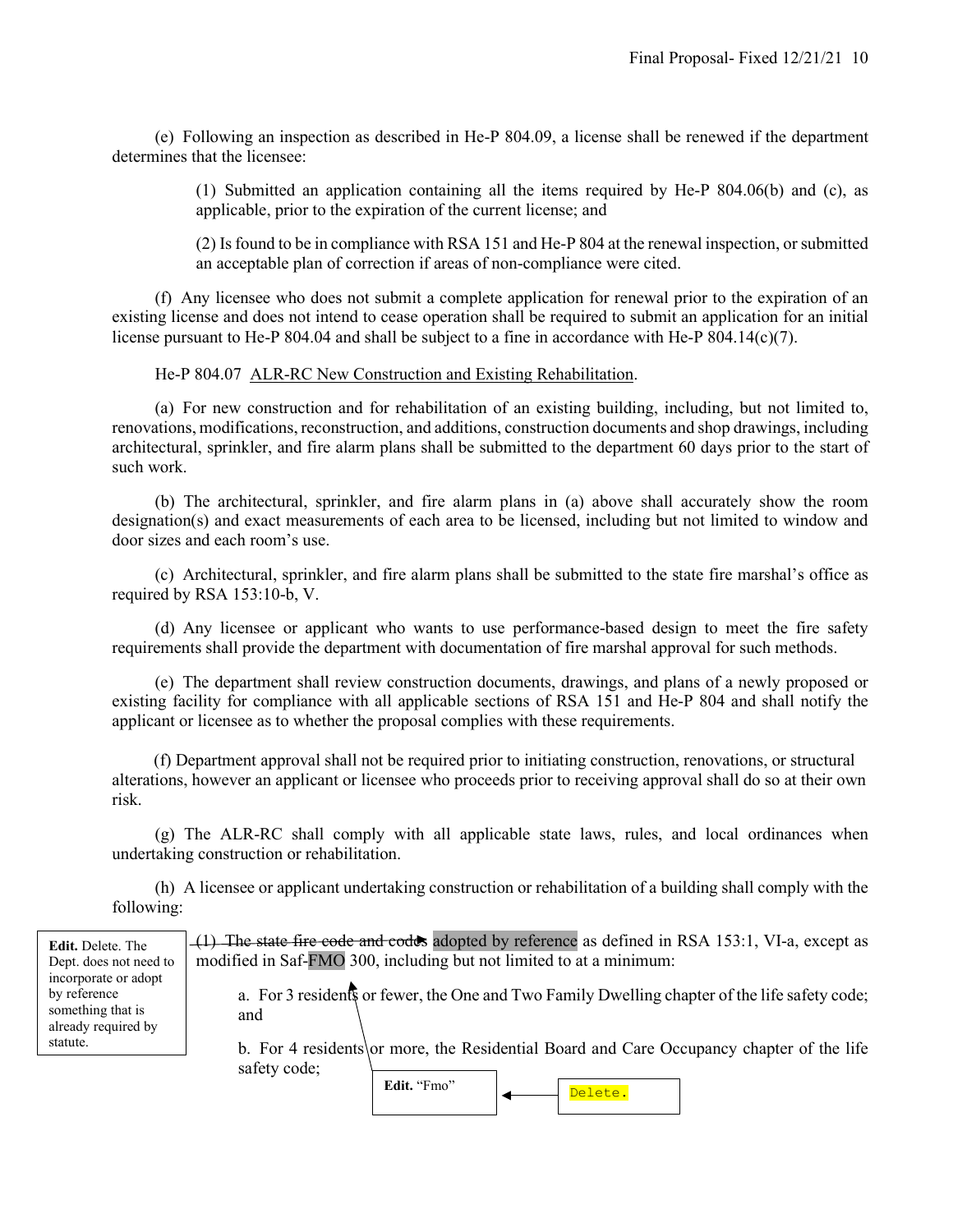(2) The state building code as defined in RSA 155-A:1, IV, as amended by the building code review board pursuant to RSA 155-A:10, V; and

(3) The FGI "Guidelines for Design and Construction of Residential Health, Care, and Support Facilities" (2018 edition), available as noted in Appendix A; and

 (i) All ALR-RCs newly constructed or rehabilitated after the 2022 effective date of these rules shall comply with the Facility Guidelines Institutes (FGI) "Guidelines for Design and Construction of Residential Health, Care, and Support Facilities," Residential Healthcare chapter, (2018 edition), as applicable, available as noted in Appendix A.

 (j) Where rehabilitation is done within an existing facility, all such work shall comply, insofar as practicable, with applicable sections of the FGI "Guidelines for Design and Construction of Residential Health, Care, and Support Facilities," Residential Healthcare chapter, (2018 edition) available as noted in Appendix A.

 (k) The department's bureau of health facilities administration shall be the authority having jurisdiction for the requirements in (h)-(j) above and shall negotiate compliance and grant waivers in accordance with He-P 804.10 as appropriate.

 (l) Penetrations, holes, or other openings in fire walls, fire partitions, smoke barriers, floors, and ceilings that allow the transfer of fire, heat, or smoke shall be closed and sealed using a listed or approved sealant that provides an equivalent rating as provided by the original surface.

 (m) Waivers granted by the department for construction or rehabilitation under the FGI guidelines above shall not require annual renewal unless the underlying reason or circumstances for the waivers change.

(n) Exceptions or variances pertaining to the state fire code referenced in  $(h)(1)$  above shall be granted only by the state fire marshal.

 (o) The building, including all construction and rehabilitated spaces, shall be subject to an inspection pursuant to He-P 804.09 prior to its use.

He-P 804.08 ALR-RC Requirements for Organizational or Service Changes.

 (a) The ALR-RC shall provide the department with written notice at least 30 days prior to changes in any of the following:

- (1) Ownership;
- (2) Physical location;
- (3) Address;
- (4) Name;
- (5) Number of beds authorized under the current license; or
- (6) Services.

 (b) The ALR-RC shall complete and submit a new application and obtain a new or revised license, license certificate, or both, as applicable, prior to operating for:

- (1) A change in ownership;
- (2) A change in the physical location;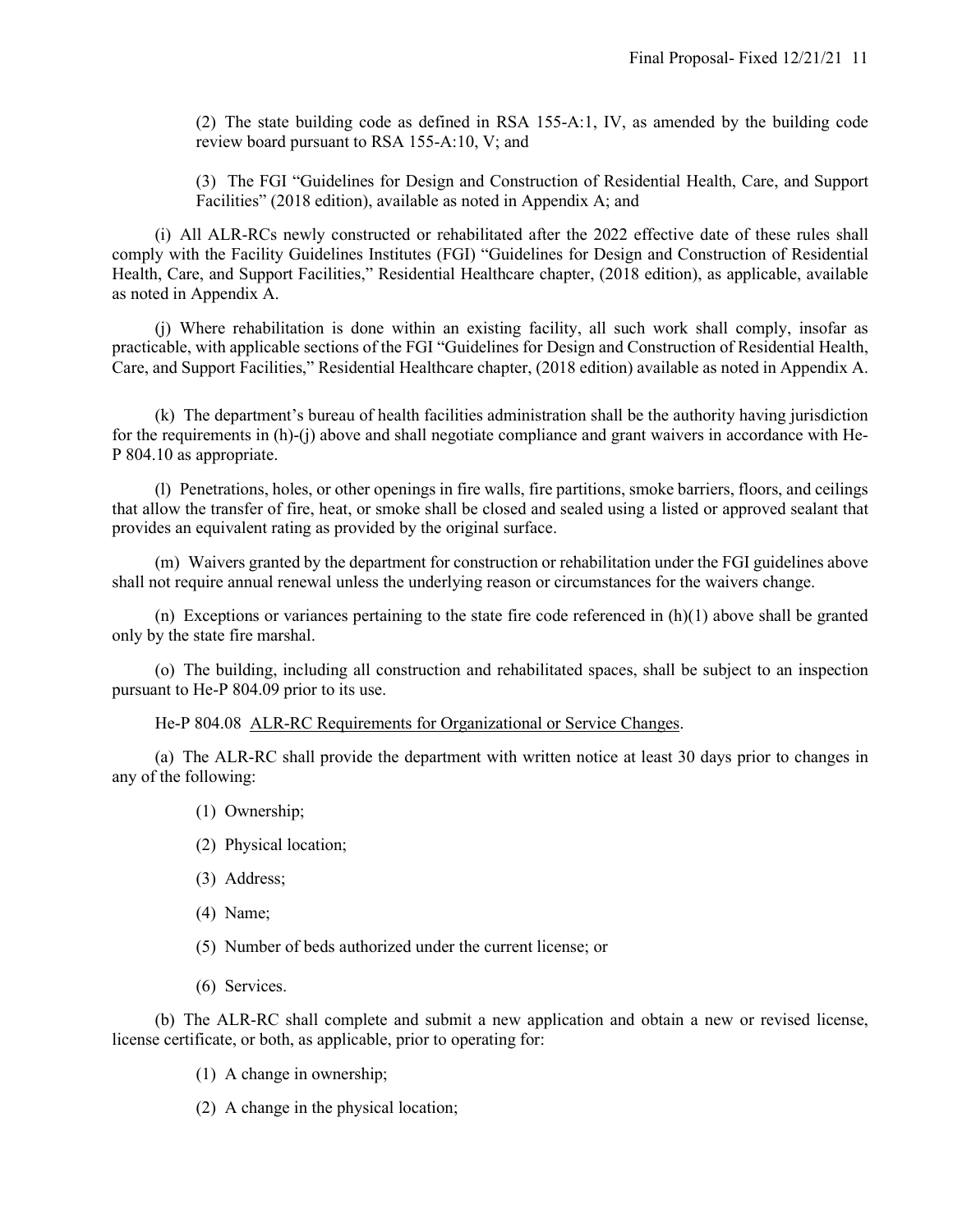(3) An increase in number of beds authorized under the current license; or

(4) A change in services.

 (c) When there is a change in the address without a change in location, the ALR-RC shall provide the department with a copy of the notification from the local, state, or federal agency that requires the change.

 (d) When there is a change in the name, the ALR-RC shall submit to the department a copy of the certificate of amendment from the New Hampshire secretary of state, if applicable.

(e) An inspection by the department shall be conducted prior to operation for changes in the following:

(1) Ownership, unless the current licensee is in full compliance, in which case an inspection shall be conducted as soon as practical by the department;

- (2) The physical location;
- (3) An increase in the number of beds or residents authorized under the curerent license;
- (4) A change in licensing classification; or
- (5) A change that places the facility under a different life safety code occupancy chapter.

 (f) A new license and license certificate shall be issued for a change in ownership, classification, or physical location.

 (g) A revised license and license certificate shall be issued for a change in the ALR-RC name or a change in address without a change in physical location.

(h) A revised license certificate shall be issued for any of the following:

- (1) A change of administrator;
- (2) An increase or decrease in the number of beds;
- (3) A change in the scope of services provided; or
- (4) When a waiver has been granted in accordance with He-P 804.10.

 (i) The ALR-RC shall inform the department in writing when there is a change in administrator no later than 5 days prior to a change or as soon as practicable in the event of a death or other extenuating circumstances requiring an administrator change and provide the department with the following:

(1) A resume identifying the name and qualifications of the new administrator;

(2) Copies of applicable licenses for the new administrator; and

(3) The results of a criminal background check from the NH department of safety for the new administrator;

- (4) The results of the criminal attestation as described in He-P  $804.18(w)$ ; and
- (5) The results of the BEAS registry check per He-P 804.18(h).

**Edit.** "bureau of elderly and adult services". Spell out acroymn the first time it's used.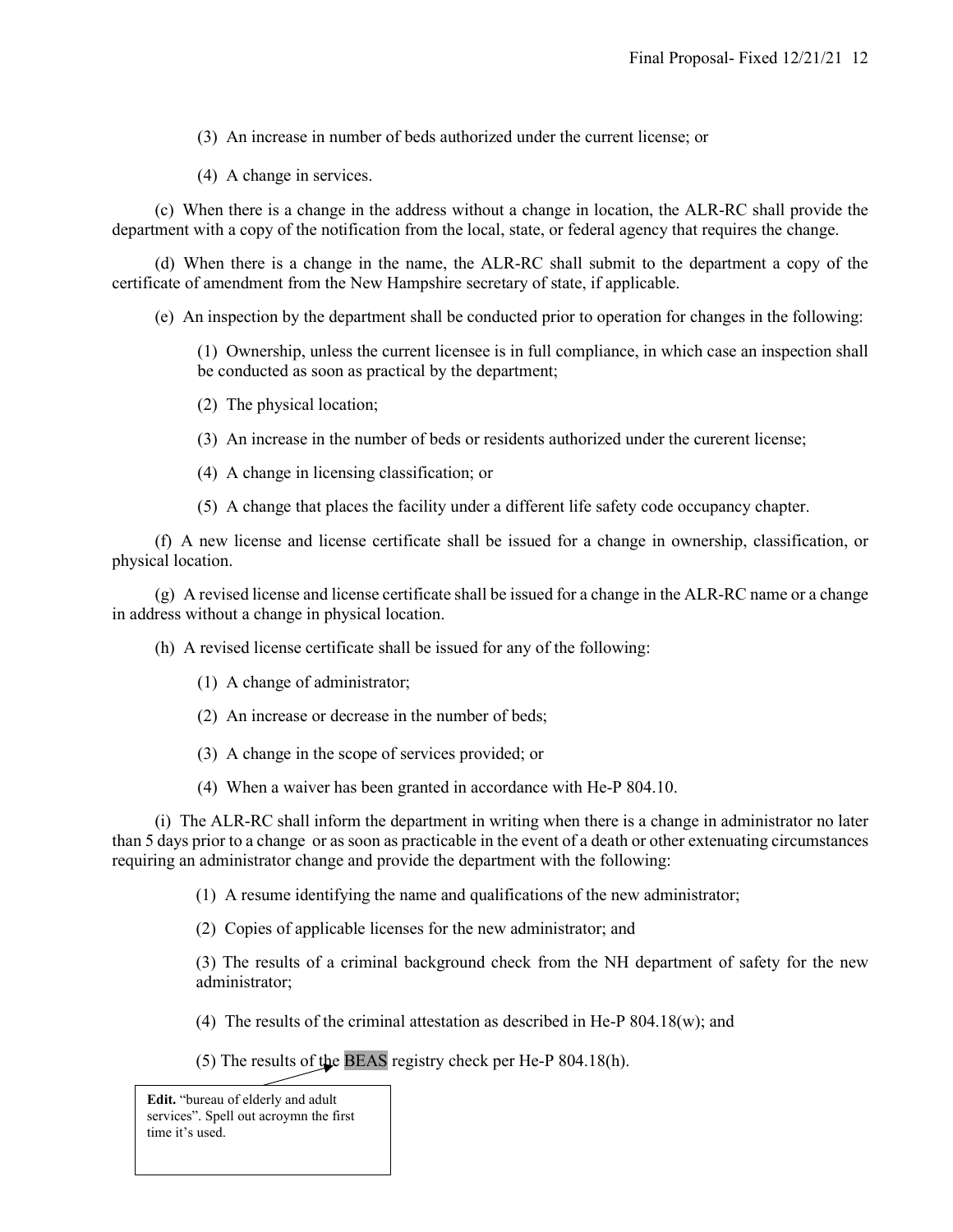(j) Upon review of the materials submitted in accordance with (i) above, the department shall make a determination as to whether the new administrator meets the qualifications for the position as specified in He-P 804.18(i) and (k).

 (k) If the department determines that the new administrator does not meet the qualifications, it shall so notify the licensee in writing so that a waiver can be sought or the licensee can search for a qualified candidate.

**Edit.**  "shall be"

 (l) When there is to be a change in the services provided, the ALF-RC shall provide the department with a description of the service change and, where applicable, identify what additional personnel will be hired and their qualifications, how the new services will be incorporated into the infection control and quality improvement programs, and describe what changes, if any, in the physical environment will be made.

 (m) The department shall review the information submitted under (l) above and determine if the added services can be provided under the ALR-RC's current license.

 (n) The ALR-RC shall inform the department in writing via e-mail, fax, or mail of any change in the email address as soon as practicable and in no case later than 10 days of the change as this is the primary method used for all emergency notifications to the facility.

 (o) A restructuring of an established ALR-RC that does not result in a transfer of the controlling interest of the facility, but which might result in a change in the name of the facility or corporation, shall not constitute a change in ownership and a new license shall not be required.

 (p) If a licensee chooses to cease operation of an ALR-RC, the licensee shall submit written notification to the department at least 60 days in advance which shall include a written closure plan.

He-P 804.09 Inspections.

 (a) For the purpose of determining compliance with RSA 151 and He-P 804, as authorized by RSA 151:6 and RSA 151:6-a, the licensee shall admit and allow any department representative at any time to inspect the following:

- (1) The licensed premises;
- (2) All programs and services provided by the ALR-RC; and
- (3) Any records required by RSA 151 and He-P 804.

 (b) The department shall conduct a clinical and life safety code inspection, as necessary, to determine full compliance with RSA 151 and He-P 804 prior to:

- (1) The issuance of an initial license;
- (2) A change in ownership, except as allowed by He-P  $804.08(e)(1)$ ;
- (3) A change in the physical location of the ALR-RC;
- (4) A change in the licensing classification;
- (5) An increase in the number of beds;
- (6) Occupation of space after construction, renovations, or alterations; or
- (7) The renewal of a license.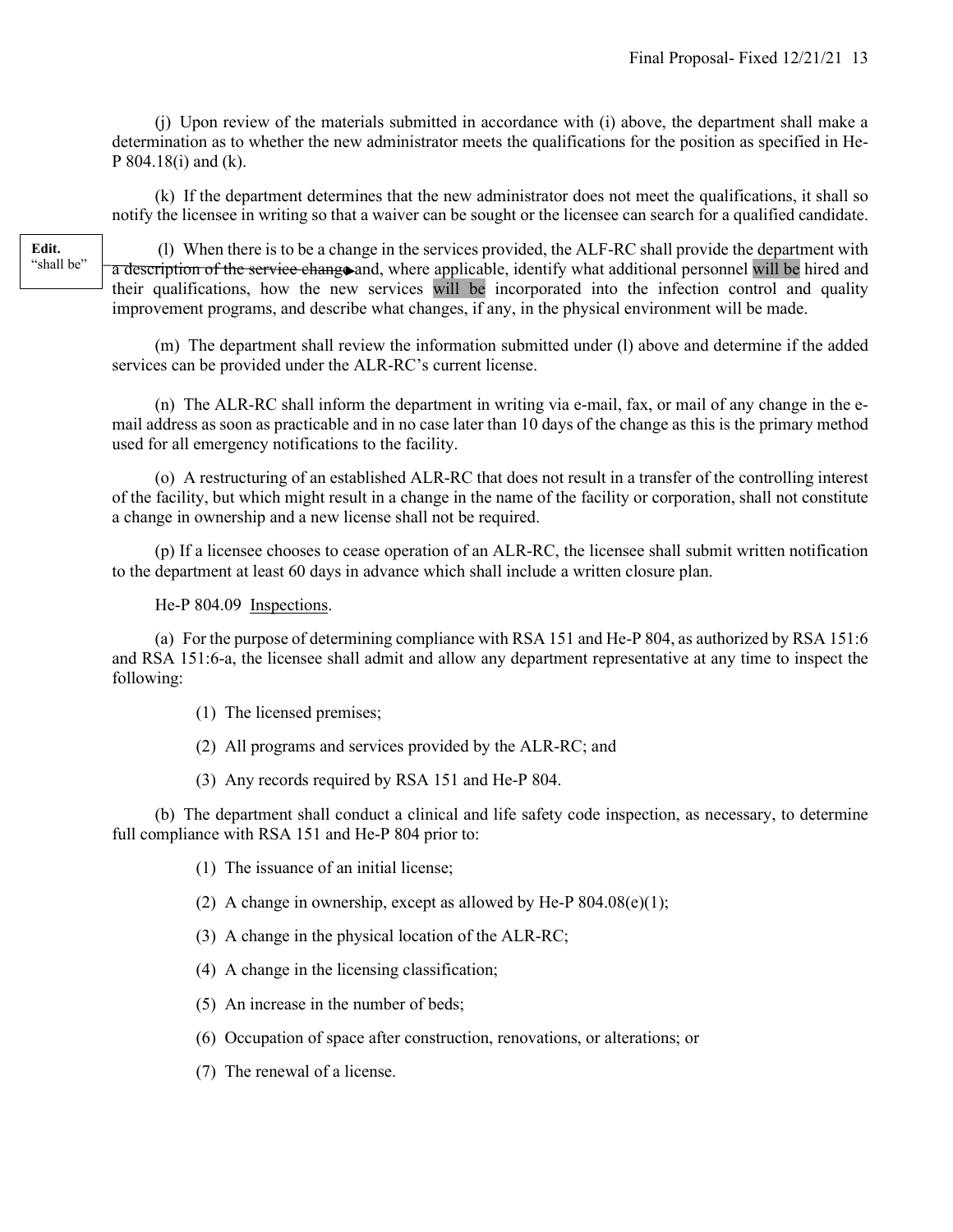(c) In addition to (b) above, the department shall conduct an inspection, as necessary, to verify the implementation of any POC accepted or issued by the department as part of an annual inspection or as a followup inspection focused on confirming the implementation of a POC.

 (d) A statement of findings for clinical inspections or a notice to correct for life safety code inspections shall be issued when, as a result of any inspection, the department determines that the ALR-RC is in violation of any of the provisions of He-P 804, RSA 151, or other federal or state requirement.

 (e) If areas of non-compliance were cited in either a notice to correct or a statement of findings, the licensee shall submit a POC, in accordance with He-P 804.12(c), within 21 days of the date on the letter that transmits the inspection report.

He-P 804.10 Waivers.

 (a) Applicants or licensees seeking waivers of specific rules in He-P 804 shall submit a written request for a waiver to the commissioner that includes:

(1) The specific reference to the rule for which a waiver is being sought;

(2) A full explanation of why a waiver is necessary;

(3) A full explanation of alternatives proposed by the applicant or license holder, which shall be equally as protective of public health and residents as the rule from which a waiver is sought or provide a reasonable explanation why the applicable rule should be waived; and

(4) The period of time for which the waiver is sought if less than permanent.

(b) A waiver shall be permanent unless the department specifically places a time limit on the waiver.

 (c) A request for waiver shall be granted if the commissioner determines that the alternative proposed by the applicant or licensee:

(1) Meets the objective or intent of the rule;

(2) Does not negatively impact the health, safety, or well-being of the residents; and

(3) Does not negatively affect the quality of resident services.

 (d) The licensee's subsequent compliance with the alternatives approved in the waiver shall be considered equivalent to complying with the rule from which waiver was sought.

(e) Waivers shall not be transferable.

 (f) When a licensee wishes to renew a non-permanent waiver beyond the approved period of time, the licensee shall apply for a new waiver with the renewal application or at least 60 days prior to the expiration of the existing waiver, as appropriate, by submitting the information required by (a) above.

(g) The request to renew a waiver shall be subject to (b) through (f) above.

He-P 804.11 Complaints.

(a) The department shall investigate any complaint that meets the following conditions:

(1) The alleged violation(s) occurred not more than 6 months prior to the date the department was made aware of the allegation(s);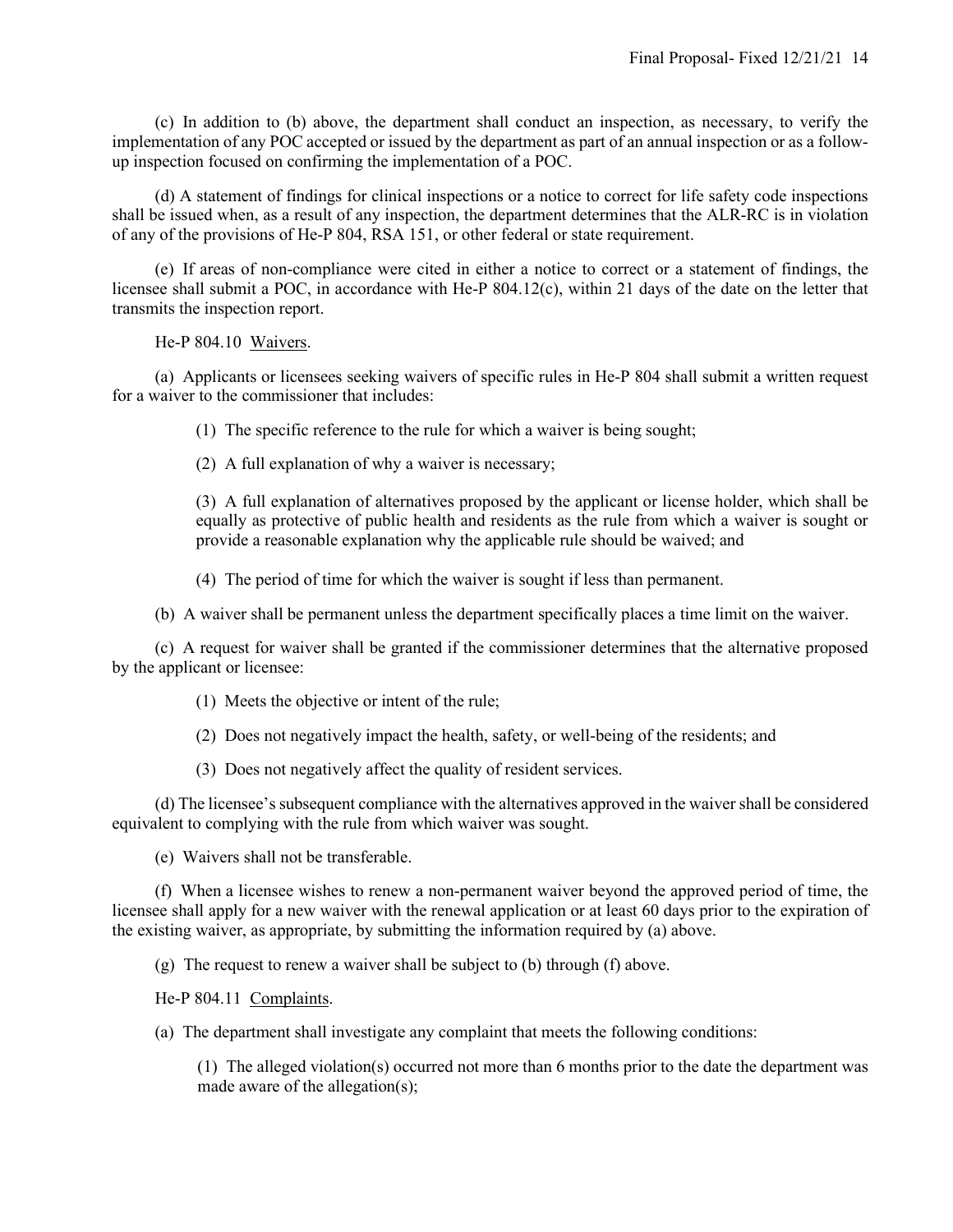(2) The complaint is based upon the complainant's first-hand knowledge regarding the allegation(s) or on information reported directly to the complainant by a person who has first-hand knowledge regarding the allegation(s); and

(3) There is sufficient specific information for the department to determine that the allegation(s), if proven to be true, would constitute a violation of any of the provisions of RSA 151 or He-P 804.

(b) When practicable the complaint shall be in writing and contain the following information:

(1) The name and address of the ALR-RC, or the alleged unlicensed individual or entity;

(2) The name, address, and telephone number of the complainant; and

(3) A description of the situation that supports the complaint and the alleged violation(s) of RSA 151 or He-P 804.

 (c) Investigations shall include all techniques and methods for gathering information which are appropriate to the circumstances of the complaint, including, but not limited to:

- (1) Requests for additional information from the complainant or the facility;
- (2) A physical inspection of the premises;
- (3) Review of any relevant records and
- (4) Interviews with individuals who might have information that is relevant to the investigation.

(d) For a licensed ALR-RC, the department shall:

(1) Provide written notification of the results of the investigation to the licensee along with an inspection report if areas of non-compliance were found as a result of the investigation;

(2) Notify any other federal, state, or local agencies of suspected violations of their statutes or rules based on the results of the investigation, as appropriate;

(3) Notify the licensee in writing and take no further action if the department determines that the complaint is unfounded, under (a) above, or does not violate any statutes or rules; and

- (4) Require the licensee to submit a POC in accordance with He-P 804.
- (e) The following shall apply for the unlicensed individual or entity:

(1) In accordance with RSA 151:7-a, II, the department shall provide written notification to the owner or person responsible that includes:

- a. The date of investigation;
- b. The reasons for the investigation; and

c. Whether or not the investigation resulted in a determination that the services being provided require licensing under RSA 151:2, IV;

(2) In accordance with RSA 151:7-a, II, the owner or person responsible shall be allowed 7 business days from the date of the notice required by (1) above to submit a written response to the findings prior to the department's issuance of a warning;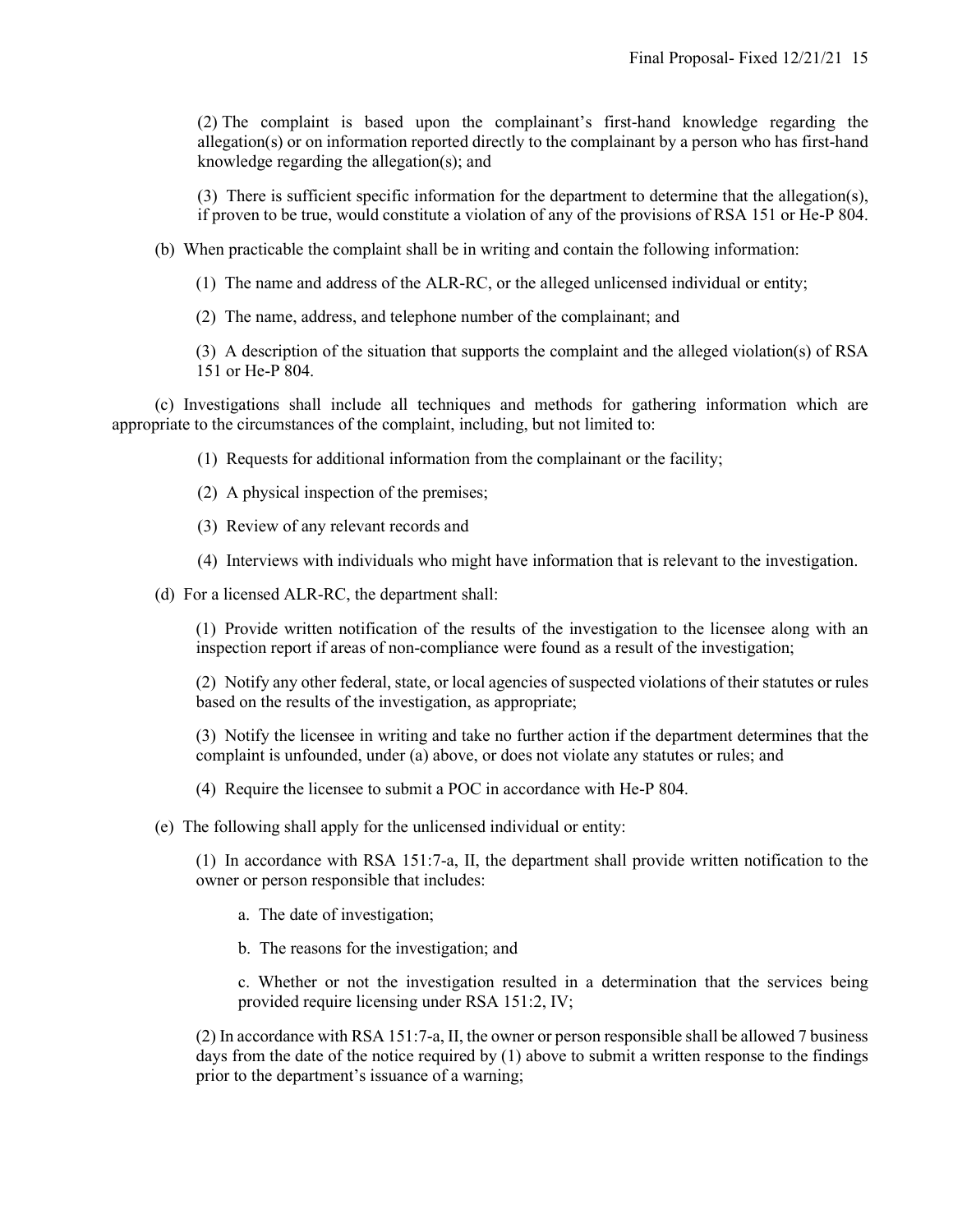(3) In accordance with RSA 151:7-a, I, the department may issue a written warning, following an investigation conducted under RSA 151:6 or an inspection under RSA 151:6-a, to the owner or person responsible, requiring compliance with RSA 151 and He-P 804;

 $(4)$  The warning in  $(e)(3)$  above, shall include:

a. The time frame within which the owner or person responsible shall comply with the directives of the warning;

b. The final date by which the action or actions requiring licensure must cease or by which an application for licensure must be received by the department before the department initiates any legal action available to it to cease the operation of the facility; and **Edit.** "shall"

> c. The right of the owner or person responsible to appeal the warning under RSA 151:7-a, III, which shall be conducted in accordance with RSA 151:8 and RSA 541-A:30, III, as applicable; and

(5) Any person or entity who fails to comply after receiving a warning as described in  $(e)(3)$  above, shall be subject to an action by the department for injunctive relief under RSA 151:17 and an administrative fine pursuant to He-P  $804.13(c)(6)$ .

 (f) Complaint investigation files shall be confidential in accordance with RSA 151:13, and shall not be disclosed publicly, but shall be released by the department on written request only:

(1) To the department of justice when relevant to a specific investigation;

- (2) To law enforcement when relevant to a specific criminal investigation;
- (3) When a court of competent jurisdiction orders the department to release such information; or
- (4) In connection with an adjudicative proceeding relative to the licensee.

He-P 804.12 Administrative Remedies.

 (a) The department shall impose administrative remedies for violations of RSA 151, He-P 804, or other applicable licensing rules, including:

- (1) Requiring a licensee to submit a POC in accordance with (c) below;
- (2) Imposing a directed POC upon a licensee in accordance with (d) below;
- (3) Imposing conditions upon a licensee; or
- (4) Monitoring of a licensee.

 (b) When administrative remedies are imposed, the department shall provide written notice, as applicable, which:

> (1) Identifies each area in which the licensee is not in compliance with RSA 151 or a provision of these rules; and

- (2) Identifies the specific remedy(s) that has been imposed.
- (c) A POC shall be developed and enforced in the following manner: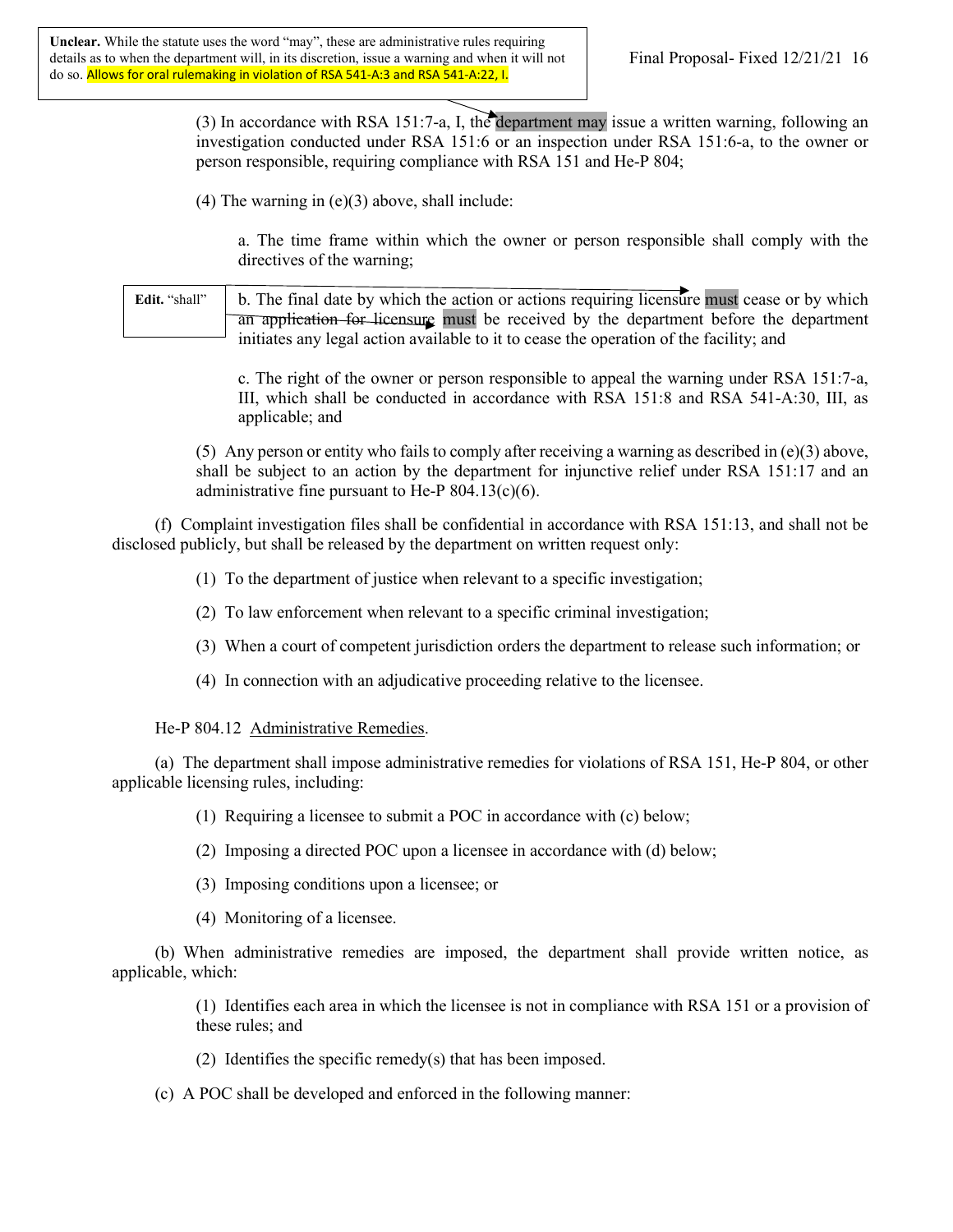(1) Upon receipt of a statement of findings or a notice to correct, the licensee shall submit its written POC for each finding;

a. How the licensee intends to correct each area of non-compliance;

b. What measures will be put in place, or what system changes will be made to ensure that the non-compliance does not recur, to include how the measures will be evaluated for effectiveness;

- c. The date by which each area of non-compliance shall be corrected; and
- d. The position of the employee responsible for the corrective action;

(2) The licensee shall submit a written POC to the department within 21 days of the date on the letter that transmitted the statement of findings or notice to correct unless the licensee requests, either verbally or in writing, and the department agrees, to extend that deadline, based on the following criteria:

a. The licensee demonstrates that he or she has made a good faith effort to develop and submit the POC within the 21 calendar day period but has been unable to do so; and

b. The department determines that the health, safety, or well-being of a resident will not be jeopardized as a result of granting the extension;

(3) The department shall review each POC and accept each plan that:

a. Achieves compliance with RSA 151 and He-P 804;

b. Addresses all areas of non-compliance as cited in the statement of findings or notice to correct;

c. Prevents a new violation of RSA 151 or He-P 804 as a result of the implementation of the POC; and

d. Specifies the date upon which the areas of non-compliance will be corrected;

(4) If the POC is acceptable, the department shall issue a license certificate or provide written notification of acceptance of the POC, whichever is applicable;

(5) If the POC is not acceptable, the department shall notify the licensee in writing within 14 days of the reason for rejecting the POC;

(6) The licensee shall develop and submit a revised POC within 14 days of the date of the written notification from the department that states the original POC was rejected, unless, within the 14 day period, the licensee requests an extension, either via telephone or in writing, and the department grants the extension, based on the following criteria:

a. The licensee demonstrates that he or she has made a good faith effort to develop and submit the POC within the 14 day period but has been unable to do so; and

**Edit.** comma

b. The department determines that the health, safety or well-being of a resident will not be jeopardized as a result of granting the extension;

(7) The revised POC shall comply with  $(c)(1)$  above and be reviewed in accordance with  $(c)(3)$ above;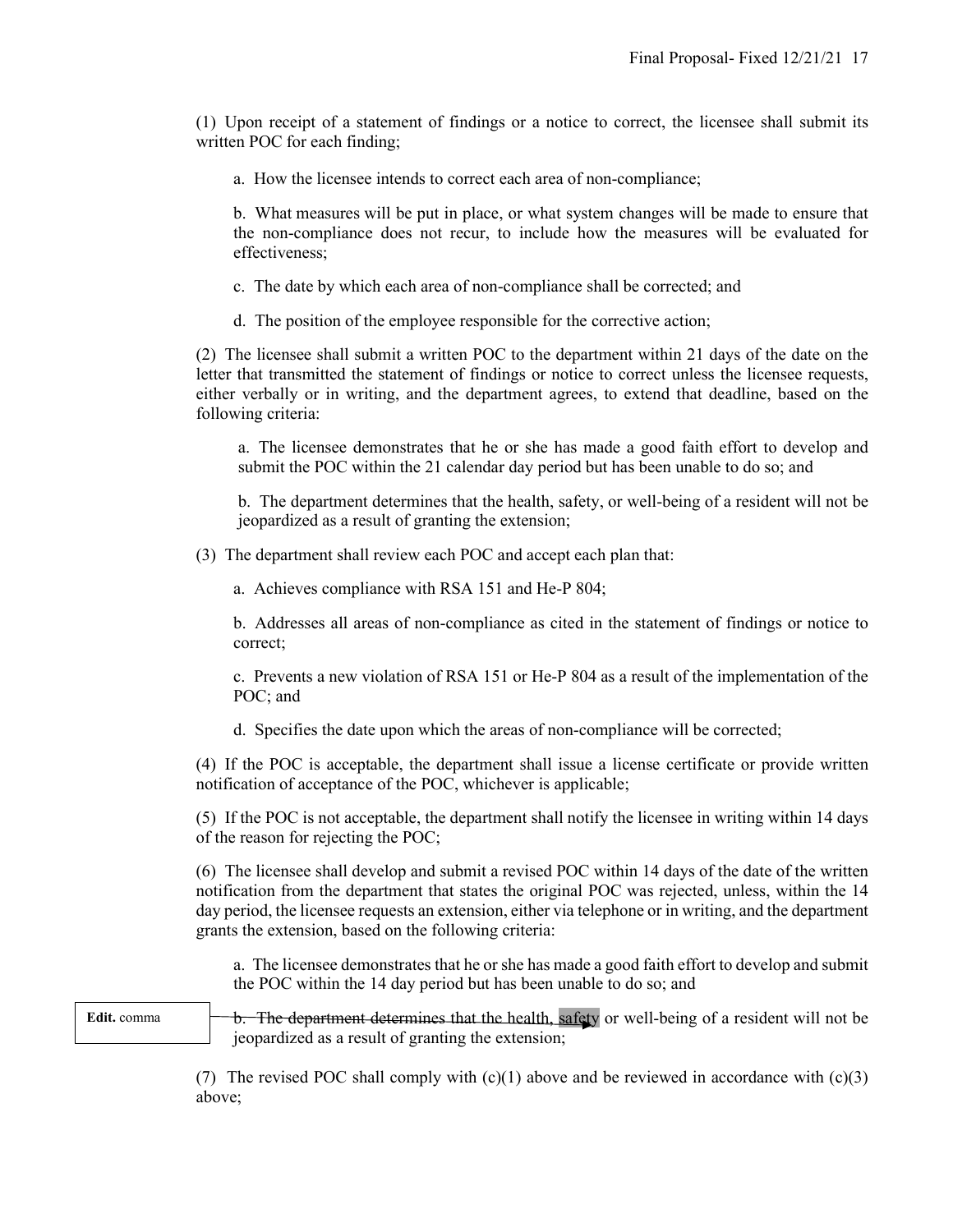(8) If the revised POC is not acceptable to the department or is not submitted within 14 days of the date of the written notification from the department that states the original POC was rejected, the licensee shall be subject to a directed POC in accordance with He-P 804.12(d) and a fine in accordance with He-P  $804.13(c)(13)$ ;

(9) The department shall verify the implementation of any POC that has been submitted and accepted by:

- a. Reviewing materials submitted by the licensee;
- b. Conducting an onsite follow-up inspection; or
- c. Reviewing compliance during the next annual inspection;

(10) Verification of the implementation of any POC shall only occur after the date of completion specified by the licensee in the plan; and

(11) If the POC or revised POC has not been implemented by the completion date at the time of the next inspection, the licensee shall be:

a. Notified by the department in accordance with He-P 804.12(b); and

b. Issued a directed POC in accordance with (d) below and shall be subject to a fine, as appropriate, in accordance with He-P 804.13(c)(14) below.

 (d) The department shall develop and impose a directed POC that specifies corrective actions for the applicant or licensee to implement when:

> (1) As a result of an inspection, areas of non-compliance were identified that require immediate corrective action to protect the health and safety of the residents and personnel;

> (2) A revised POC is not submitted within 14 days of the written notification from the department or such other date as applicable if an extension was granted by the department; or

(3) A revised POC submitted by the licensee or administrator has not been accepted.

 (e) If at the time of the next inspection the directed POC referenced in (d) above has not been implemented by the completion date stated in the directed POC, the department shall, as appropriate:

- (1) Issue a warning that enforcement action will be taken if the POC is not implemented;
- (2) Impose a fine;
- (3) Deny the application for a renewal of a license in accordance with He-P 804.13(b); or
- (3) Revoke the license in accordance with He-P 804.13(b).

 (f) The department shall offer an opportunity for informal dispute resolution to any applicant or licensee who disagrees with an area or areas of non-compliance cited by the department on a statement of findings or a notice to correct, provided that the applicant or licensee submits a written request for an informal dispute resolution to the department.

 (g) The informal dispute resolution shall be requested in writing by the applicant, licensee, or administrator no later than 14 days from the date the statement of findings or notice to correct was issued by the department.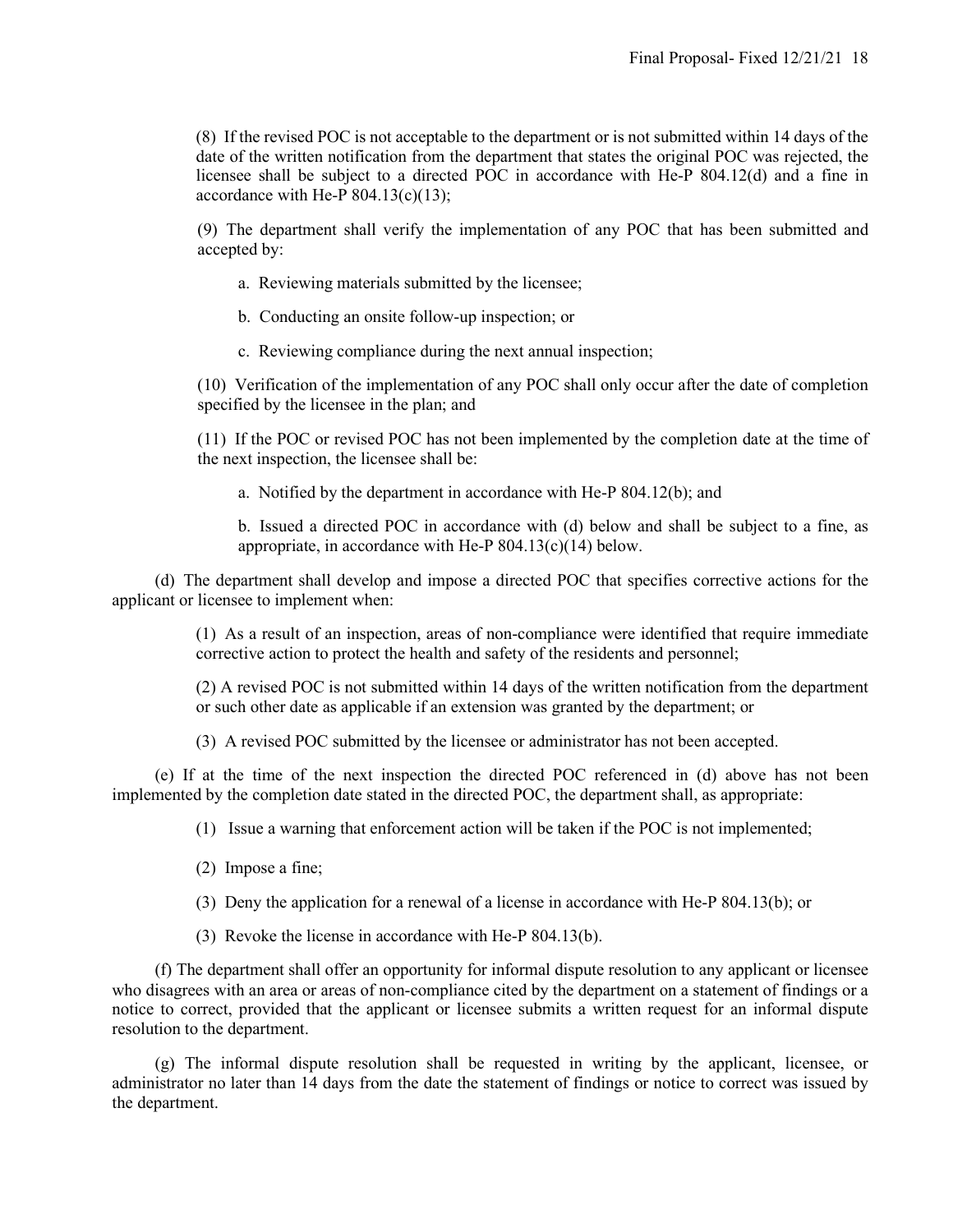(h) The department shall change the statement of findings or notice to correct if, based on the evidence presented, the statement of findings is determined to be incorrect. The department shall provide a written notice to the applicant or licensee of the determination.

 (i) The deadline to submit a POC in accordance with (c) above shall not apply until the notice of the determination in (h) above has been provided to the applicant or licensee.

 (j) Any violations cited for the state fire code may be appealed to the New Hampshire state fire marshal and shall not be the subject of informal dispute resolution as describe in this section.

 (k) An informal dispute resolution shall not be available for any applicant or licensee against whom the department has imposed an administrative fine, or initiated action to suspend, revoke, deny, or refuse to issue or renew a license.

(l) The department shall impose state monitoring under the following conditions:

(1) Repeated non-compliance on the part of the facility in areas that impact the health, safety, or well-being of residents; or

(2) The presence of conditions in the ALR-RC that negatively impact the health, safety, or wellbeing of residents.

#### He-P 804.13 Enforcement Actions and Hearings.

 (a) Prior to taking enforcement action against an applicant or licensee, the department shall send to the applicant or licensee a written notice that sets forth:

(1) The reasons for the proposed action;

(2) The action to be taken by the department;

(3) If a fine is imposed, the automatic reduction of the fine by 25% if the fine is paid within 10 days of the date on the written notice from the department and the area of non-compliance has been corrected, or a POC has been accepted and approved by the department; and

(4) The right of an applicant or licensee to an administrative hearing in accordance with RSA 151:8 or RSA 541-A:30, III, as applicable, before the enforcement action becomes final.

(b) The department shall deny an application or revoke a license if:

(1) An applicant or a licensee violated a provision of RSA 151 or He-P 804 which poses a risk of harm to the health, safety, or well-being of a resident;

(2) An applicant or licensee has failed to pay an administrative fine imposed by the department;

(3) An applicant or licensee had a check returned to the department for insufficient funds and has not re-submitted the outstanding fee in the form of cash, money order, or certified check;

(4) After being notified of and given an opportunity to supply missing information or schedule an initial inspection, the applicant or licensee fails to submit an application that meets the requirements of He-P 804.04;

(5) The applicant, licensee, or any representative or employee of the applicant or licensee:

a. Provides false or misleading information to the department;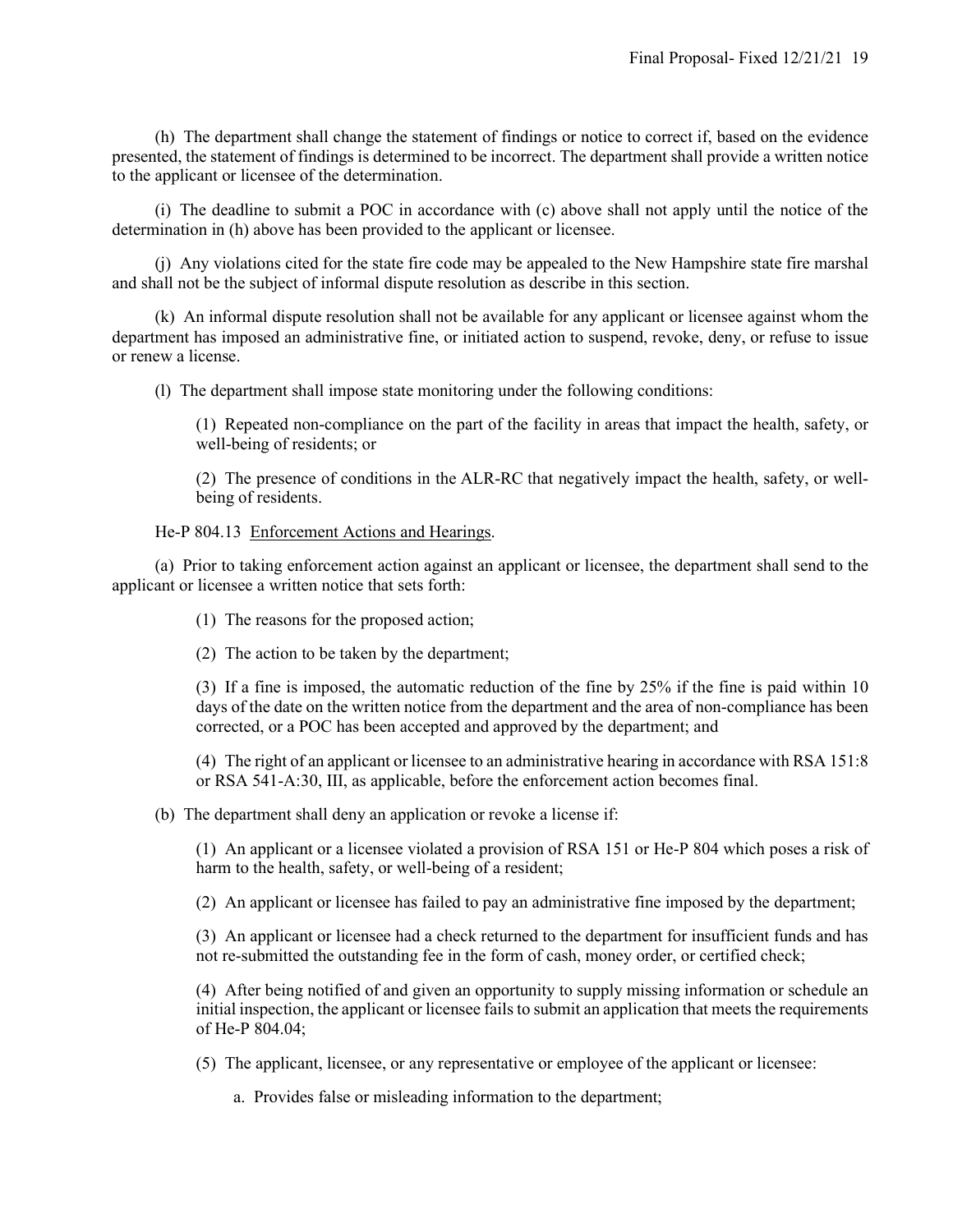b. Prevents, interferes, or fails to cooperate with any inspection or investigation conducted by the department; or

c. Fails to provide requested files or documents to the department;

(6) The licensee failed to implement or continue to implement a POC that has been accepted or imposed by the department in accordance with He-P  $804.12(c)$ , (d), and (e);

(7) The licensee has submitted a POC that has not been accepted by the department in accordance with He-P  $804.12(c)(5)$  and has not submitted a revised POC in accordance with He-P  $804.12(c)(6)$ ;

(8) The licensee is cited a third time under RSA 151 or He-P 804 for the same violation within the last 5 inspections;

(9) A licensee, or its corporate officers, has had a license revoked and submits an application during the 5 year prohibition period specified in (k) below;

(10) Unless a waiver has been granted, upon inspection, the applicant's premise is not in compliance with RSA 151 or He-P 804;

(11) Unless a waiver has been granted, the department makes a determination that the applicant, administrator, licensee, or a household member has been found guilty of or plead guilty to a felony assault, fraud, theft, abuse, neglect, or exploitation of any person, in this or any other state, or had an investigation for abuse, neglect, or exploitation adjudicated and founded by the department or any administrative agency in this or any other state;

(12) The applicant or licensee employs an administrator who does not meet the qualifications for the position under circumstances in which the department has not granted a waiver; or

(13) The applicant has had a license revoked by any division or unit of the department within 5 years prior to the application.

(c) The department shall impose fines as follows:

(1) For a failure to cease providing unlicensed services after being notified by the department of the need for a license, in violation of RSA 151:2, the fine shall be \$2000.00 for an applicant or unlicensed entity;

(2) For a failure to cease operations after a denial of a license, after receipt of an order to cease and desist operations, in violation of RSA 151:2 and RSA 541-A:30, or continuing to operate after a failure to renew the license by the expiration date, the fine for an applicant, unlicensed entity, or a licensee shall be \$2000.00;

(3) For advertising services or otherwise representing themselves as having a license to provide services that they are not licensed to provide, in violation of RSA 151:2, III, the fine for an applicant, licensee, or unlicensed entity shall be \$500.00;

(4) For a failure to transfer a resident whose needs exceed the services or programs provided by the ALR-RC, in violation of RSA 151:5-a, the fine for a licensee shall be \$500.00;

(5) For admission of a resident whose needs at the time of admission exceed the services or programs authorized by the ALR-RC licensing classification, in violation of RSA 151:5-a, II, and He-P 804.15(a), the fine for a licensee shall be \$1000.00;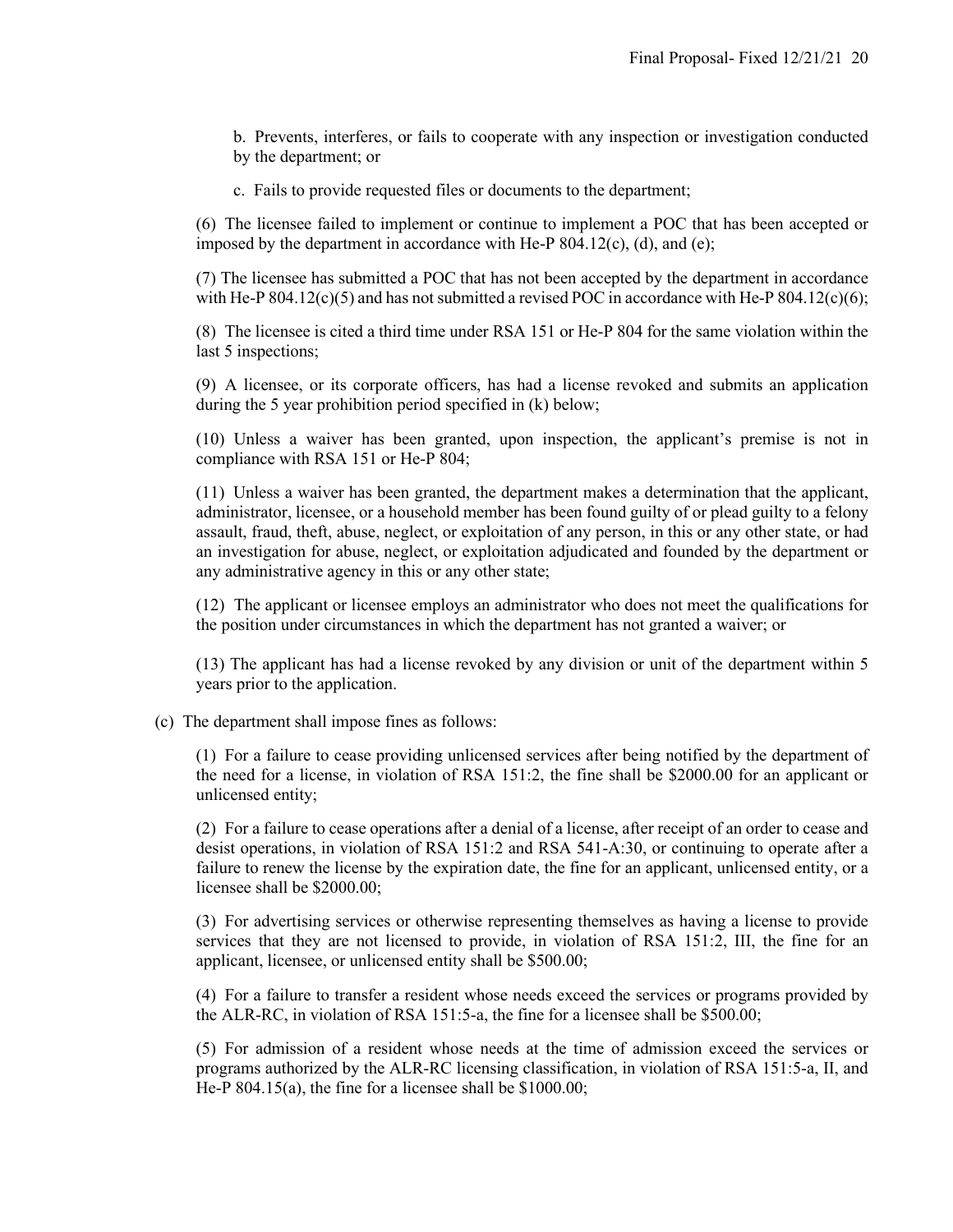(6) For a failure to comply with the directives of a warning issued by the department in violation of RSA 151:7-a and He-P  $804.11(e)(5)$ , the fine for an unlicensed provider or a licensee shall be \$500.00;

(7) For a failure to submit a renewal application for a license at least 120 days prior to the expiration date, in violation of He-P 804.06(b), the fine for a licensee shall be \$100.00;

(8) For a failure to notify the department prior to a change of ownership, in violation of He-P  $804.08(a)(1)$ , the fine for a licensee shall be \$500.00;

(9) For a failure to notify the department prior to a change in the physical location, in violation of He-P  $804.08(a)(2)$ , the fine for a licensee shall be \$1000.00;

(10) For a failure to notify the department of a change in e-mail address as required by He-P  $804.08(n)$ , the fine for a licensee shall be \$100.00;

(11) For a failure to allow access by the department to the ALR-RC's premises, programs, services, or records, in violation of He-P 804.09(a), the fine for an applicant, unlicensed entity, or licensee shall be \$2000.00;

(12) For a failure to notify the department prior to a change in the administrator or medical director, in violation of He-P 804.08(i), the fine for a licensee shall be \$100.00;

(13) For a failure to submit a POC or revised POC, within 21 or 14 days, respectively, of the date on the letter that transmits the inspection report, or the date of an extension as granted, in violation of He-P  $804.12(c)(2)$  and (5), the fine for a licensee shall be \$500.00;

(14) For a failure to implement or maintain the corrective action set forth in any POC that has been accepted or issued by the department, in violation of He-P  $804.12(c)(11) \& (e)$  the fine for a licensee shall be \$1000.00;

(15) For a failure to establish, implement, or comply with licensee policies, as required by He-P 804.14(b) and He-P 804.19(e), the fine for a licensee shall be \$500.00;

(16) For a failure to provide services or programs required by the licensing classification and specified by He-P 804.14(c), the fine for a licensee shall be \$500.00;

(17) For exceeding the licensed capacity, in violation of He-P 804.14(n), the fine for a licensee shall be \$500.00 per day;

(18) For providing false or misleading information or documentation, in violation of He-P 804.14(t), the fine for an applicant or licensee shall be \$1000.00 per offense;

(19) For a failure to meet the needs of a resident or residents, as described in He-P 804.15(a), the fine for a licensee shall be \$500.00 per resident;

(20) For employing an administrator or other personnel who do not meet the qualifications for the position, in violation of He-P 804.18(e)-(f), under circumstances where the department has not granted a waiver in accordance with He-P 804.10, the fine for a licensee shall be \$500.00;

(21) For failure to cooperate with the inspection or investigation conducted by the department, in violation of He-P 815.09(a), the fine shall be \$2000.00;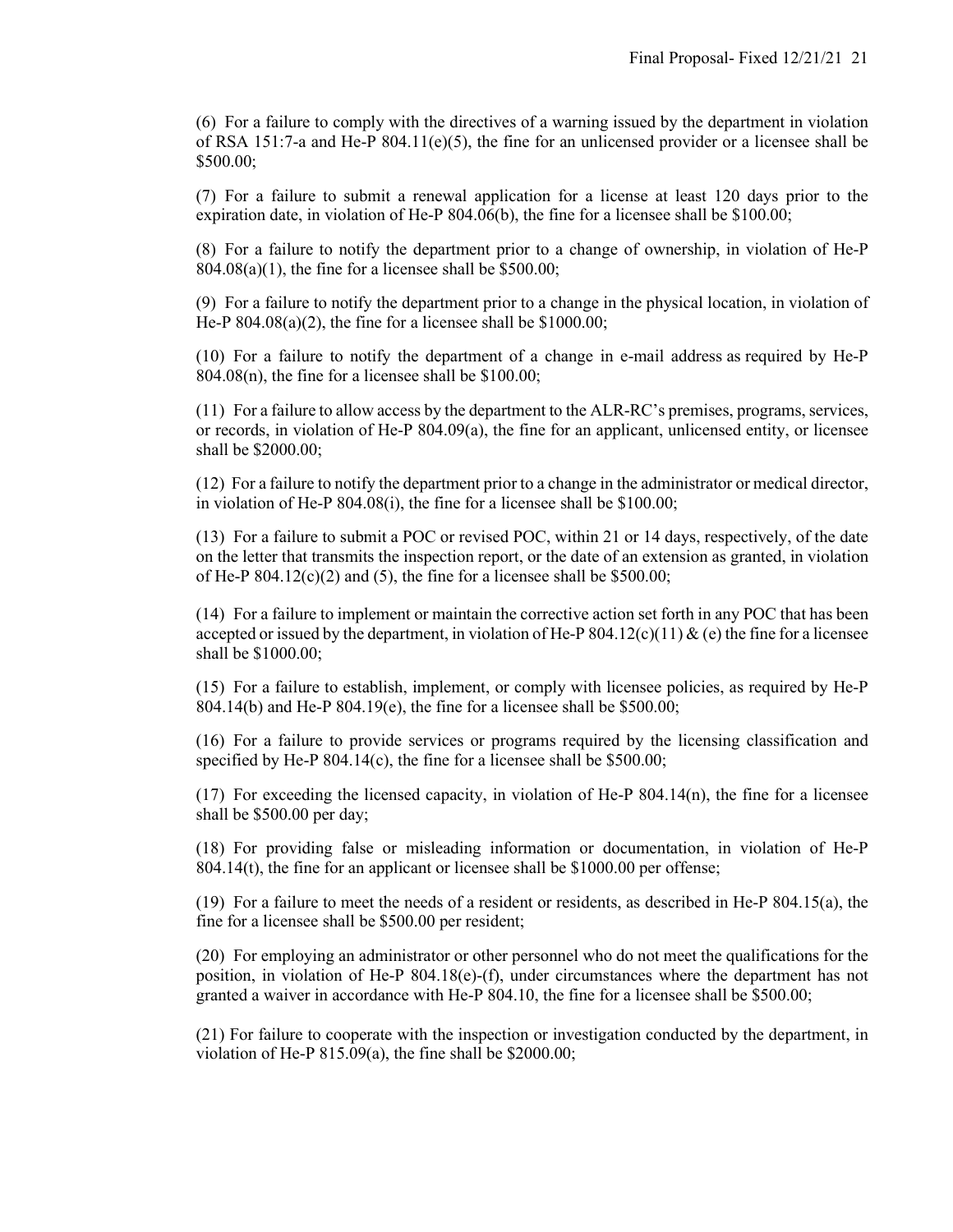(22) For failure to submit architectural plans or drawings, when applicable, prior to undertaking construction or renovation of the licensed facility in violation of He-P  $804.07(a)$ , the fine for a licensed facility shall be \$500.00;

(23) For occupying a renovated area of a licensed facility or new construction prior to approval by local and state authorities, as required by He-P 804.09(b)(6), the fine shall be \$500 which shall be assessed daily if the facility fails to vacate the renovated area immediately upon receiving notice from the department;

(24) When an inspection determines that a violation of RSA 151 or He-P 804 has the potential to jeopardize the health, safety, or well-being of a resident, in addition to any other enforcement actions taken by the department, the fines assessed shall be as follows:

a. If the same area of non-compliance is cited within 2 years of the original area of noncompliance, the fine for a licensee shall be \$1000.00; or

Edit. "; and"

b. If the same area of non-compliance is cited a third time within 2 years of being fined in a. above, the fine for a licensee shall be \$2000.00;

(25) Each day that the individual or licensee continues to be in violation of the provisions of RSA 151 or He-P 804 shall constitute a separate violation and shall be subject to fines in accordance with He-P 804.13(c) provided that if the applicant or licensee is making good faith efforts to comply with the provisions of RSA 151 or He-P 804, as verified by documentation or other means, the department shall not issue a daily fine.

(d) Payment of any imposed fine to the department shall meet the following requirements:

(1) Payment shall be made in the form of check or money order made payable to the "Treasurer, State of New Hampshire" or cash in the exact amount due; and

(2) Cash, money order, or certified check shall be required when an applicant or licensee has issued payment to the department by check, and such check was returned for insufficient funds.

 (e) The department shall impose state monitoring under the following conditions: Edit. "might"

(1) Repeated poor compliance on the part of the facility in areas that may impact the health, safety or well-being of residents; or

(2) Concern that the conditions in the ALR-RC have the potential to worsen.

 (f) An applicant, licensee, or unlicensed entity shall have 30 days after receipt of the notice of enforcement action to request a hearing to contest the action.

 $(g)$  If a written request for a hearing is not made pursuant to  $(f)$  above, the action of the department shall become final.

 (h) The department shall order the immediate suspension of a license and the cessation of operations when it finds that the health, safety, or welfare of a resident is in jeopardy and requires emergency action in accordance with RSA 541:A-30, III.

 (i) If an immediate suspension is upheld the licensee shall not resume operating until the department determines through inspection that compliance with RSA 151 and He-P 804 is achieved.

(i) Hearings under this section shall be conducted in accordance with RSA 541-A and He-C 200.

**Edit.** Insert a comma.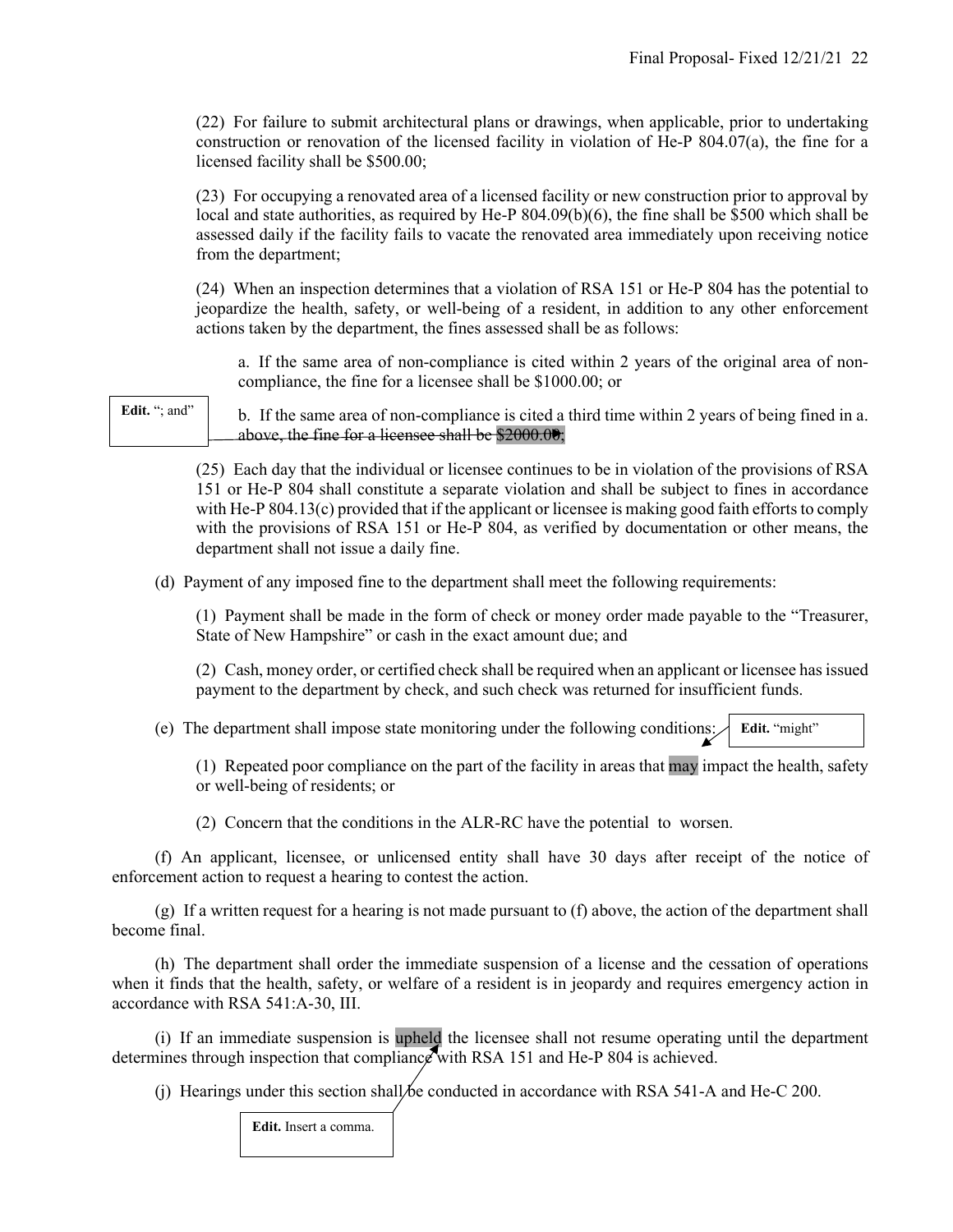(k) When an ALR-RC's license has been denied or revoked, the applicant, family member, licensee, or administrator shall not be eligible to apply for a license or be employed as an administrator for 5 years if the denial or revocation specifically pertained to their role in the program.

(l) RSA 541 shall govern further appeals of department decisions under this section.

(m) The  $\frac{1}{2}$  year period referenced in (k) above shall begin on:

**Edit.** hyphen

(1) The date of the department's decision to revoke or deny the license, if no appeal is filed; or

(2) The date a final decision upholding the action of the department is issued, if a request for a hearing is made and a hearing is held.

 (n) Notwithstanding (m) above, the department shall consider an application submitted after the decision to revoke or deny becomes final if the applicant demonstrates that circumstances have changed to the extent that the department now has good cause to believe that the applicant has the requisite degree of knowledge, skills, and resources necessary to maintain compliance with the provisions of RSA 151 and He-P 804.

(o) If the department has reasonable information or evidence that a licensee, applicant, administrator, or others are circumventing rule (k) above by applying for a license through an agent or other person and will  $\n *r*etain ownership, management authority, or both, the department shall deny the application.$ 

 (p) No ongoing enforcement action shall preclude the imposition of any remedy available to the department under RSA 151, RSA 541-A:30, III, or He-P 804.

Edit. "another"

He-P 804.14 Duties and Responsibilities of the Licensee.

 (a) The licensee shall comply with all relevant federal, state, and local laws, rules, codes, and ordinances as applicable.

(b) The licensee shall have written policies and procedures to include:

(1) The rights and responsibilities of admitted residents in accordance with the residents' bill of rights under RSA 151:20, II; (2) The policies described in He-P 804.14(r), He-P 804.16(c)(11), and He-P 804.19(e); and (3) A policy that ensures the safety of all persons present on the licensed premises where firearms are permitted. (c) The licensee shall provide the following core services: (1) Health and safety services to minimize the likelihood of accident or injury, with protective care and oversight provided 24 hours a day regarding: a. The residents' functioning, safety, and whereabouts; and b. The residents' health status, including the provision of intervention as necessary or required; (2) Emergency response and crisis intervention; (3) Assistance with taking and ordering medications as needed; **Unclear.** Made comment re: statute being titled Patients' bill of rts, & HHS including the term resident rights in the definition. . Delete. This rule cites a different statute.

**Edit.** "other individuals"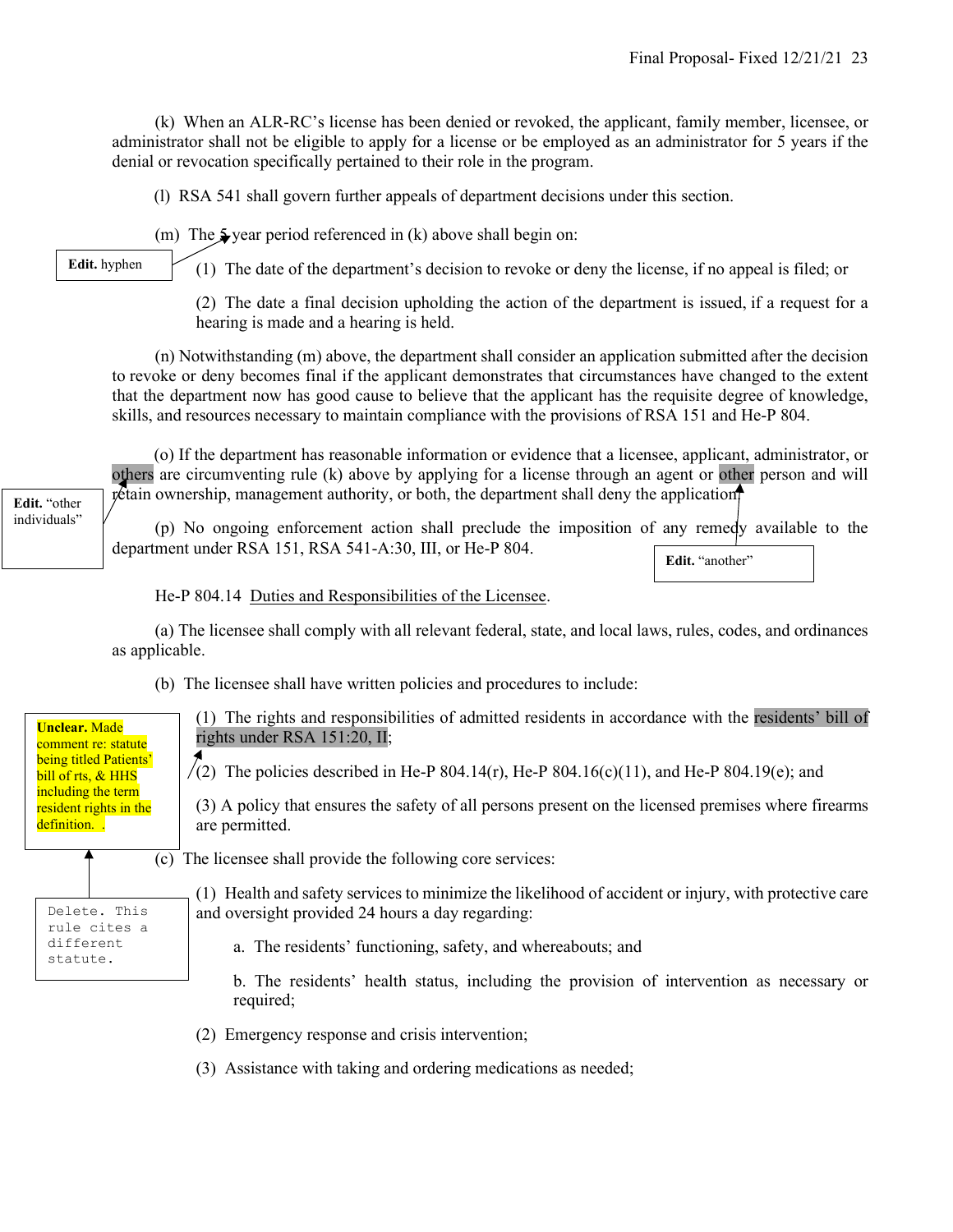(4) The provision of 3 nutritious meals and snacks in accordance with He-P 804.21 unless the resident chooses other options according to their admission agreement;

(5) Housekeeping, laundry, and maintenance services in accordance with the admission agreement;

(6) The availability of activities, for which the facility shall make reasonable accommodation for residents with disabilities, to include, but not be limited to, television, radio, internet, games, newspapers, visitors, and music, designed to sustain and promote physical, intellectual, social, and spiritual well-being of all residents in accordance with the admission agreement;

(7) Assistance in arranging medical and dental appointments, which shall include assistance in arranging transportation to and from such appointments and reminding the residents of the appointments; and

(8) Supervision of residents when required to offset cognitive deficits that may pose a risk to self or others if the resident is not supervised.

 (d) The licensee shall have a system to regularly identify the ALR-RC's daily census, including times when a resident is absent from the ALR-RC.

 (e) The licensee shall assist with arranging transportation to community activities, as available, designed to meet the individual interests of residents to sustain and promote physical, intellectual, social, and spiritual well-being of all residents.

(f) The licensee shall:

(1) Make available basic supplies necessary for residents to maintain grooming and personal hygiene, such as soap, shampoo, toothpaste, toothbrush, and toilet paper. Such basic supplies shall be included in the basic rate except that there may be an additional charge for specific brands or items required to meet individual residents' needs or requests;

(2) Identify in the admission agreement the cost, if any, of basic supplies or other services for which there will be a charge;

(3) Ensure that all personnel have received the training necessary to be qualified personnel to include demonstrated competency in the training given with documentation maintained in the employee file;

(4) Comply with all dementia training requirements pursuant to RSA 151:47-49 including continuing education that shall include new information on best practices in the treatment and care of persons with dementia and be provided for:

a. A minimum of 6 hours for initial continuing education to covered administrative staff members and covered direct service staff members; and

b. A minimum of 4 hours of ongoing training each calendar year.

(5) Require any paid provider of direct care, other than an employee, providing health care related services to provide a brief written, signed, and dated note describing the reason for the service(s), and the next planned visit, if known; and

(6) Have a clearly identified policy for CPR that includes the following: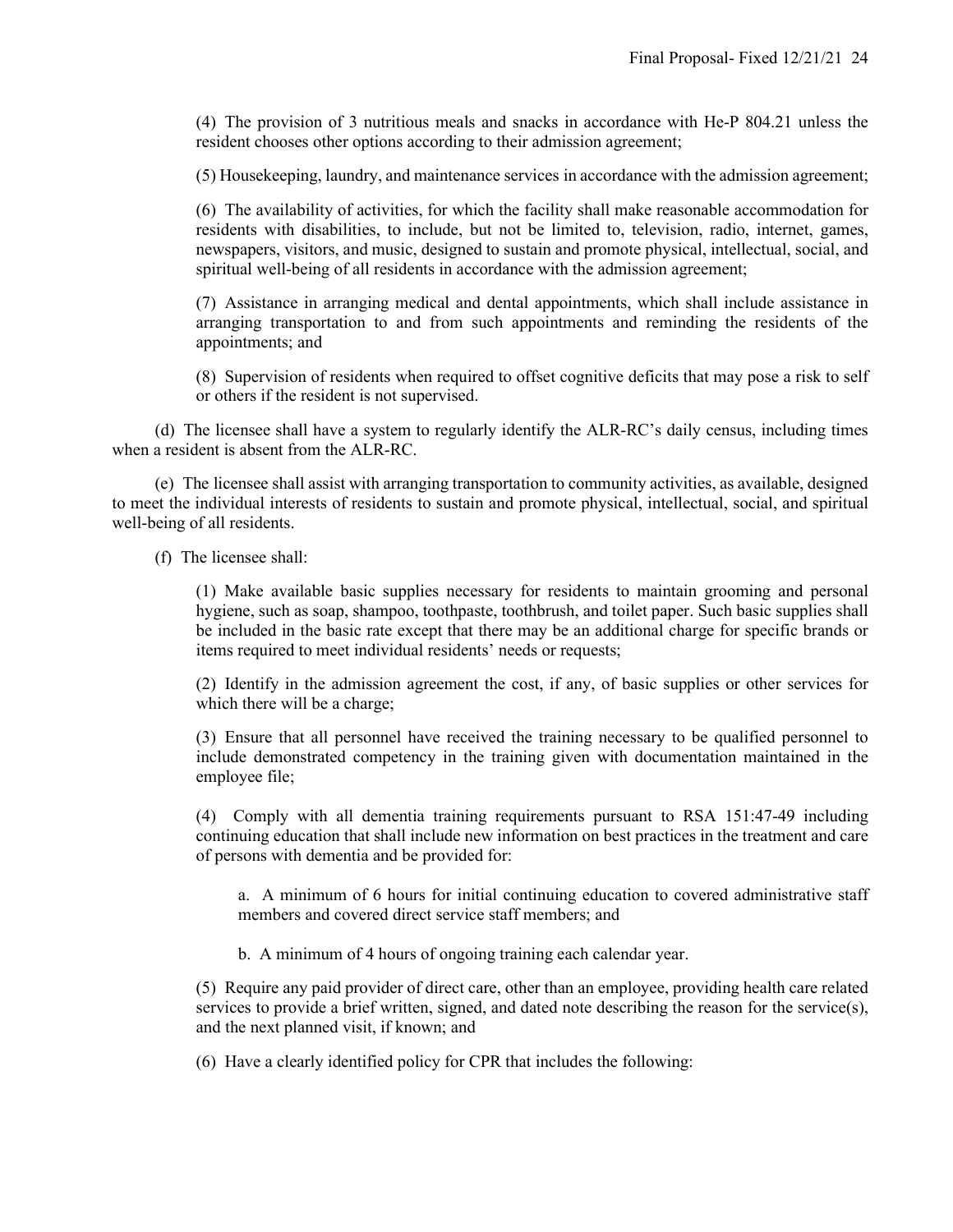a. If CPR is not performed, the policy shall include a statement that 911 shall be called in an emergency;

b. If CPR is performed, there shall be either at least one person on duty per shift who is certified to perform CPR or an AED available for use; and

c. This policy shall be signed by each resident and their guardian, agent, or personal representative, if any, and be located in the resident's file with their admission agreement.

 (g) The licensee shall educate personnel about the needs and services required by the residents under their care and document such education to include demonstrated competancies.

 (h) Physical or chemical restraints shall only be used in the case of an emergency, pursuant to RSA 151:21, IX.

 (i) As soon as is practicable and in no case longer than 24 hours after the use of a physical or chemical restraint, the resident's licensed practitioner, guardian, agent, or personal representative, if any, and the department shall be notified of the use of such restraints.

 (j) The use of mechanical restraints, limited to locked or secured ALR-RCs, or units within an ALR-RC, or anklets, bracelets, or similar devices that cause a door to automatically lock when approached, thereby preventing a resident from freely exiting the ALR-RC or unit within as permitted by the state fire code, shall be allowed.

(k) Notwithstanding (j) above, the following methods of mechanical restraints shall be prohibited:

(1) Full bed rails;

(2) Gates, if they prohibit a resident's free movement throughout the living areas of the ALR-RC;

(3) Half doors, if they prohibit a resident's free movement throughout the living areas of the ALR-RC;

(4) Geri chairs, when used in a manner that prevents or restricts a resident from getting out of the chair at will;

- (5) Wrist or ankle restraints;
- (6) Vests or pelvic restraints; and
- (7) Other similar devices that prevent a resident's free movement.
- (l) For reportable incidents, the licensee shall:

(1) Complete an investigation to determine if abuse or neglect could have been a contributing factor to the incident;

(2) Fax to 271-4968 or, if a fax machine is not available, convey by electronic or regular mail, the following information to the department within 48 hours of a reportable incident:

a. The ALR-RC name;

b. A description of the incident, including identification of injuries, if applicable;

c. The name of the licensee(s) or personnel involved in, witnessing, or responding to the reportable incident;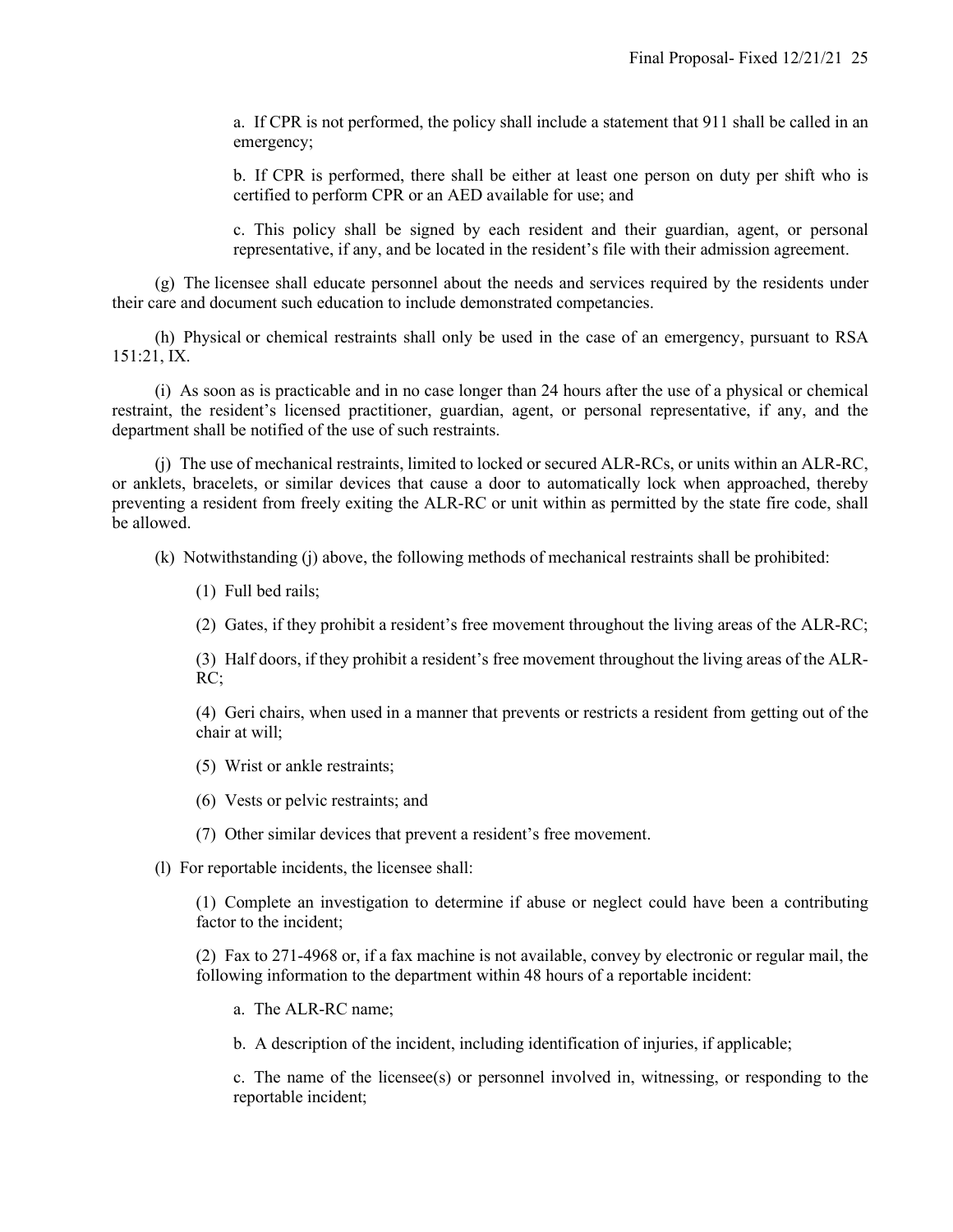- d. The name of resident(s) involved in or witnessing the reportable incident;
- e. The date and time of the reportable incident;
- f. The action taken in direct response to the reportable incident, including any follow-up;
- g. If medical intervention was required, by whom and the date and time;
- h. When the resident's guardian, agent, or personal representative, if any, was notified;
- i. The signature of the person reporting the reportable incident;
- j. The date and time the resident's licensed practitioner was notified, if applicable; and
- k. The date the facility performed the investigation required by (1) above;
- (3) As soon as practicable, notify the guardian, agent, or personal representative, if any;

(4) As soon as practicable, notify the local police department, the department, and the guardian, agent, or personal representative, if any, when a resident has an elopement or unexplained absence and the licensee has searched the building and the grounds of the ALR-RC without finding the resident; and **Unclear.** Incorrect term ?

(5) Notify the department with a written report within 5 days describing the actions taken by personnel, the final outcome or continuation of the reportable incident, and actions taken to prevent a reoccurrence if it was not submitted in the initial report.

(m) The licensee shall comply with the residents' bill of rights as set forth in RSA 151:19-30.

 (n) The licensee shall not exceed the maximum number of residents or beds licensed by the department, unless authorized by the department, such as during an emergency.

 (o) The licensee shall give a resident and the resident's guardian, agent, or personal representative, as applicable, written notice of the following:

(1) For an increase in the cost or fees for any ALR-RC services, 30 days advance notice shall be required except for residents receiving Medicaid whose financial liability is determined by the state's standard of need, or residents funded by the department's Choices for Independence program in accordance with He-E 801 and which limitation shall only pertain to costs and fees under the direction of these programs; or **Edit.** Lower case.

> (2) For an involuntary change in room or bed location, the facility shall make reasonable accommodation of individual needs and preferences and give 14 days advanced notice, unless the change is required to protect the health, safety, and well-being of the resident or other residents, in such case the notice shall be as soon as practicable.

 (p) In addition to the posting requirements specified in RSA 151:29, the licensee shall post the following documents in a conspicuous area accessible to residents, employees, and visitors:

(1) The current license certificate issued in accordance with RSA 151:2;

**Comment made re: statute (titled Pt rghts) DHHS includes residents rghts.**

(2) All inspection reports for the last 12 months in accordance with He-P 804.09(d) and He-P 804.11(d);

## (3) A copy of the residents' bill of rights specified by RSA 151:21;

**Edit.** "patients'"

**Comment made re: statute (titled Pt rghts) DHHS includes residents rghts.**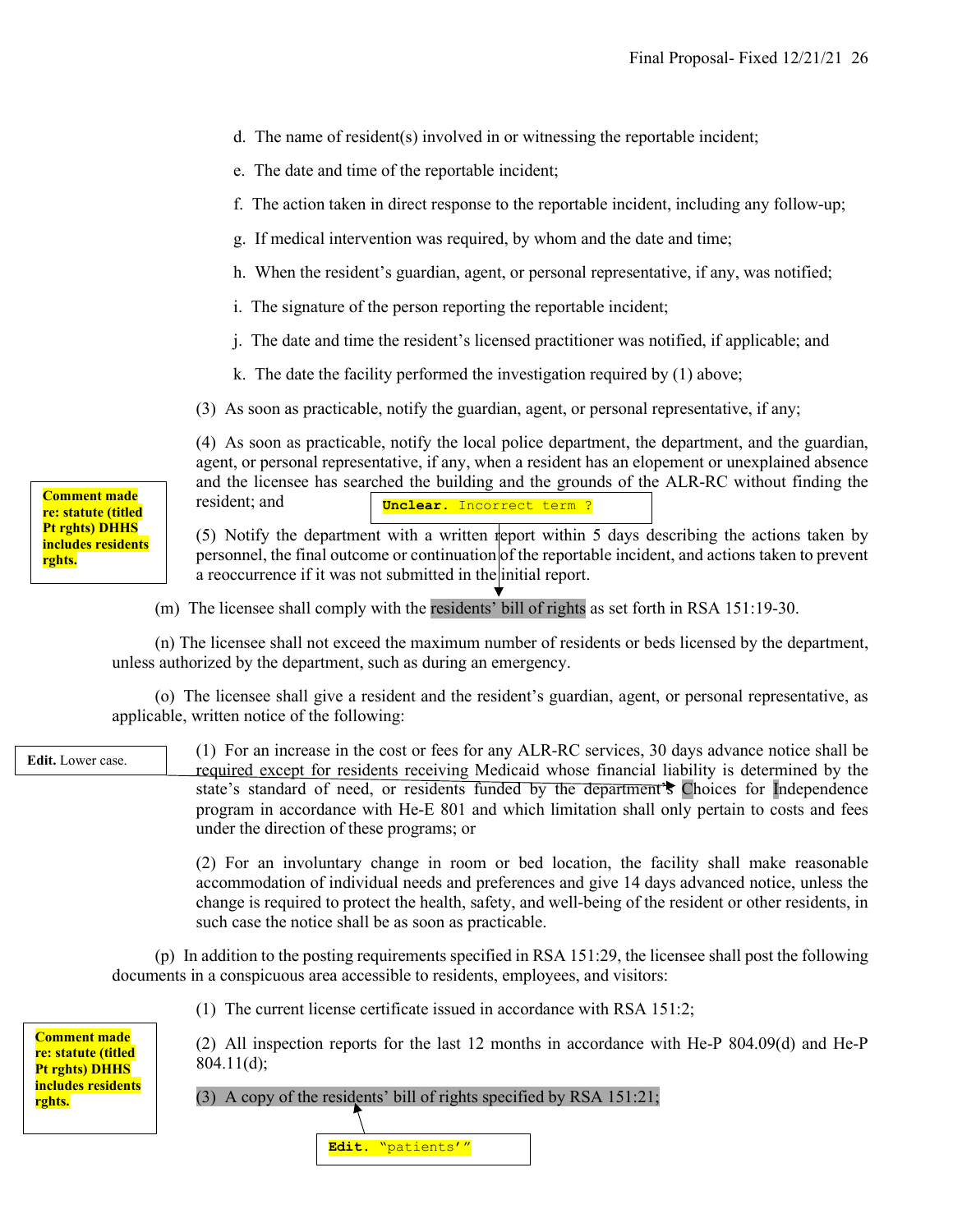(4) A copy of the licensee's complaint procedure, including a statement that complaints may be submitted, in writing, to The Department of Health and Human Services, Office of Legal and Regulatory Services, Health Facilities Administration, 129 Pleasant Street, Concord, NH 03301 or by calling 1-800-852-3345, and information on how to contact the office of the long-term care ombudsman; and

(5) The licensee's evacuation floor plan identifying the location of, and access to, all fire exits.

(q) The licensee shall determine whether smoking will be allowed at the ALR-RC.

 (r) If smoking is to be allowed, the licensee shall develop and implement smoking policies and designate smoking areas in accordance with RSA 155:66, RSA 155:68, and RSA 155:69 and He-P 804.26(f).

 (s) If the licensee holds or manages a resident's funds or possessions, it shall first receive written authorization in accordance with RSA 151:24 and RSA 151:21, VII, and such funds shall not be used for the benefit of the licensee, other residents, or other household members.

 (t) The licensee shall not falsify any documentation required by law or provide false or misleading information to the department.

 (u) The licensee shall not advertise or otherwise represent themselves as having a license to provide services that they are not licensed to provide.

 (v) The licensee shall comply with all conditions of warnings and administrative remedies issued by the department and all court orders.

(w) The licensee shall develop quality assurance plans and policies that evaluate:

(1) The quality of care and services provided to residents;

(2) Compliance with RSA 151 and He-P 804;

(3) The effectiveness of training provided to personnel; and

(4) The effectiveness of corrective actions taken in response to statements of findings, notices to correct, and problems identified in (1)-(3) above.

# **Readopt with amendment He-P 804.16 through He-P 804.18, effective 11-3-17 (Document #12414), to read as follows:**

He-P 804.16 Required Services.

 (a) The licensee shall provide administrative services that include the appointment of an administrator who:

(1) Is responsible for the day-to-day operations of the ALR-RC;

(2) Works no less than 35 hours per week at the ALR-RC, which may include day, evening, night, and weekend hours;

(3) Meets the requirements of He-P 804.18(k);

(4) Designates, in writing, a staff member who shall assume the responsibilities of the administrator in his or her absence; and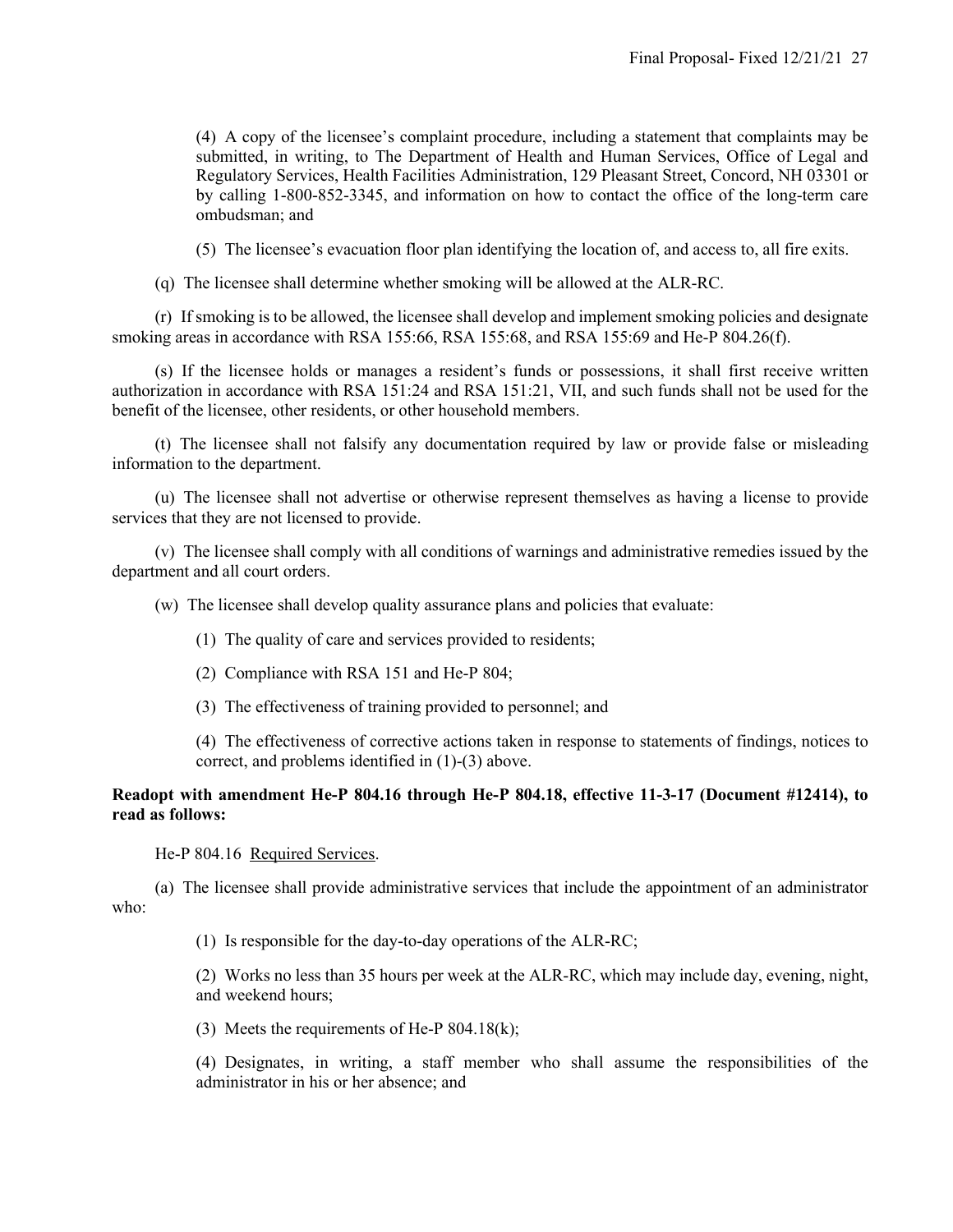(5) In the event the administrator will be absent for a period to exceed 30 consecutive days, the facility shall notify the department who the interim administrator will be and submit credentials to verify he or she meets the requirements of (3) above.

 (b) At the time of application for admission, the licensee shall provide the resident and the guardian, agent, or personal representative, if any, a written copy of the residential service agreement pursuant to RSA 161-J, except that a copy of the residential service agreement shall not be required if the facility admission agreement includes all of the provisions of a residential service agreement.

 (c) In addition to (b) above, at the time of admission, the licensee shall provide the resident and the guardian, agent, or personal representative, if any, and receive written verification of receipt, a written copy of the admission agreement that includes the following:

- (1) The basic daily, weekly, and monthly fee;
- (2) A list of the core services required by He-P 804.14(c) that are covered by the basic rate;
- (3) Information regarding the timing and frequency of cost of care increases;
- (4) The time period covered by the admission agreement;

(5) The criteria and acuity level that the resident must maintain in order to remain a resident at an ALR-RC in accordance with He-P 804.15(a);

- (6) The ALR-RC's house rules;
- (7) The grounds for immediate termination of the agreement, pursuant to RSA 151:21, V;
- (8) The ALR-RC's responsibility for resident discharge planning;
- (9) Information regarding care, services, or supplies not provided in the core services, to include:
	- a. The availability of services;
	- b. The ALR-RC's responsibility for arranging services; and
	- c. The fee and payment for services, if known;
- (10) The licensee's policies and procedures regarding:
	- a. Arranging for the provision of transportation;

b. Arranging for the provision of third party services, such as a hairdresser or cable television;

c. Monitoring third party services contracted directly by the resident and provided on the ALR-RC premises;

- d. Handling of resident funds pursuant to RSA 151:24 and He-P 804.14(s);
- e. Bed hold, in compliance with RSA 151:25;
- f. Storage and loss of the resident's personal property; and
- g. Smoking;
- (11) The licensee's medication management services;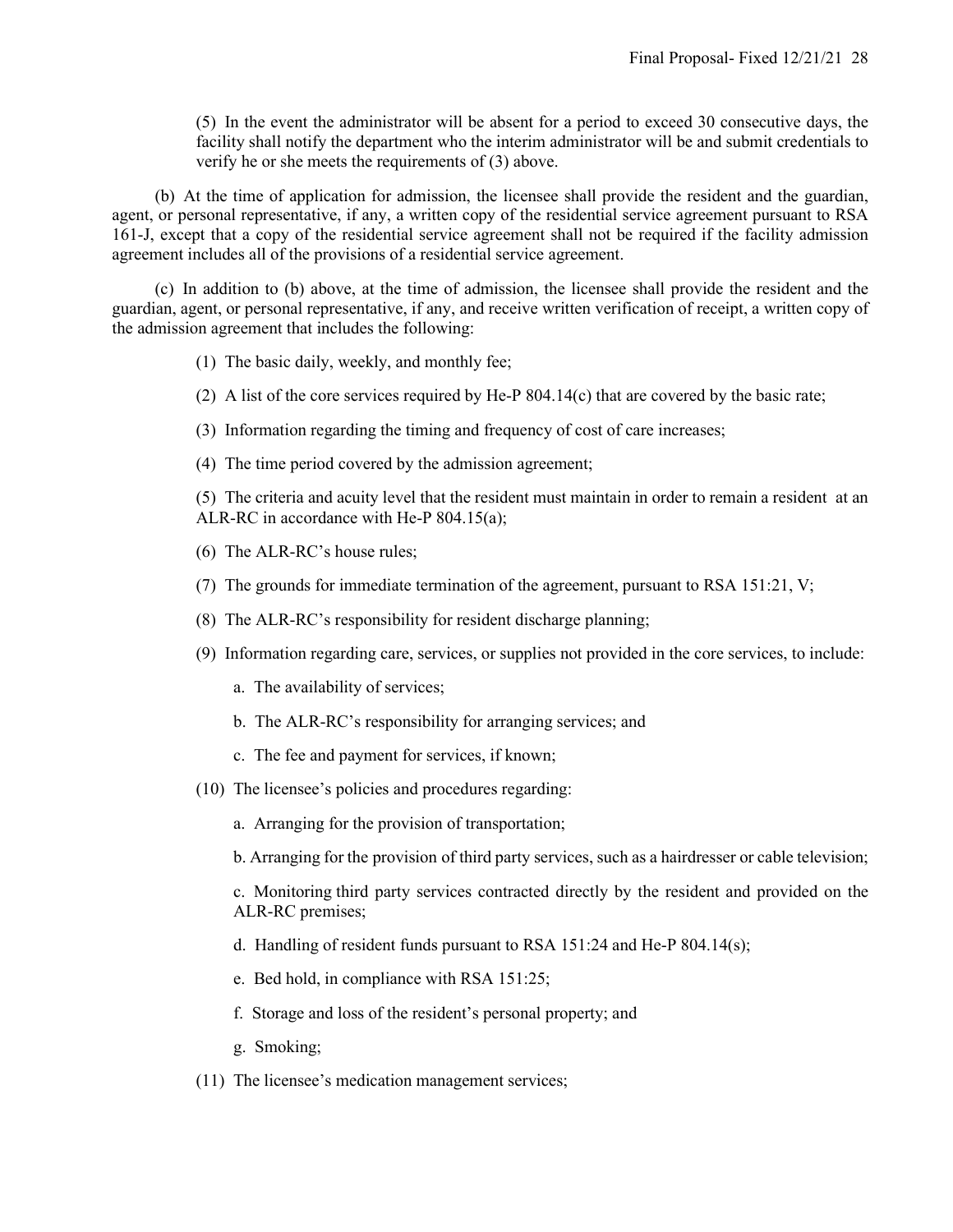**Edit.** "patients'"

(12) The list of grooming and personal hygiene supplies provided by the ALR-RC as part of the basic daily, weekly, or monthly rate;

(13) A copy of the most current version of the residents' bill of rights under RSA 151: 21 and the ALR-RC's policy and procedure for implementing the bill of rights pursuant to RSA 151:20, II;

(14) A copy of the resident's right to appeal an involuntary transfer or discharge under RSA  $151:26$ , II(a)(5);

(15) The ALR-RC's policy and procedure for handling reports of abuse, neglect, or exploitation which shall be in accordance with RSA 161-F:46 and RSA 169-C:29;

(16) Information on accessing the long-term care ombudsman;

(17) Information on advanced directives;

(18) Whether or not personnel are trained in cardiopulmonary resuscitation (CPR), first aid, or both, or whether or not the facility has an AED on-site and available for use in an emergency;

(19) Information that if the facility changes its current acceptance of payment sources, it shall provide 60 days' notice of such change; and

(20) A statement that a resident's inability to cover the cost of care may result in discharge.

 (d) The ALR-RC shall assess each resident's needs using the "Care Assessment for Residential Services (CARES) Tool" (January 2022).

 (e) All personnel who administer the CARES Tool shall be trained to complete the CARES Tool by the department or entities listed in RSA 151:5-a, III.

(f) The assessment described in (d) above shall:

(1) Be completed no more than 30 days prior to or within 24 hours following admission to the ALR-RC;

(2) Be completed in consultation with the resident and guardian, agent, or personal representative, if any;

(3) Be repeated every 6 months or after any significant change as defined in He-P 804.03(bv);

(4) Be signed and dated by the individual who completed the CARES Tool; and

(5) Be signed by the resident and guardian, agent, or personal representative, acknowledging that the CARES Tool was completed as directed in (2) above.

 (g) If the guardian, agent, or personal representative if any is unable to sign the Cares Tool the facility shall have documented evidence that the guardian, agent, or personal representative has had an opportunity to take part in completing and reviewing the completed Cares Tool..

 (h) If the CARES Tool identifies the need for a nursing assessment, the nursing assessment shall be completed within 72 hours of the completion of the CARES Tool.

 (i) If the nursing assessment indicates that the resident cannot safely evacuate, the resident shall be ineligible for care and services at the ALR-RC.

**Edit.** (CARES) Tool" form (January 2022)."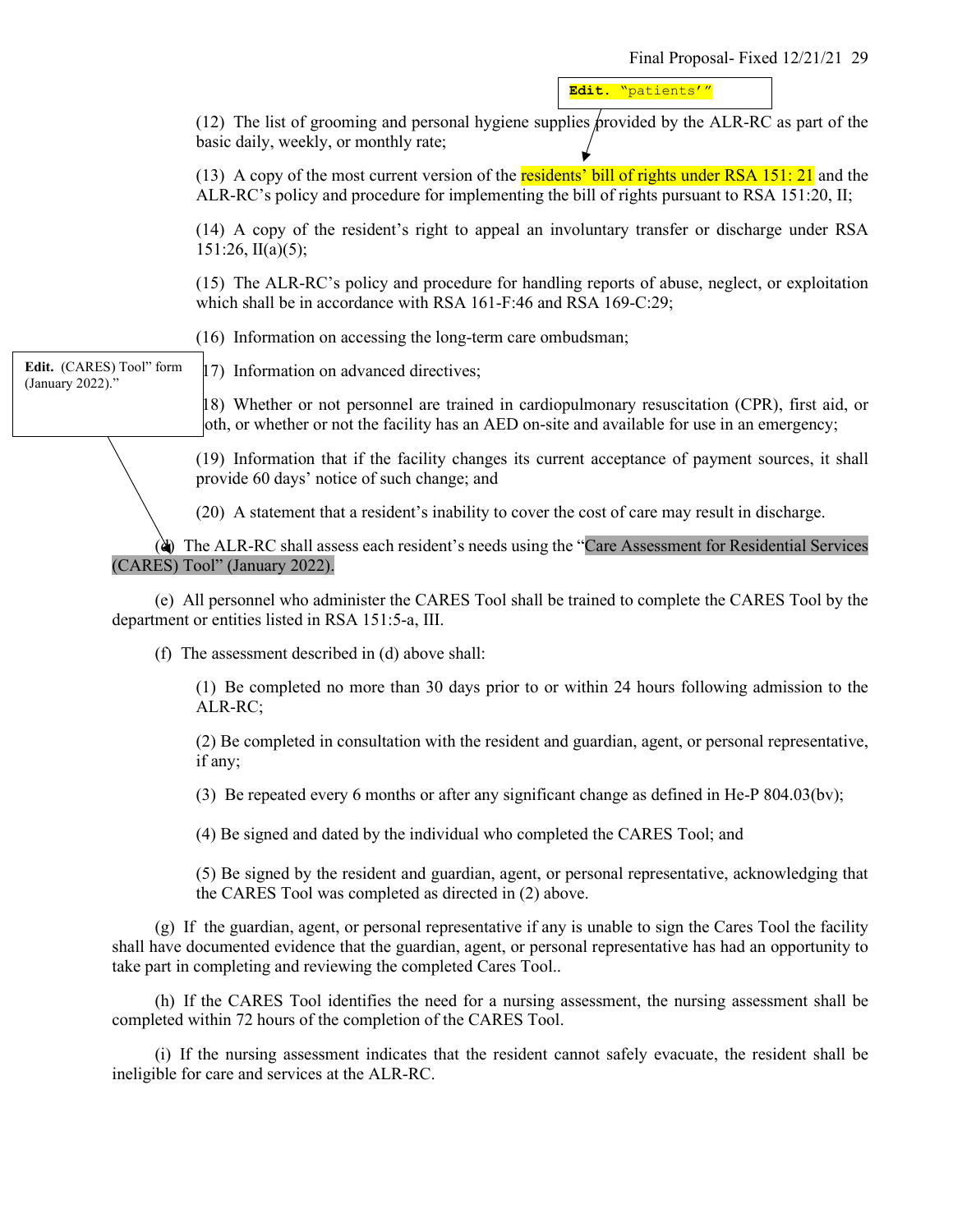(j) If the nursing assessment completed in accordance with (h) above is completed by a licensed practical nurse (LPN), the assessment shall be reviewed and co-signed by the registered nurse (RN) or physician that is supervising the LPN prior to implementation.

(k) If the Cares Tool indicates a need for a care plan, the care plan shall be:

(1) Completed within 24 hours of the initial Cares Tool and within 24 hours of the completion of all subsequent Cares Toolsexcept where a nursing assessment is required in which case, the care plan shall be completed within 24 hours following the nursing assessment;

(2) Made available to personnel who assist residents;

(3) Completed in consultation with the resident and guardian, agent, or personal representative, if any; and

(4) If the resident and guardian, agent, or personal representative, if any, are unable or unwilling to participate as required by (3) above, it shall be documented in the resident record.

(l) The care plan identified in (k) above shall include on an ongoing basis:

(1) The date the problem or need was identified;

- (2) A description of the problem or need;
- (3) The goal or objective of the plan;
- (4) The action or approach to be taken;
- (5) The responsible person(s) or position; and
- (6) The date of reevaluation, review, or resolution.
- (m) Each care plan shall be reviewed at least every 6 months to determine if:
	- (1) All items identified in the care plan are being met;
	- (2) The care plan will be continued for another 6 months; and
	- (3) The care plan will be revised to meet the current needs of the resident.

(n) Progress notes for each resident shall be written at least quarterly and include, at a minimum:

(1) Changes in mobility, weight, memory, skin integrity, continence, medications, behavior, and personal care needs; and

(2) A summary of visits to licensed practitioners and referrals.

 (o) For individuals receiving medical, nursing, or rehabilitative care or services, or hospice care, the facility shall ensure that a discipline specific care plan:

(1) Is completed within 24 hours of the discipline specific assessment;

(2) Is completed in consultation with the resident and guardian, agent, or personal representative, if any;

(3) Is updated following the completion of all future discipline specific assessments;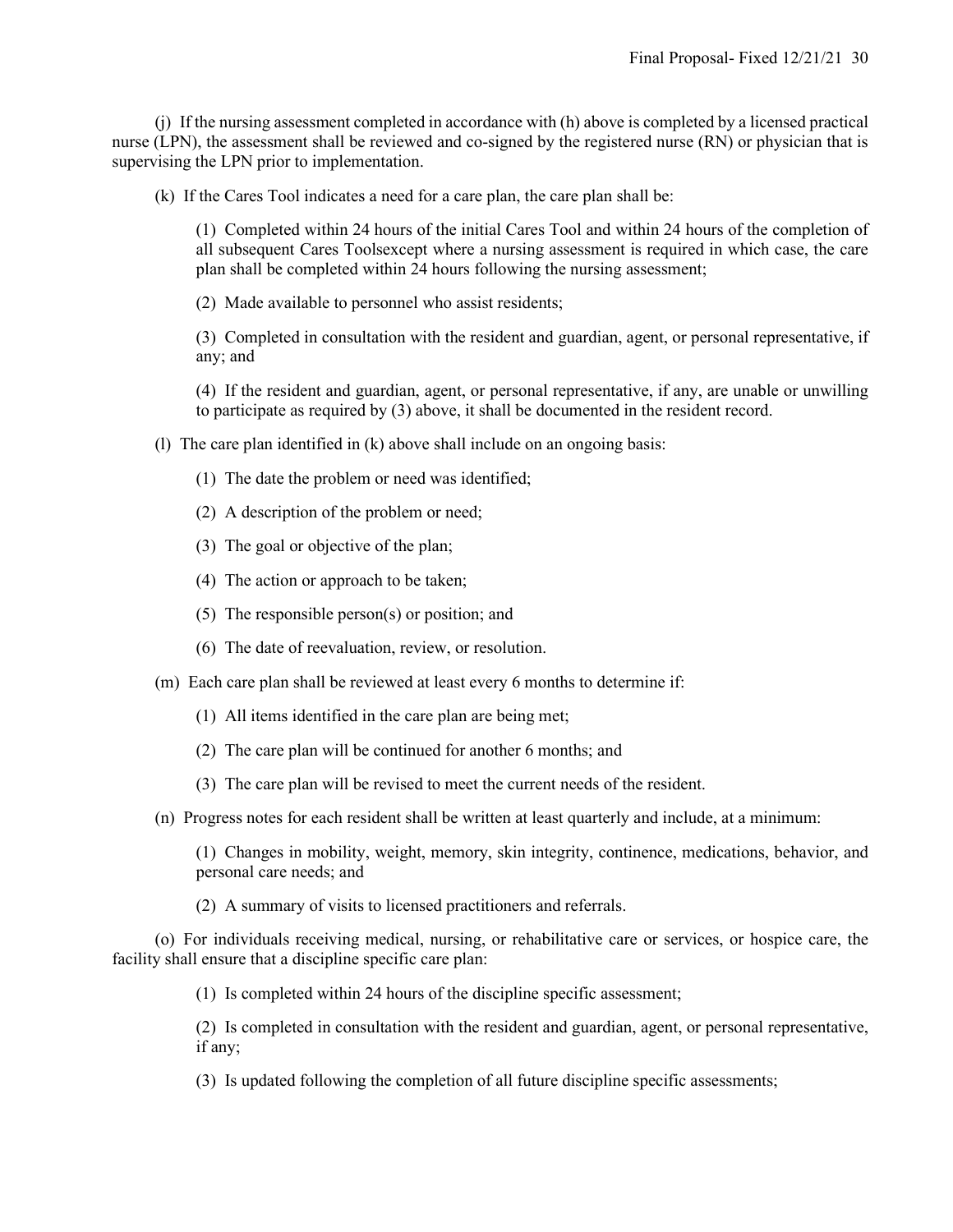(4) Is available to personnel who assist residents in the implementation of the discipline specific care plan;

(5) Addresses the needs identified in the discipline specific assessment;

(6) Includes the date the medical, nursing, or rehabilitative care or services, or hospice care need was identified;

(7) Identifies the resident goal or approach to be taken to address the medical, nursing, or rehabilitative care or services, or hospice care need;

(8) Includes the date of reevaluation of the medical, nursing, or rehabilitative care or services, or hospice care need and the name of the responsible person; and

(9) Is maintained in the resident's record.

 (p) For individuals receiving medical, nursing, or rehabilitative care or services, or hospice care, progress notes shall be written at every visit by the practitioner performing the service.

 (q) At the time of a resident's admission, the licensee shall obtain orders from a licensed practitioner for medications, prescriptions, and therapeutic diets, as applicable.

 (r) The licensee shall have each resident obtain a health examination by a licensed practitioner within 30 days prior to admission or within 72 hours following admission to the ALR-RC.

(s) The health examination referenced in (r) above shall include:

(1) Diagnoses, if any;

(2) The medical history;

(3) A list of current medications including over-the-counter medications, treatments, and therapeutic diets, if applicable; and

(4) Allergies.

 (t) Each resident shall have at least one health examination every 12 months by a licensed practitioner, unless the licensed practitioner determines that an annual health examination is not necessary and specifies in writing an alternative time frame, or unless the resident refuses in writing. Any such resident refusal shall be made annually.

(u) A resident may refuse all care and services.

 (v) When a resident refuses care or services that could result in a threat to the resident's health, safety, or well-being, or that of others, the licensee or personnel shall:

(1) Inform the resident of the potential consequences of their refusal;

(2) Notify the licensed practitioner and guardian, if any, of the resident's refusal of care or services; and

(3) Document in the resident's record the items in (1) and (2) above, the refusal of care or services, and the resident's reason for the refusal.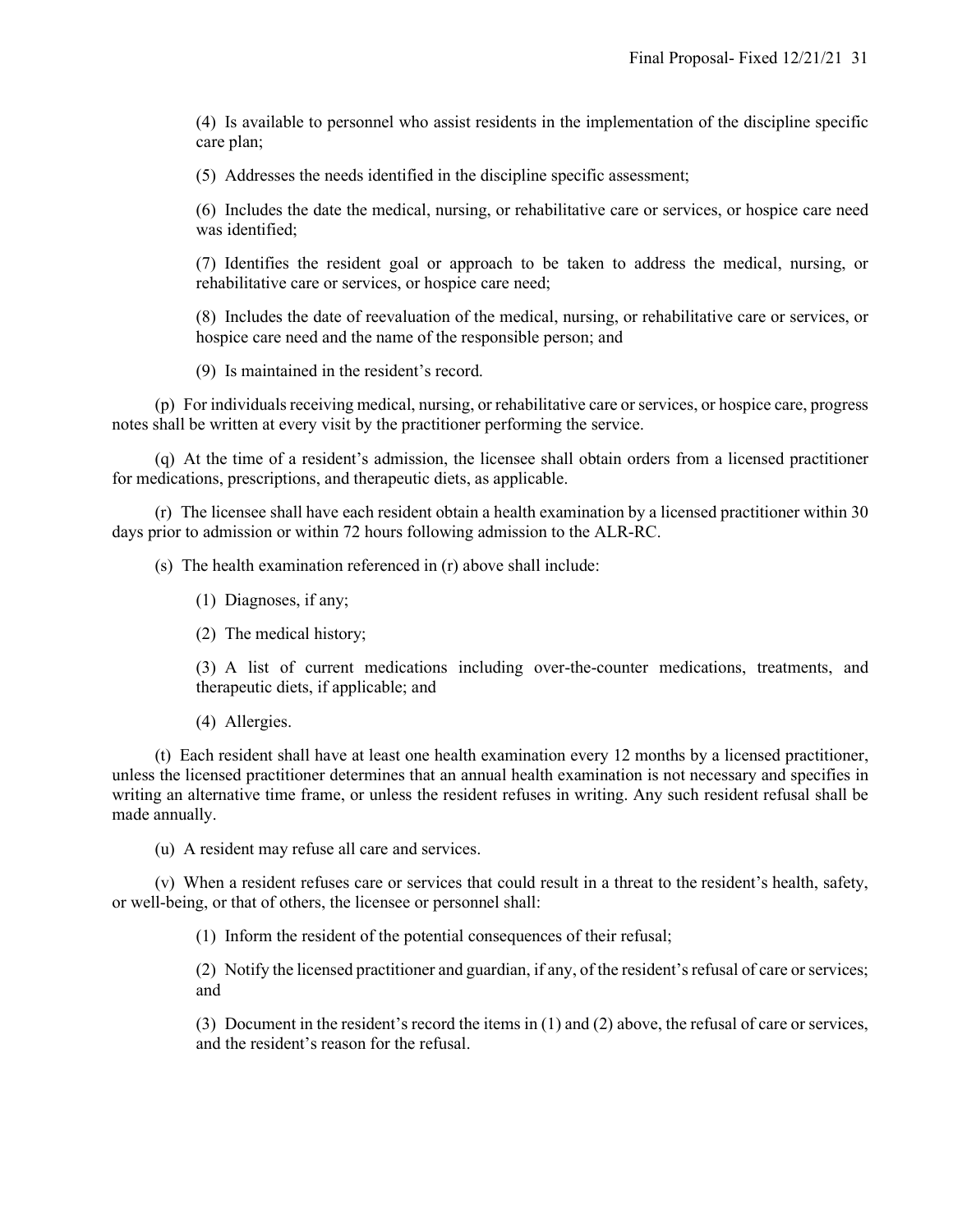(w) The licensee shall maintain an emergency data sheet, updated as needed and at a minimum at the conclusion of each RAT assessment, in the resident's record and promptly give a copy to emergency medical personnel in the event of an emergency transfer to another medical facility.

(x) The emergency data sheet referenced in (w) above shall include:

- (1) Full name and the name the resident prefers, if different;
- (2) Name, address, and telephone number of the resident's next of kin, guardian, or agent, if any;
- (3) Diagnosis;
- (4) Medications, including last dose taken and when the next dose is due;
- (5) Allergies;

(6) Functional limitations to include but not be limited to physical limitations, hearing loss, visual imparement, and cognitive challenges;

- (7) Date of birth;
- (8) Insurance information;
- (9) Advanced directives; and
- (10) Any other pertinent information not specified in (1)-(9) above.

(y) The licensee may only perform POCT, that are waived complexity as designated by the federal drug administration (FDA) and known as CLIA-waived laboratory tests, unless the facility is also licensed by the State of New Hampshire as a laboratory under He-P 808.

(z) If CLIA-waived laboratory testing is performed by personnel, the licensee shall:

(1) Obtain the appropriate CLIA certificate as per 42 CFR Part 493.15; and

(2) Develop and implement a point of care testing policy, which educates and provides procedures for the proper handling and use of POCT devices, including the documentation of training and demonstrated competency of all testing personnel.

(aa) The Licensee shall have current copies of manufacturer's instructions and package inserts and follow all manufacturer's instructions and recommendations for the use of POCT meters and devices to include, but not limited to: **Edit.** no cap

(1) Storage requirements for POCT meters and devices, test strips, test cartridges, and test kits;

(2) Performance of test specimen requirements, testing environment, test procedure, troubleshooting error codes, and messages, reporting results; and

(3) All recommended and required quality control procedures for POCT meters and devices.

(ab) Licensee's performing CLIA-waived laboratory testing or specimen collection shall be incompliance with He-P 808, He-P 817, and 42 CFR 493, as applicable.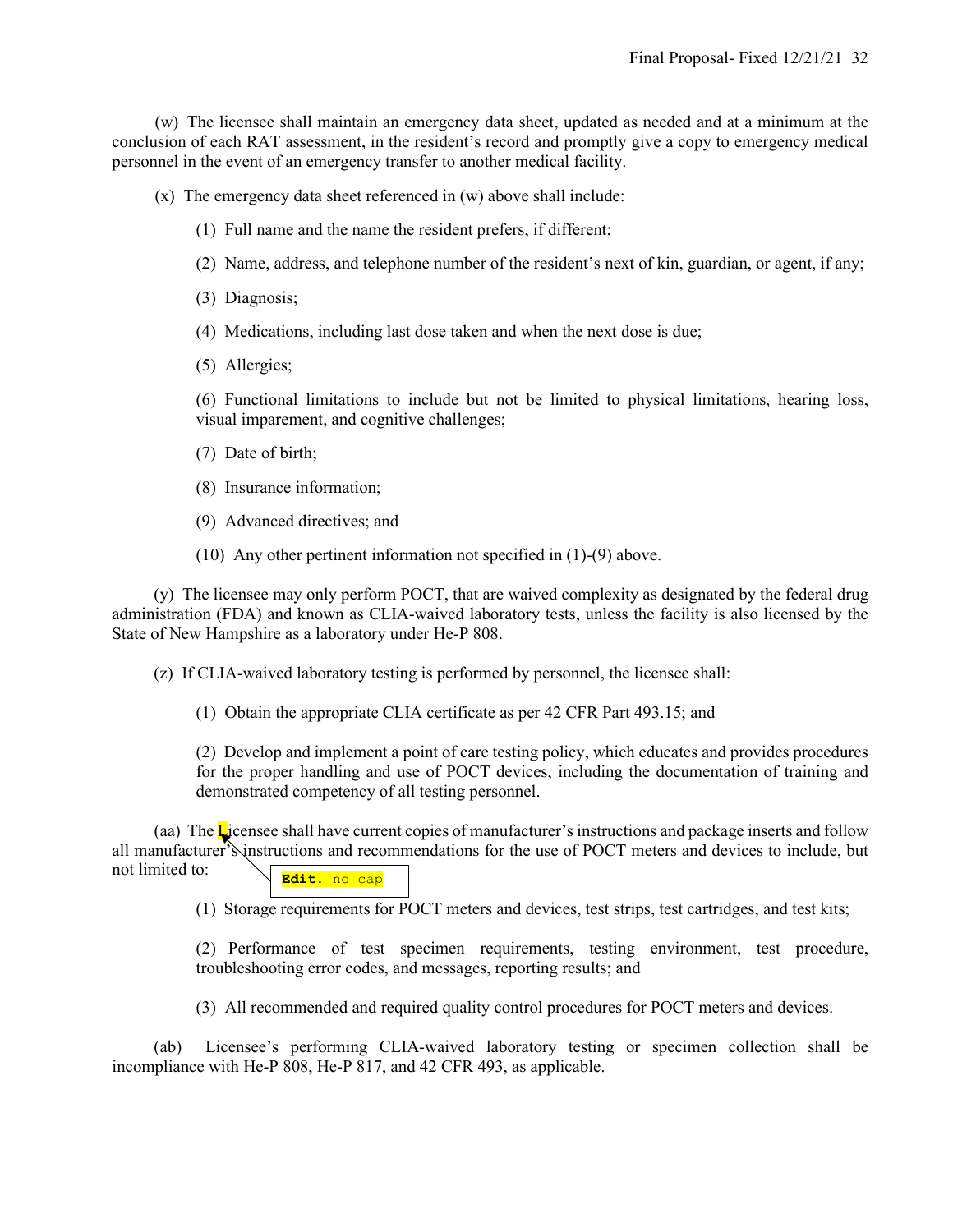(ac) If a facility has independent living units within the same structure which are not separated by a firewall from the licensed facility, they shall be subject to the same requirements as licensed units with regard to fire and building codes, including inspections.

 (ad) If ALR-RC services as defined by He-P 804.03(l) are provided by the staff of the facility to individuals in an independent living unit, the unit(s) must be redesignated as licensed units in the ALR-RC and an application for a bed increase must be completed as required by He-P  $804.08(a)(5)$  and (b)(3).

He-P 804.17 Medication Services.

|--|

 (a) All medications shall be made available to the resident in accordance with the written and signed orders of the licensed practitioner or other professional with prescriptive powers.

 (b) All medications and treatments shall be reviewed, re-ordered, and signed by a licensed practitioner on an annual basis or when indicated by a change in the resident's condition.

 (c) Medications, treatments, and therapeutic diets ordered by a licensed practitioner or other professional with prescriptive powers shall be available to give to the resident within 24 hours, or when available in accordance with the licensed practitioner's written direction.

(d) The licensee shall have a written policy and system in place instructing how to:

- (1) Obtain any medication ordered for immediate use at the ALR-RC;
- (2) Reorder medications for use at the ALR-RC; and
- (3) Receive and record new medication orders.
- (e) Each medication order shall legibly display the following information:
	- (1) The resident's name;
	- (2) The medication name, strength, prescribed dose, and route, if different than by mouth;
	- (3) The frequency of administration;

(4) The indications for usage, to include the maximum allowed dose in a 24-hour period, for all medications that are used PRN; and

(5) The dated signature of the ordering practitioner as allowed by He-P 804.03(ca).

 (f) Except for pharmaceutical samples, each prescription medication container and medication record together shall collectively legibly display the following information in such a way so as to clearly identify the intended recipient, unless it is an emergency medication as allowed by (ab) below:

- (1) The resident's name;
- (2) The medication name, strength, the prescribed dose, and route of administration;
- (3) The frequency of administration;
- (4) The indications for usage of all PRN medications;
- (5) The date ordered;
- (6) The name of the prescribing practitioner; and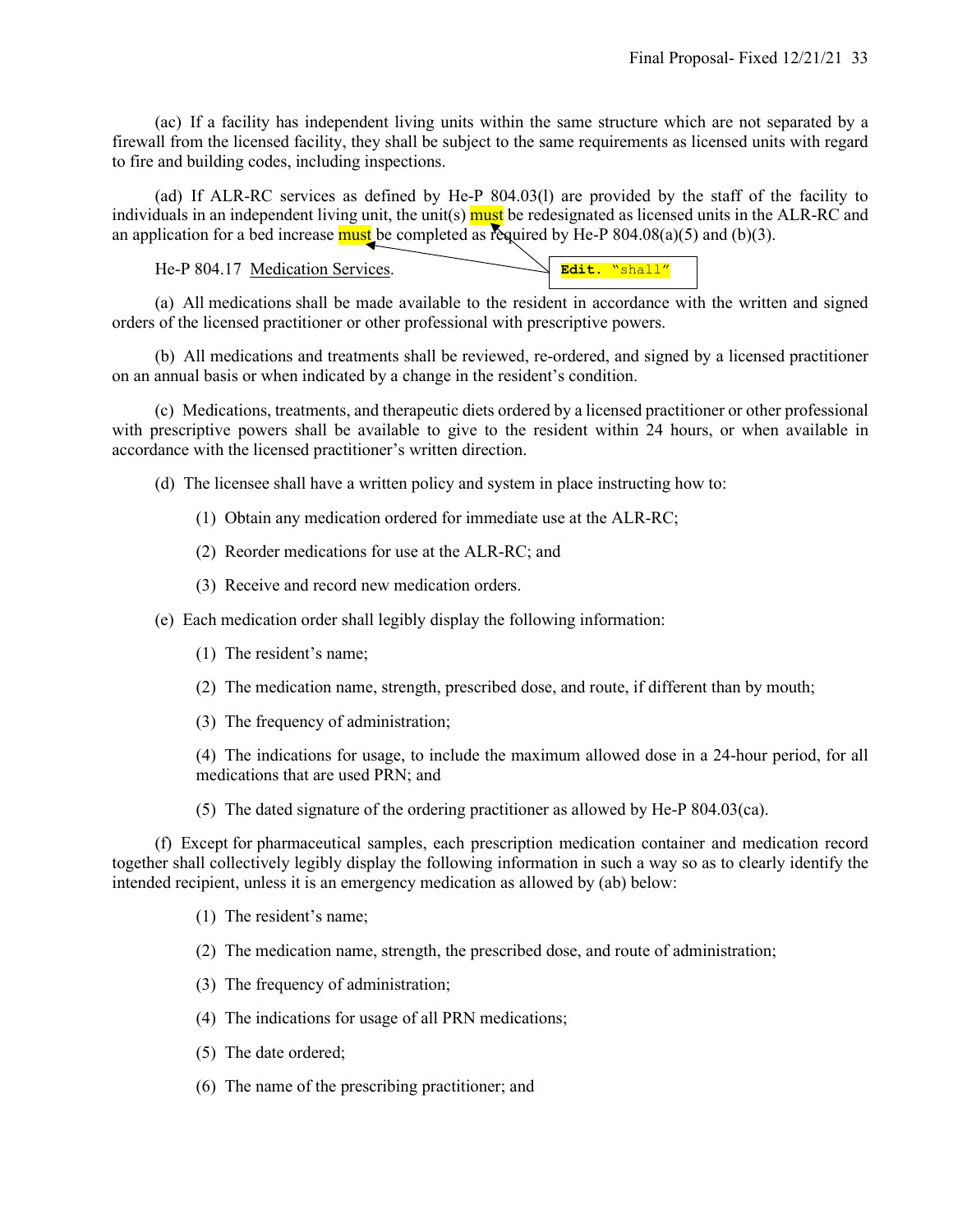(7) The expiration date of the medication(s).

 (g) Pharmaceutical samples shall be used in accordance with the licensed practitioner's written order and labeled by the licensed practitioner, the administrator, licensee, or their designee, with the resident's name, and shall be exempt from  $(f)(2)-(6)$  above. **Edit.** comma

(h) The dosage, frequency and route of administration on the labels of all prescription medications for each resident shall be identical to the dosage, frequency, and route of administration on the facility medication record except as allowed by (i) below.

 (i) The change in the dose of a medication, or the discontinuation of a medication, shall be authorized in writing by a licensed practitioner and the ALR-RC shall indicate in writing, in the medication record, the date the dose or the discontinuance occurred.

 (j) Only a pharmacist shall make changes to prescription medication container labels except as allowed by (k) below.

 (k) When the licensed practitioner or other professional with prescriptive powers changes the dose and personnel are unable to obtain a new prescription label, the original container shall be clearly marked without obstructing the pharmacy label to indicate a change in the medication order.

 (l) Only a licensed nurse shall accept telephone orders for medications, treatments, and therapeutic diets, and the licensed nurse shall immediately transcribe and sign the order.

 (m) The transcribed order in (l) above shall be counter-signed by the authorized prescriber within 30 days of receipt.

 (n) No medications shall be given to or taken by a resident until a written order is received, except as allowed by (l) or (m) above.

 (o) ALR-RCs that do not have a licensed nurse as described in (l) above on duty at the time an order for medications, treatments, or therapeutic diets are to be given shall receive said order in written form with the licensed practitioner's signature and the date of the order.

 (p) Faxes of signed orders or other electronic media with electronic signatures shall be acceptable to meet the requirements of (o) above.

 (q) All over-the-counter medications as defined by He-P 804.03(av) shall have a signed practitioner's order specifying that the resident may take the medication according to the instructions of the manufacturer, or specifying the dosage, frequency, and route.

(r) The medication storage area for medications not stored in the resident's room shall be:

(1) Locked and accessible only to authorized personnel;

(2) Clean and organized with adequate lighting to ensure correct identification of each resident's medication(s); and

(3) Equipped to maintain medication at the proper temperature.

 (s) All medication at the ALR-RC shall be kept in the original containers as dispensed by the pharmacy and properly closed after each use except as authorized by (ad)(6) below.

 (t) Topical liquids, ointments, patches, creams, or powder forms of products shall be stored in such a manner that cross contamination with oral, optic, ophthalmic, and parenteral products shall not occur.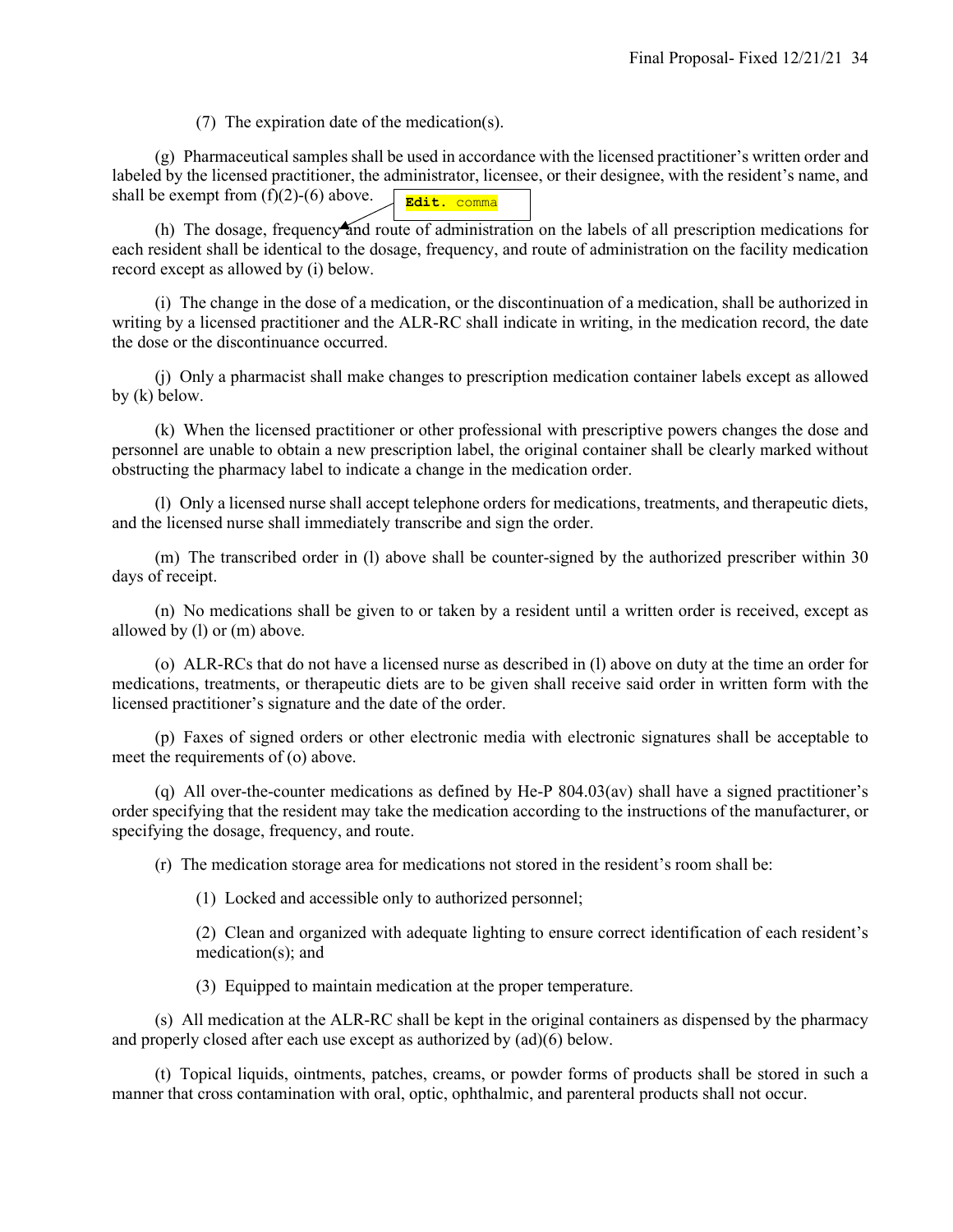(u) If controlled substances, as defined by RSA 318-B, are stored in a central storage area in the ALR-RC, they shall be kept in a separately locked compartment within the locked medication storage area accessible only to authorized personnel.

 (v) The licensee shall develop and implement written policies and procedures regarding a system for maintaining counts of controlled drugs.

 (w) Except as required by (x) below, any contaminated, expired, or discontinued medication shall be destroyed within 30 days following the expiration date, the date a licensed practitioner discontinued the order, or the medication becomes contaminated, whichever occurs first.

(x) Destruction of contaminated, expired, or discontinued controlled drugs shall:

(1) Be in accordance with acceptable standards of practice;

(2) Be accomplished in the presence of at least 2 people who shall sign, date, and record the amount destroyed; and

(3) Be documented in the record of the resident for whom the drug was prescribed.

 (y) When a resident is going to be absent from the ALR-RC at the time medication is scheduled to be taken, the medication container shall be given to the resident if the resident is capable of self administration of medication without assistance.

 (z) If a resident is going to be absent from the ALR-RC at the time medication is scheduled to be taken and the resident is not capable of self administration of medication without assistance, the medication container shall be given to the person responsible for the resident while the resident is away from the ALR-RC.

 (aa) Upon discharge or transfer, the licensee shall make the resident's current medications available to the resident and the guardian, agent, or personal representative, if any, and upon death of a resident, the facility shall return or destroy all remaining medications, as appropriate, and document in resident record.

 (ab) A written order from a licensed practitioner shall be required annually for any resident who is authorized to carry emergency medications, including but not limited to nitroglycerine and inhalers.

(ac) Residents shall receive their medications by one of the following methods:

(1) Self administration of medication without assistance as defined by He-P 804.03(br);

(2) Self-directed medication administration as defined by He-P 804.03(bs);

(3) Self administration of medication with assistance as defined by He-P 804.03(bq); or

(4) Administered by individuals authorized by law, including via delegation.

 (ad) If a nurse delegates care, including the task of medication administration, to an individual not licensed to administer medications, the nurse and delegate shall comply with the rules of medication delegation pursuant to Nur 404, as applicable, and RSA 326-B.

(ae) For residents who self administer medication without assistance, the licensee shall:

(1) Obtain a written order from a licensed practitioner on an annual basis:

a. Authorizing the resident to self administer medication without assistance; and

b. Authorizing the resident to store the medications in their room;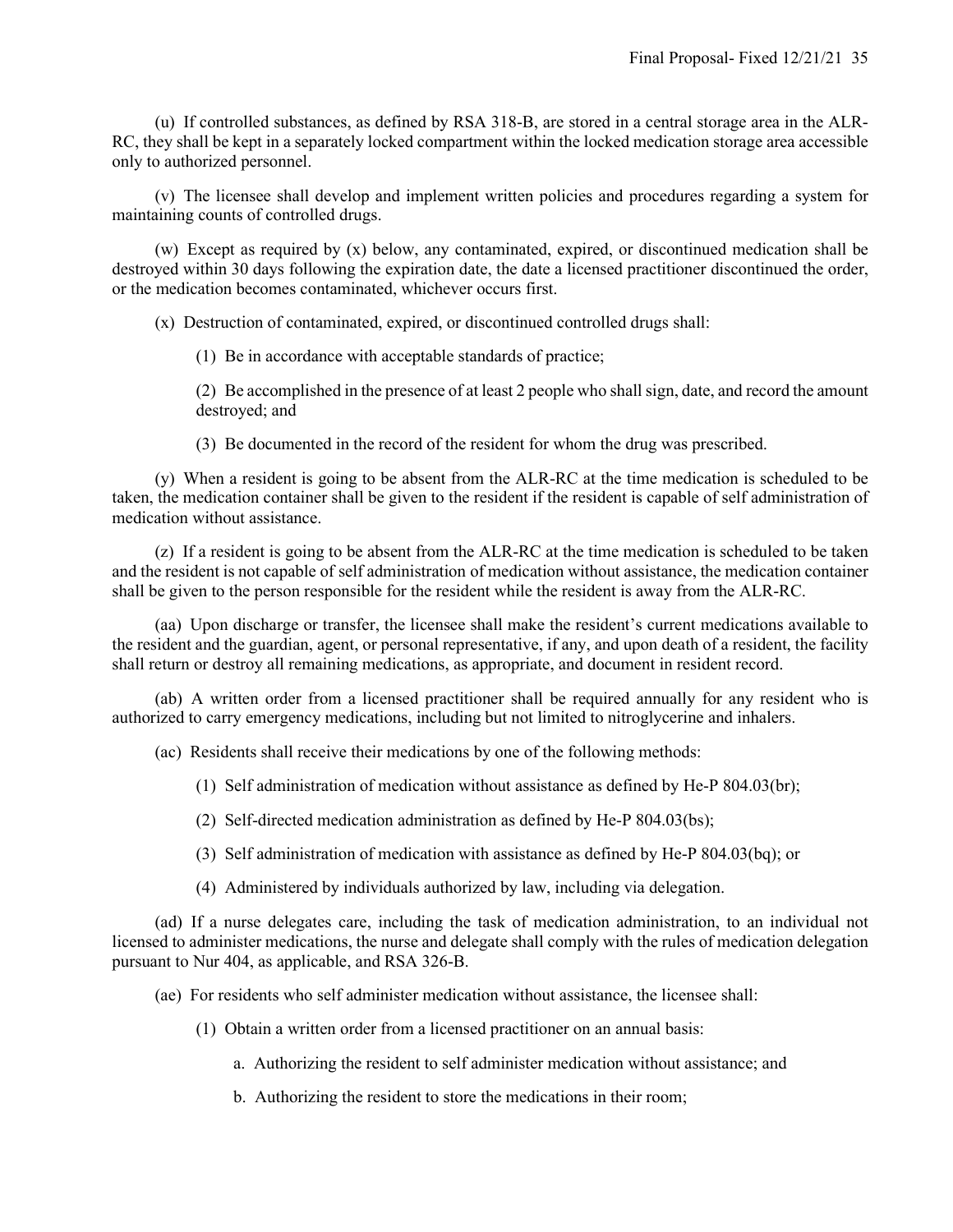(2) Evaluate the resident on a 6 month basis or sooner, based on a significant change in the resident, to ensure they maintain the physical and mental ability to self administer medication without assistance;

(3) Have the resident store the medication(s) in his or her room by keeping them in a locked drawer or container to safeguard against unauthorized access and making sure that this arrangement will maintain the medications at proper temperatures;

(4) If a resident requests, allow the resident's medication to be placed in a central locked storage area provided by the ALR-RC;

(5) Have a copy of the key to access the locked medication storage area in the resident's room;

(6) Allow the resident to fill and utilize a medication system that does not require that medication remain in the container as dispensed by the pharmacist; and

(7) Except as provided for in (4) above, not be responsible, in any way, for management or control of the resident's medications.

(af) The licensee shall allow the resident to self direct administration of medications if the resident:

(1) Has a physical limitation due to a diagnosis that prevents the resident from self administration of medications with or without assistance;

(2) Receives evaluations every 6 months or sooner, based on a significant change in the resident, to ensure the resident maintains the physical and mental ability to self direct administration of medications;

(3) Obtains an annual written verification of the resident's physical limitation and self-directing capabilities from the resident's licensed practitioner and requests the ALR-RC to file the verification in their resident record; and

(4) Verbally directs personnel to:

a. Assist the resident with preparing the correct dose of medication by pouring, applying, crushing, mixing, or cutting; and

b. Assist the resident to apply, ingest, or instill the ordered dose of medication.

(ag) If a resident self administers medication with assistance, personnel shall be permitted to:

(1) Remind the resident to take the correct dose of his or her medication at the correct time;

(2) Place the medication container within reach of the resident;

(3) Remain with the resident to observe the resident taking the appropriate amount and type of medication as ordered by the licensed practitioner;

(4) Record on the resident's daily medication record that they have supervised the resident taking his or her medication; and

(5) Document in the resident's record any observed or reported side effects, adverse reactions, refusal to take medications, or medications not taken.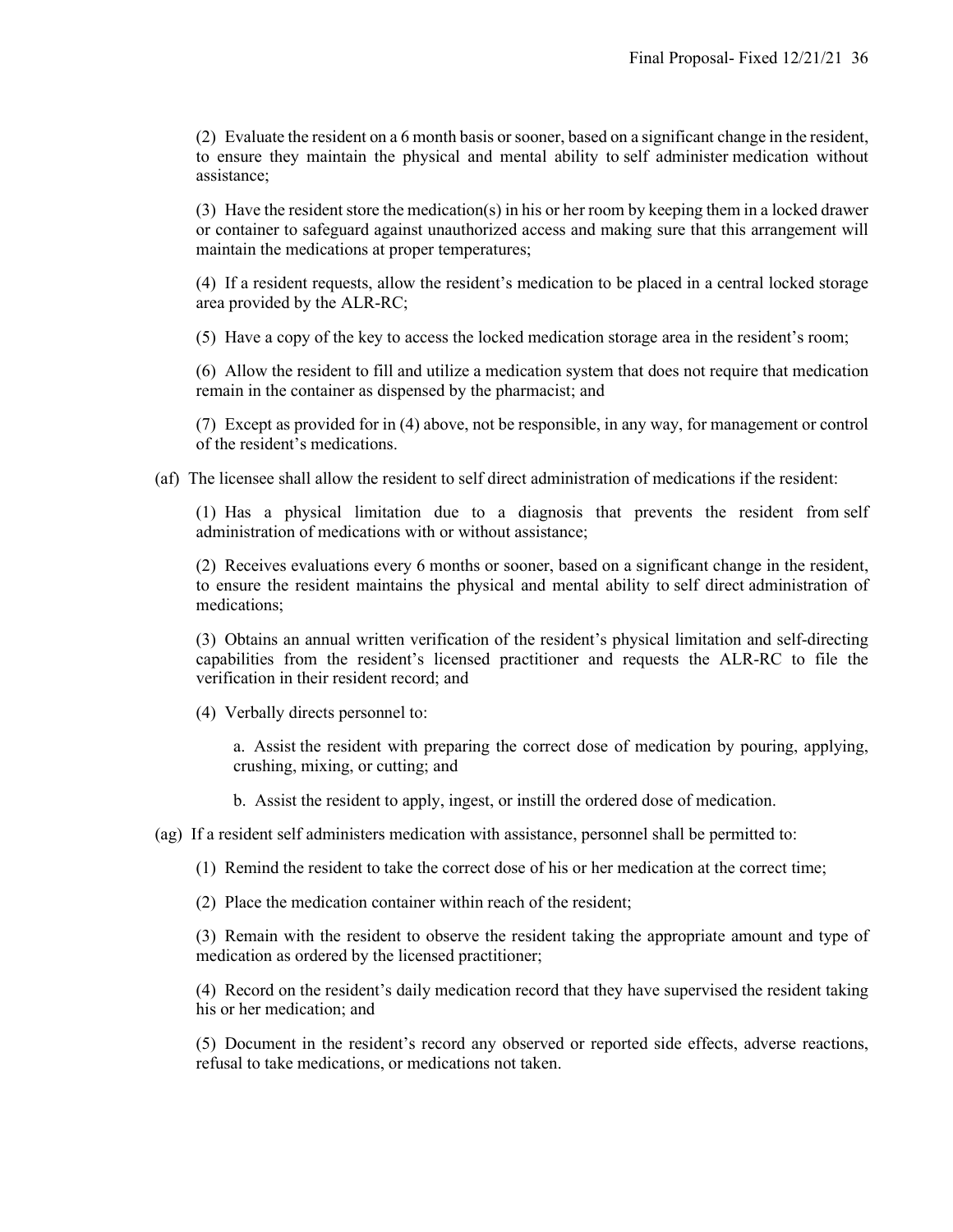(ah) If a resident self administers medication with assistance, personnel shall not physically handle the medication in any manner.

 (ai) Except for those residents who self administer medication without assistance, the licensee shall maintain a written record for each medication taken by a resident at the ALR-RC that contains the following information:

(1) Any allergies or adverse reactions to medications;

(2) The medication name, strength, dose, frequency, and route of administration;

(3) The date and the time the medication was taken;

(4) The signature, identifiable initials, and job title of the person who administers, supervises, or assists the resident taking medication;

(5) For PRN medications, the reason the resident required the medication and the effect of the PRN medication; and

(6) Documented reason for any medication refusal or omission.

 (aj) The facility shall have a written policy that incorporates the requirements listed in (ad)-(ai) for use in training and for reference by employees supervising medication administration.

 (ak) Personnel who are not licensed practitioners or nurses but who assist a resident with self administration of medication with assistance or self-directed administration of medication shall, prior to providing such assistance, complete, at a minimum, a 4-hour medication assistance education program covering both prescription and non-prescription medication.

(al) A licensed nurse, licensed practitioner, or pharmacist shall teach the medication assistance education program, whether in-person or through other means such as electronic media provided it meets the requirements of (ak) above and (am) below.

(am) The medication supervision education program required by (ak) above shall include:

- (1) Infection control and proper hand washing techniques;
- (2) The 5 rights relative to medication, which are:
	- a. The right resident;
	- b. The right medication;
	- c. The right dose;
	- d. Medication administered at the right time; and
	- e. Medication administered via the right route;
- (3) Documentation requirements;
- (4) General categories of medications such as antihypertensives or antibiotics;
- (5) Desired effects and potential side effects of medications; and
- (6) Medication precautions and interactions.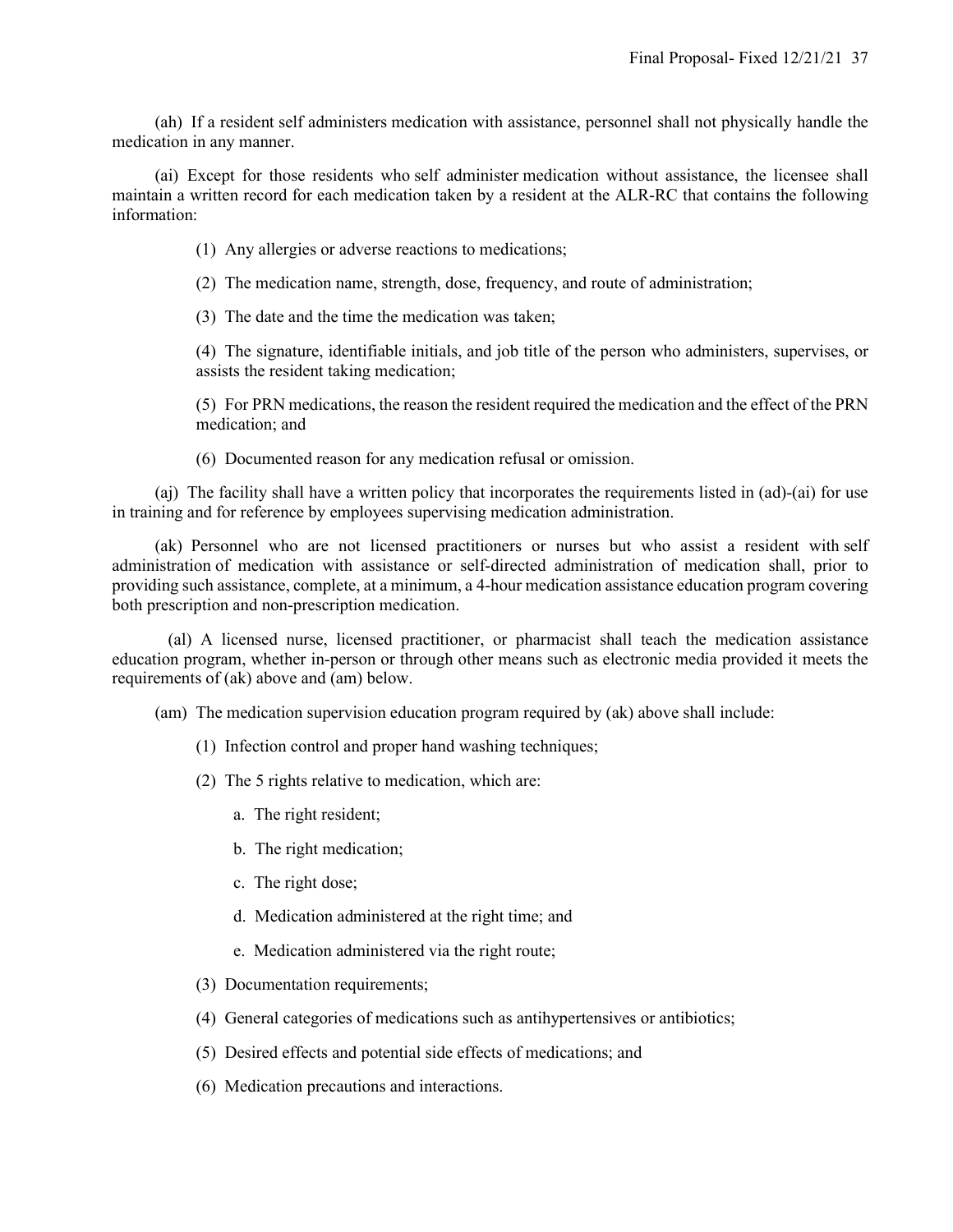(an) The administrator may accept documentation of training required by (ak) above if it was previously obtained by the applicant for employment at another licensed ALR-RC.

 (ao) The licensee shall report to the resident's licensed practitioner any adverse reactions and side effects to medications or medication errors, such as incorrect medications, immediately but not to exceed 24 hours depending on the severity of the reaction or error, and shall document in the resident's record the reaction, the error, and date, time, and person notified.

 (ap) No medication, whether prescription medication or over-the-counter medication, shall be borrowed from another resident.

 (aq) An ALR-RC shall have written orders from the licensed practitioner for all medications being taken by residents except for residents who have a licensed practitioner's order to self administer medications without assistance and keep the medicine in their room.

 (ar) An ALR-RC may keep non-prescription stock medications for a resident when accompanied by a licensed practicioner's order and each resident has his or her own container for the medication.

 (as) The therapeutic use of cannabis by residents who are qualifying residents possessing a registry identification card shall be permitted at an ALR-RC provided:

(1) The facility designates itself as a facility caregiver as allowed by RSA 126-X:2, XVI; or

(2) The facility permits a resident to possess and use cannabis at the licensed premises, the resident is able to self-administer medication without assistance, and the cannabis remains in the possession of the resident.

 (at) An ALR-RC that permits the therapeutic use of cannabis in accordance with (as) above shall develop, maintain, and implement a general policy relative to resident use of cannabis at the licensed premises, including storage, security, and administration.

(au) An ALR-RC that designates itself as a facility caregiver according to (as)(1) above shall:

(1) Have a resident-specific policy relative to the therapeutic use of cannabis that identifies how the cannabis will be obtained, stored, and administered to the resident; and

(2) Treat cannabis in a manner similar to medications with respect to its storage and security when assisting qualifying residents with the therapeutic use of cannabis.

 (av) An ALR-RC shall not permit the smoking of cannabis if smoking is not allowed on the ALR-RC premises.

He-P 804.18 Personnel.

 (a) The licensee shall ensure that sufficient numbers of qualified personnel are present in the ALR-RC to meet the needs of residents at all times as determined by each Cares Tool.

 (b) For those ALR-RCs licensed for 17 or more beds, at least one awake personnel shall be on duty at all times, including overnight, while residents are in the ALR-RC.

 (c) For those ALR-RCs licensed for 16 or fewer beds, at least one awake personnel shall be on duty at all times, including overnight, while residents are in the ALR-RC, unless: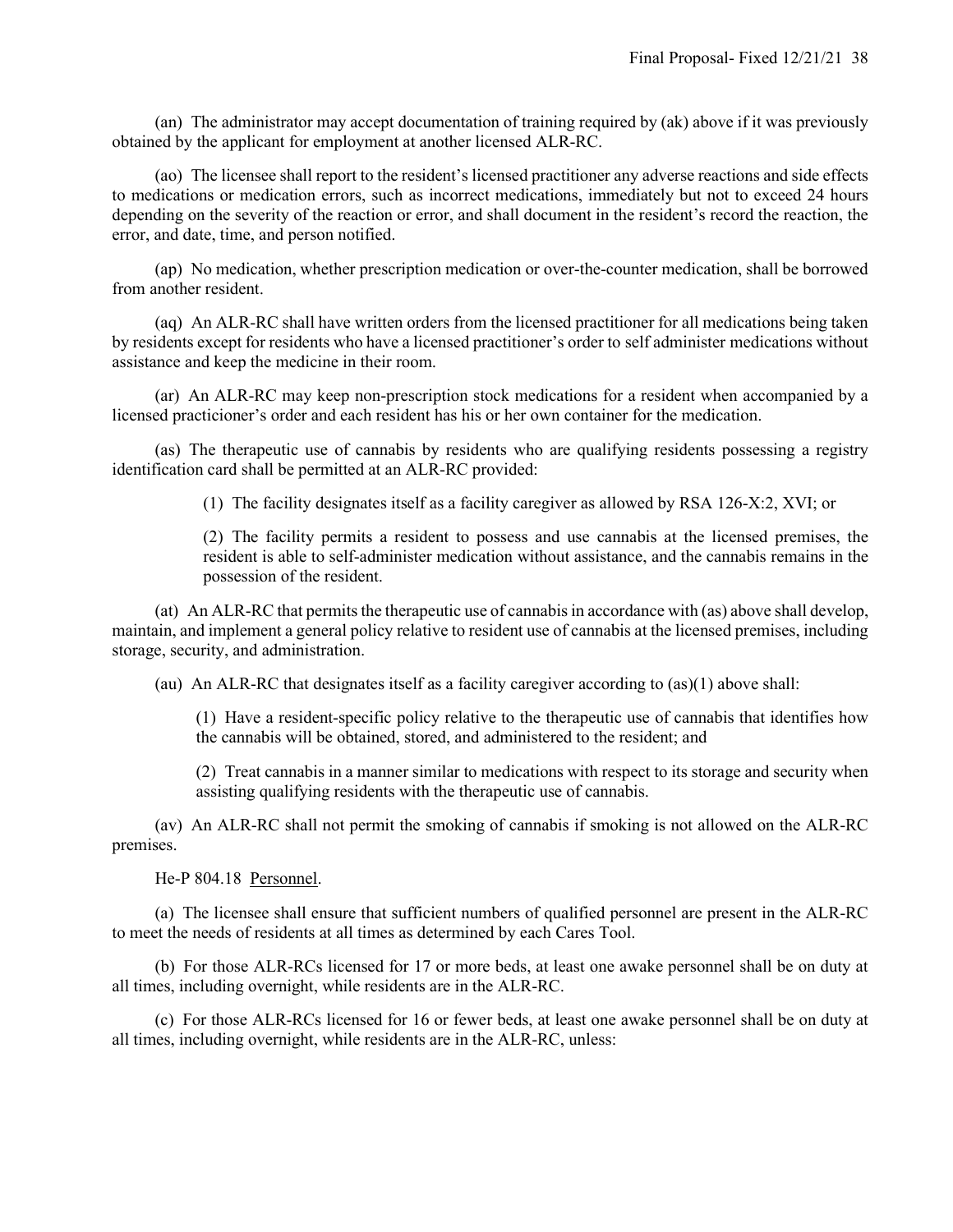(1) There is a UL listed communication system whereby residents can contact and awaken the sleeping personnel member via an intercom or other communication system in the personnel member's room;

(2) If the ALR-RC has residents with a history of exit seeking, the licensee has installed and maintains a functioning wander prevention system that will awaken the sleeping personnel; and

(3) All residents:

a. Require nothing more then occasional reminding or cueing;

b. Require nothing more then verbal prompting for mobility and evacuation issues;

c. Have no acute medical needs or ongoing nursing needs; and

d. Have no history of being verbally or physically abusive.

 (d) For all applicants for employment, for all volunteers, for all independent contractors who will provide direct care or personal care services to residents or who will be unaccompanied by an employee while performing non-direct care or non-personal care services within the facility, and for all household members, the licensee shall:

> (1) Obtain and review a criminal records check from the New Hampshire department of safety, except, pursuant to RSA 151:2-d, VI, for those licensed by the New Hampshire board of nursing; and

> (2) Review the results of the criminal records check in (1) above in accordance with (e) below; and

(3) Verify the qualifications of all applicants prior to employment.

(e) Unless a waiver is granted in accordance with  $(g)(2)$  below, the licensee shall not offer employment, contract with, or engage a person in (d) above, or allow a household member to continue to reside in the residence, if the person:

(1) Has been convicted of a felony in this or any other state;

(2) Has been convicted of a sexual assault, other violent crime, assault, fraud, theft, abuse, neglect, or exploitation in this or any other state;

(3) Has had a finding by the department or any administrative agency in this or any other state for assault, fraud, theft, abuse, neglect, or exploitation of any person; or

(4) Otherwise poses a threat to the health, safety, or well-being of residents.

 (f) If the information identified in (e) above regarding any person in (d) above is learned after the person is hired, contracted with, or engaged, or after the person becomes a household member, the licensee shall immediately notify the department and either:

> (1) Cease employing, contracting with, or engaging the person, or not permit the household member to continue to reside in the residence; or

(2) Request a waiver of (e) above.

 (g) If a waiver of (e) above is requested, the department shall review the information and the underlying circumstances in (e) above and shall either: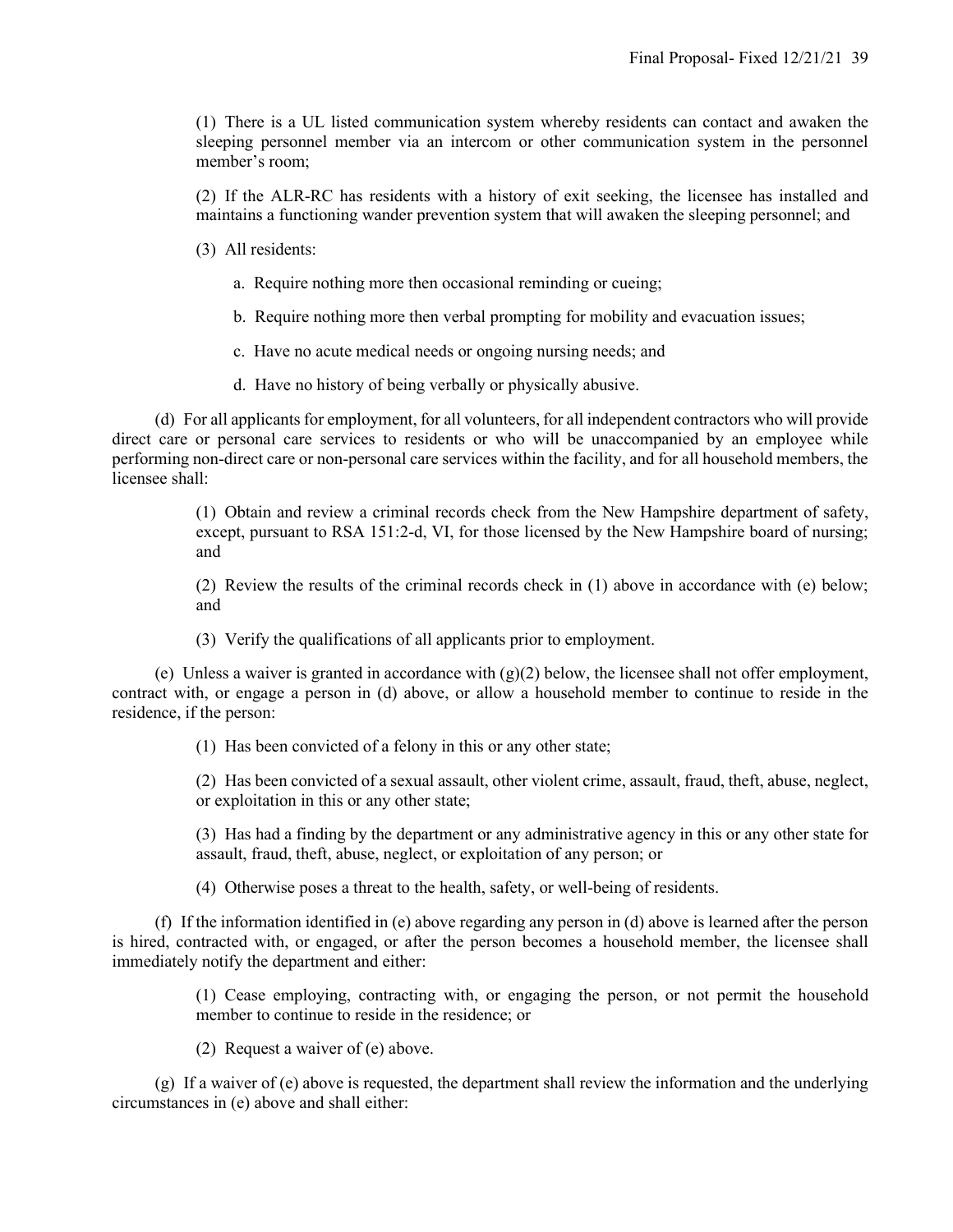(1) Notify the licensee that the person cannot or can no longer be employed, contracted with, or engaged by the licensee, or the person cannot or can no longer reside in the facility if, after investigation, it determines that the person poses a threat to the health, safety, or well-being of a resident; or

(2) Grant a waiver of (e) above if, after investigation, it determines that the person does not pose a current threat to the health, safety, or well-being of a resident(s).

 (h) The licensee shall check the names of the persons in (d) above against the bureau of elderly and adult services (BEAS) state registry, maintained pursuant to RSA 161-F:49 and He-E 720, and against the NH board of nursing, nursing assistant registry, maintained pursuant RSA 326-B:26 and 42 CFR 483.156, prior to employing, contracting with, or engaging them, or prior to allowing or continuing to allow a household member to reside at the residence.

 (i) The licensee shall not employ, contract with, engage, or allow to reside in the facility any person in (d) above who is listed on the BEAS state registry or the NH board of nursing, nursing assistant registry unless a waiver is granted by BEAS or the NH board of nursing, respectively.

 (j) In lieu of (d) and (h) above, the licensee may accept from independent agencies contracted by the licensee or by an individual resident to provide direct care or personal care services a signed statement that the agency's employees have complied with (d) and (h) above and do not meet the criteria in (e) and (i) above.

 (k) All administrators appointed after the 2022 effective date of these rules shall be at least 21 years of age and have one of the following combinations of education and experience:

> (1) A bachelor's degree from an accredited institution and one year of experience working in a health care facility;

> (2) A New Hampshire license as an RN and at least 6 months of experience working in a health care facility;

> (3) An associate's degree from an accredited institution and at least 2 years of experience working in a health care facility; or

> (4) A New Hampshire license as an LPN and at least one year of experience working in a health care facility.

 (l) All administrators shall obtain and document 12 hours of continuing education related to the operation and services of the ALR-RC each annual licensing period, in accordance with (t) and (u) below.

(m) All direct care personnel shall be at least 18 years of age unless they are:

(1) A licensed nursing assistant working under the supervision of a nurse in accordance with Nur 700; or

(2) Involved in an established educational program working under the supervision of a nurse.

(n) The licensee shall inform personnel of the line of authority at the ALR-RC.

 (o) The licensee shall educate personnel about the needs and services required by the residents under their care.

(p) Prior to having contact with residents or food, personnel shall: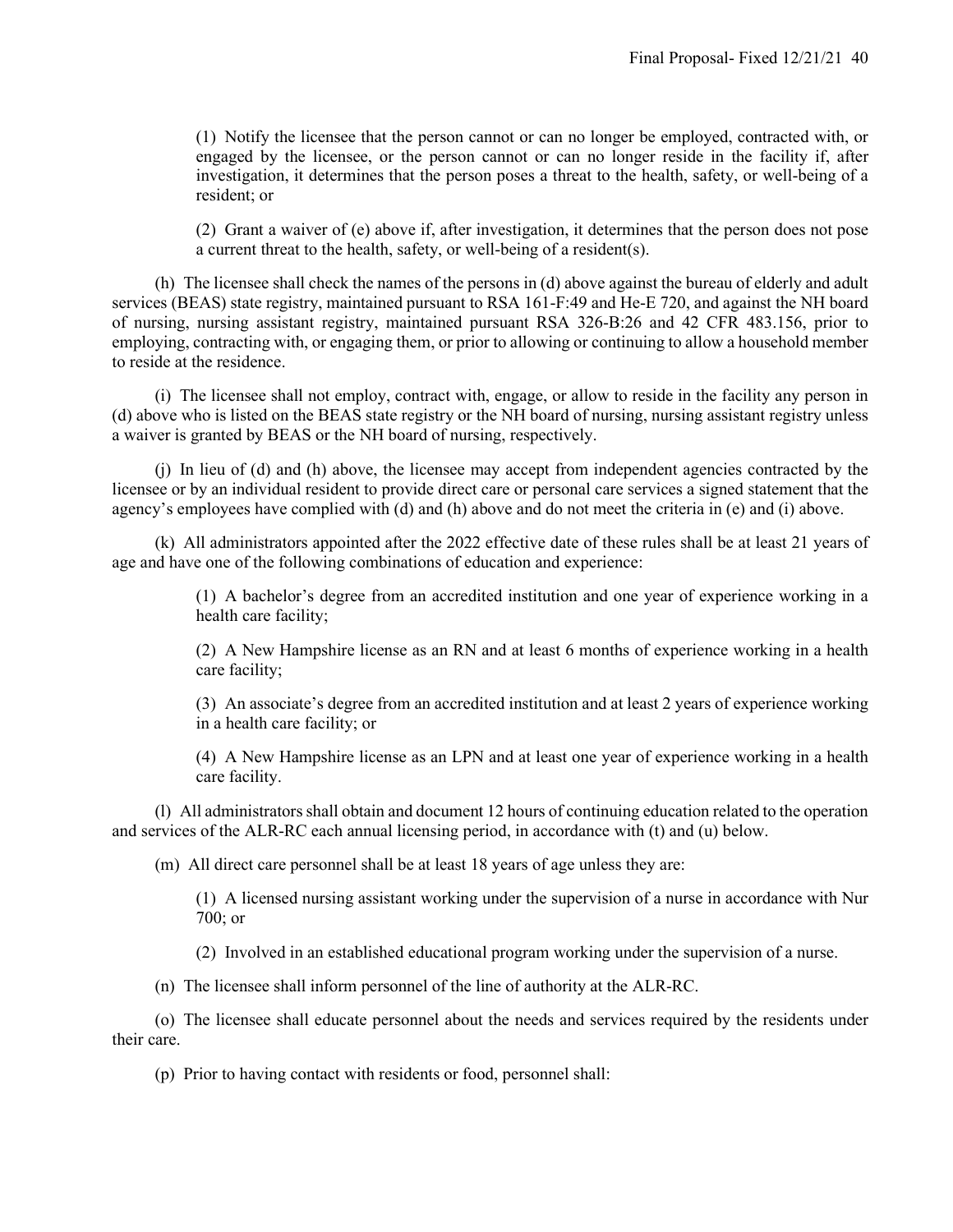(1) Submit to the licensee the results of a physical examination or a health screening performed by a licensed nurse or a licensed practitioner and the results of a 2-step tuberculosis (TB) test, Mantoux method, or other method approved by the Centers for Disease Control, both conducted not more than 12 months prior to employment, contract, or engagement;

(2) Be allowed to work while waiting for the results of the second step of the TB test when the results of the first step are negative for TB; and

(3) Comply with the requirements of the Centers for Disease Control and Prevention "Guidelines for Preventing the Transmission of *M. tuberculosis* in Health-Care Settings" (2005 edition), available as noted in Appendix A, if the person has either a positive TB test, or has had direct contact or potential for occupational exposure to M. tuberculosis through shared air space with persons with infectious tuberculosis.

(q) In lieu of  $(p)(1)$  above, independent agencies contracted by the facility or by an individual resident to provide direct care or personal care services may provide the licensee with a signed statement that its employees have complied with (p)(1) and (3) above before working at the ALR-RC.

 (r) Prior to having contact with residents or food, personnel shall receive a tour of and orientation to the ALR-RC that includes the following:

- (1) The residents' rights in accordance with RSA 151:20;
- (2) The ALR-RC's resident complaint procedures;
- (3) The duties and responsibilities of the position;
- (4) The emergency medical procedures;
- (5) The emergency and evacuation procedures;
- (6) The infection control procedures as required by He-P 804.22;

(7) The procedures for food safety for personnel involved in preparation, serving, and storing of food; and

(8) The mandatory reporting requirements including RSA 161-F:46 and RSA 169-C:29.

 (s) The licensee shall provide all personnel with an annual continuing education or in-service education training, which at a minimum contains the following:

(1) The licensee's resident's rights and complaint procedures required under RSA 151;

- (2) The licensee's infection control program;
- (3) The licensee's written emergency plan; and
- (4) The mandatory reporting requirements including RSA 161-F:46 and RSA 169-C:29.

 (t) The facility administrator, licensed nurse, if available, or the administrator's designee who has completed the 4-hour medication assistance supervision program required by He-P 804.17(ak) shall provide and document in writing, an annual review of its policies and procedures for self administration of medication without assistance, self administration of medication with assistance, and self-directed medication administration to all direct care personnel.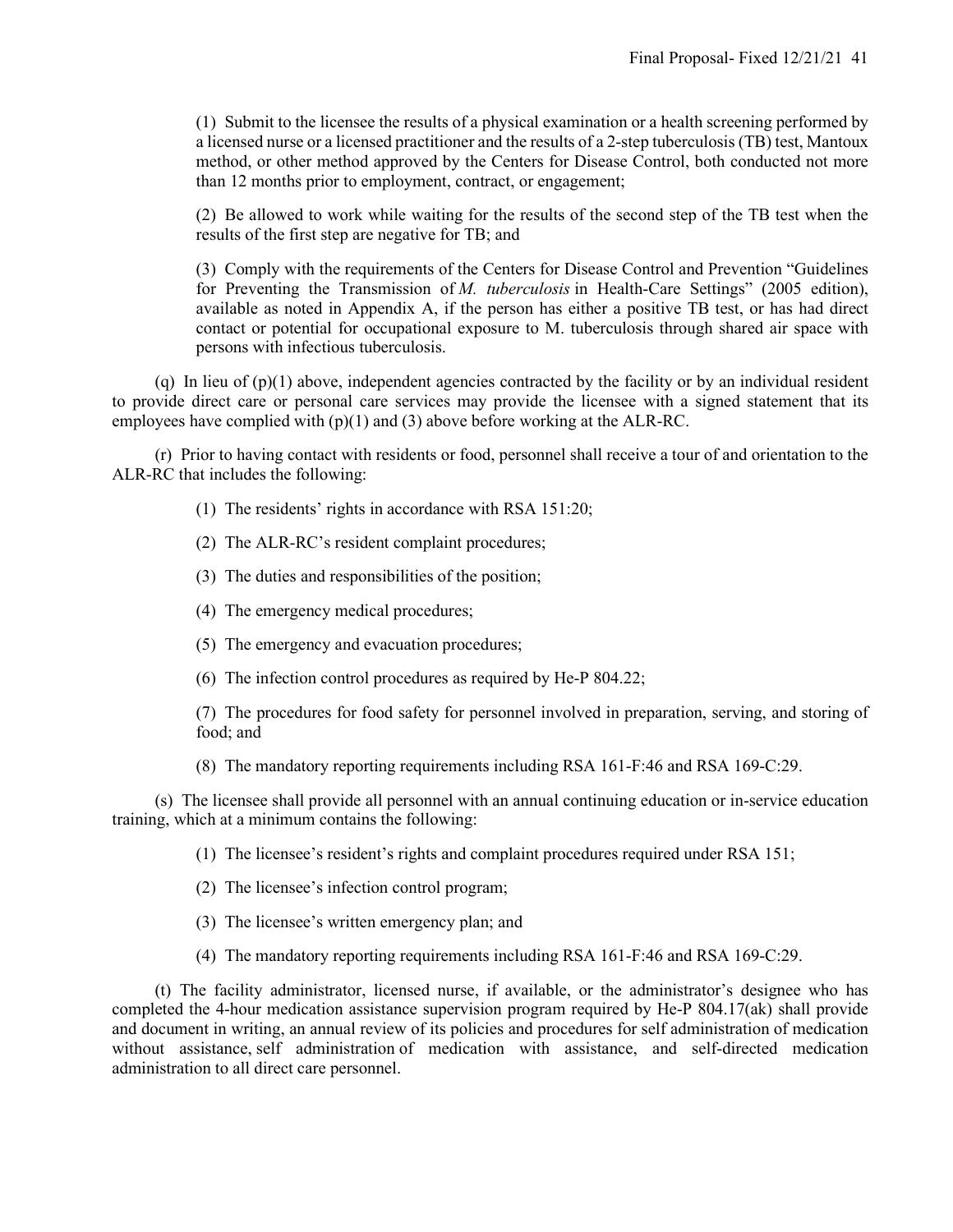(u) The ALR-RC shall maintain a separate employee file for each employee, which shall include the following:

- (1) A completed application for employment or a resume;
- (2) Proof that the individual meets the minimum age requirements;

(3) A statement signed by each individual that he or she has received a copy of and received training on the implementation of the licensee's policy setting forth the residents rights and responsibilities as required by RSA 151:21;

- (4) A copy of the results of the criminal record check as described in (d) above;
- (5) A job description signed by the individual that identifies the:
	- a. Position title;
	- b. Qualifications and experience; and
	- c. Duties required by the position;
- (6) Record of satisfactory completion of the orientation program required by (r) above;

(7) Information as to the general content and length of all in-service or educational programs attended;

(8) Record of satisfactory completion of all required education programs and demonstrated competencies that are signed and dated by the employee;

(9) A copy of each current driver's license, including proof of insurance, if the employee transports residents using their own vehicle;

(10) Documentation that the required physical examinations or health screenings, TB test results, and radiology reports of chest x-rays, if required, have been completed by the appropriate health professionals;

- (11) The statement required by (w) below; and
- (12) The results of the registry checks in (h) above.

 (v) The ALR-RC shall maintain the records, but not necessarily a separate file, for all volunteers and for all independent contractors who provide direct care or personal care services to residents or who will be unaccompanied by an employee while performing non-direct care or non-personal care services within the facility, as follows:

(1) For volunteers, the information in  $(u)(1)$ ,  $(3)$ ,  $(4)$ ,  $(6)$ , and  $(8)-(12)$  above; and

(2) For independent contractors, the information in  $(u)(3)$ ,  $(4)$ ,  $(6)$ , and  $(8)-(12)$  above, except that the letter in (j) and (q) above may be substituted for  $(u)(4)$ ,  $(10)$ , and  $(12)$  above, if applicable.

 (w) All personnel shall sign a statement at the time the initial offer of employment, contract, or engagement is made and then annually thereafter stating that they:

(1) Do not have a felony conviction in this or any other state;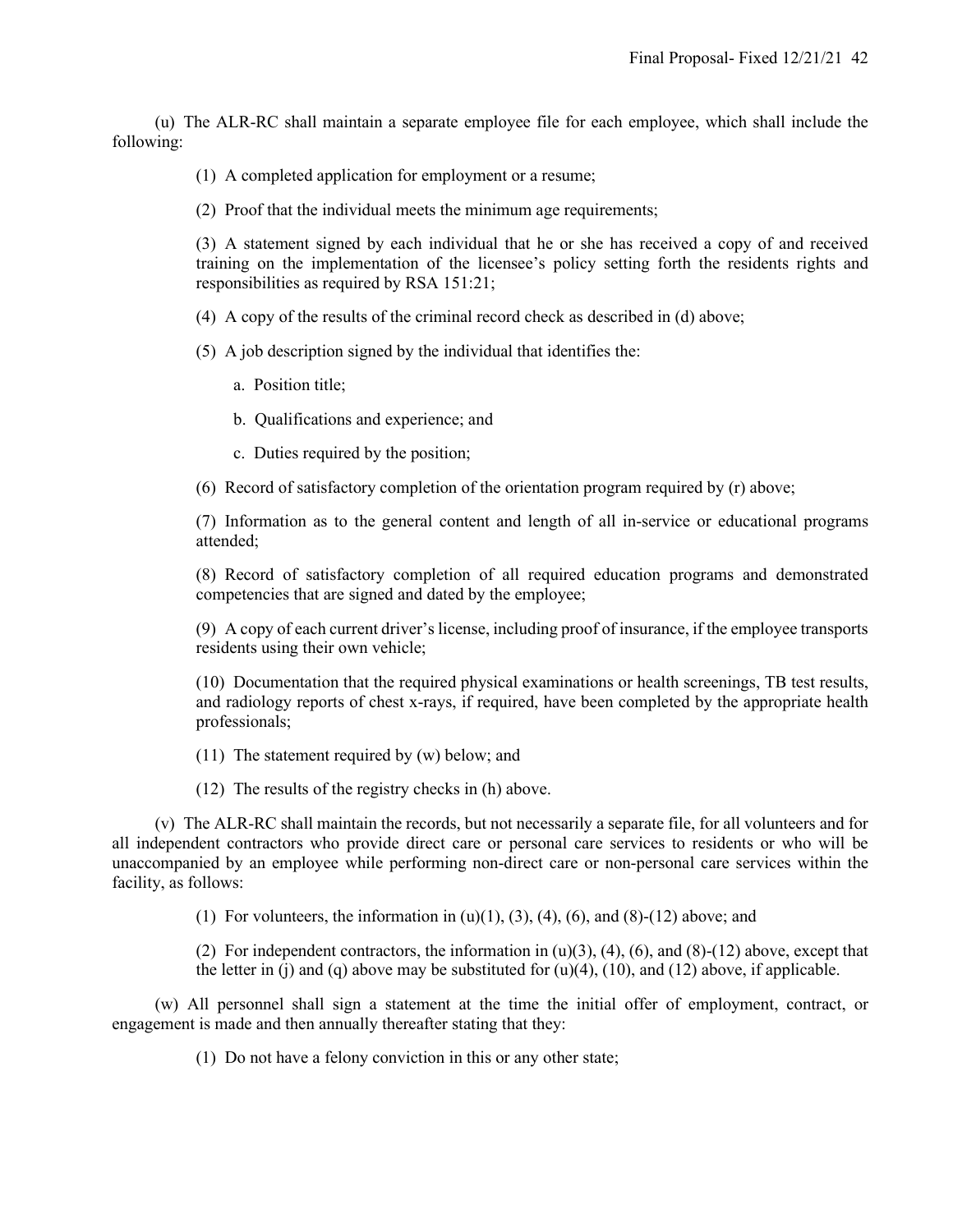(2) Have not been convicted of a sexual assault, other violent crime, assault, theft, fraud, abuse, neglect, or exploitation or pose a threat to the health, safety, or well-being of a resident; and

(3) Have not had a finding upheld by the department or any administrative agency in this or any other state for assault, fraud, theft, abuse, neglect, or exploitation of any person.

 (x) An individual shall not have to re-disclose any of the matters in (w) above if the documentation is available and the department has previously reviewed the material and determined that the individual can continue employment, contract, or engagement.

 (y) The licensee shall protect and store in a secure and confidential manner all records described in (u) and (v) above.

 (z) The licensee shall document evidence of immunization against influenza and pneumococcal disease for all consenting employees and shall provide to its consenting employees annual immunizations against influenza, to include:

(1) That immunizations shall be provided and reported in accordance with RSA 151:9-b, I-V; and

(2) The facility shall have a plan that identifies and documents, with dates, employees that have received or declined to receive immunizations.

 (aa) Personnel shall not be impaired while on the job by any substances including, but not limited to, legally prescribed medication, therapeutic cannabis, or alcohol.

 (ab) The ALR-RC shall have a written policy, as described in RSA 151:41, establishing procedures for the prevention, detection, and resolution of controlled substance abuse, misuse, and diversion, which shall apply to all personnel, and which shall be the responsibility of a designated employee or interdisciplinary team.

(ac) The policy in (ab) above shall include:

- (1) Education;
- (2) Procedures for monitoring the distribution and storage of controlled substances;
- (3) Voluntary self-referral by employees who are addicted;
- (4) Co-worker reporting procedures;
- (5) Drug testing procedures to include at a minimum, testing where reasonable suspicion exists;
- (6) Employee assistance procedures;
- (7) Confidentiality;
- (8) Investigation, reporting, and resolution of controlled drug misuse or diversion; and

(9) The consequences for violation of the controlled substance abuse, misuse, and diversion prevention policy.

#### **Readopt with amendment He-P 804.20, effective 11-3-17 (Document #12414), to read as follows:**

He-P 804.20 Respite Care in ALR-RC.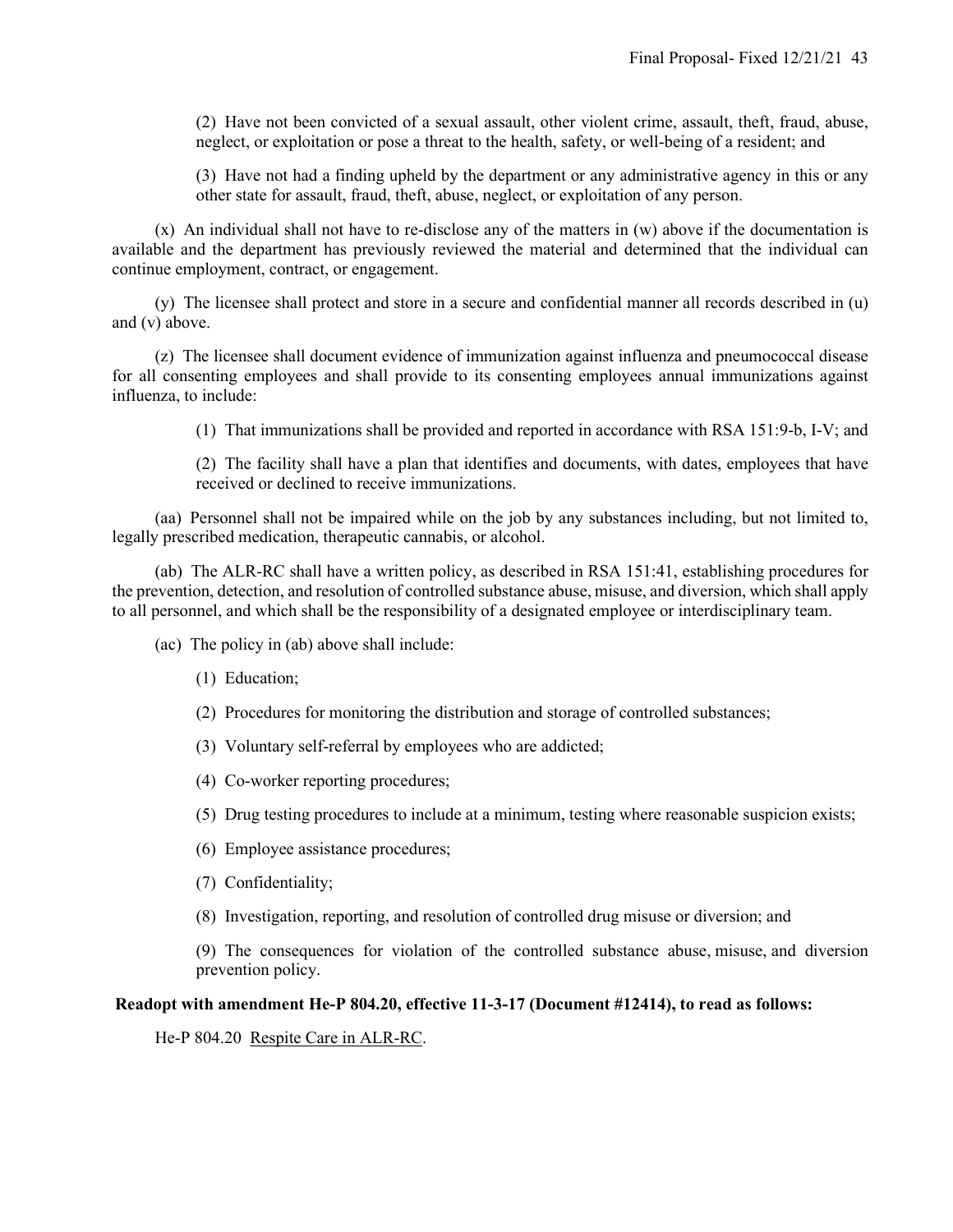(a) The licensee shall only admit an individual for respite care services when the needs of the individual are compatible with the services and programs offered by the facility as allowed by its license and the facility can meet the needs of the individual in accordance with He-P 804.15(a)-(d).

 (b) When a temporary admission to an ALR-RC occurs and the individual is scheduled for a stay of no more than 30 consecutive days as agreed upon by the individual and the licensee as part of a discharge plan, the licensee shall:

> (1) Obtain written verification signed by the resident, guardian or agent, if any, or personal representative, indicating they have been given a copy of the resident rights and responsibilities as required by RSA 151:20, I;

(2) Obtain a signed admission agreement listing the services that shall be provided;

(3) Be permitted to use the prescription label on the medication container as the licensed practitioner's order provided that:

a. The medication is in the original bottle as dispensed by the pharmacy;

b. The pharmacy label has not been altered in any manner;

c. The prescription label indicates that the medication is still current; and

d. The medication container contains all the same medication or has been labeled by the pharmacy verifying that the bottle contains all the same prescription medication;

(4) Complete the CARES Tool prior to or immediately on admission to determine that the potential residents' needs can be met by the facility;

(5) Note in the resident's record, the resident's allergies, if any, diagnoses, and history of wandering or unexplained absences; and

(6) Obtain copies of current advanced directives information, if available.

 (c) For planned recurrent respite care the resident shall be discharged but may be readmitted using the same admission documents completed within the previous 6 months, as long as there are no identified changes in the resident's condition or care needs except that the medication requirement in  $(b)(3)$  above shall be reverified.

 (d) If the resident exceeds the 30-day time period, the resident shall no longer be considered to be receiving respite care and:

(1) A complete admission shall occur within 72 hours; or

(2) The resident shall be discharged from the facility.

#### **Readopt with amendment He-P 804.25 and He-P 804.26, effective 11-3-17 (Document #12414), to read as follows:**

He-P 804.25 Physical Environment.

 (a) The physical environment shall be maintained, inside and outside, so as to provide for the health, safety, well-being, comfort, and privacy of resident(s) and personnel, including reasonable accommodations for residents and personnel with mobility limitations.

(b) The ALR-RC shall: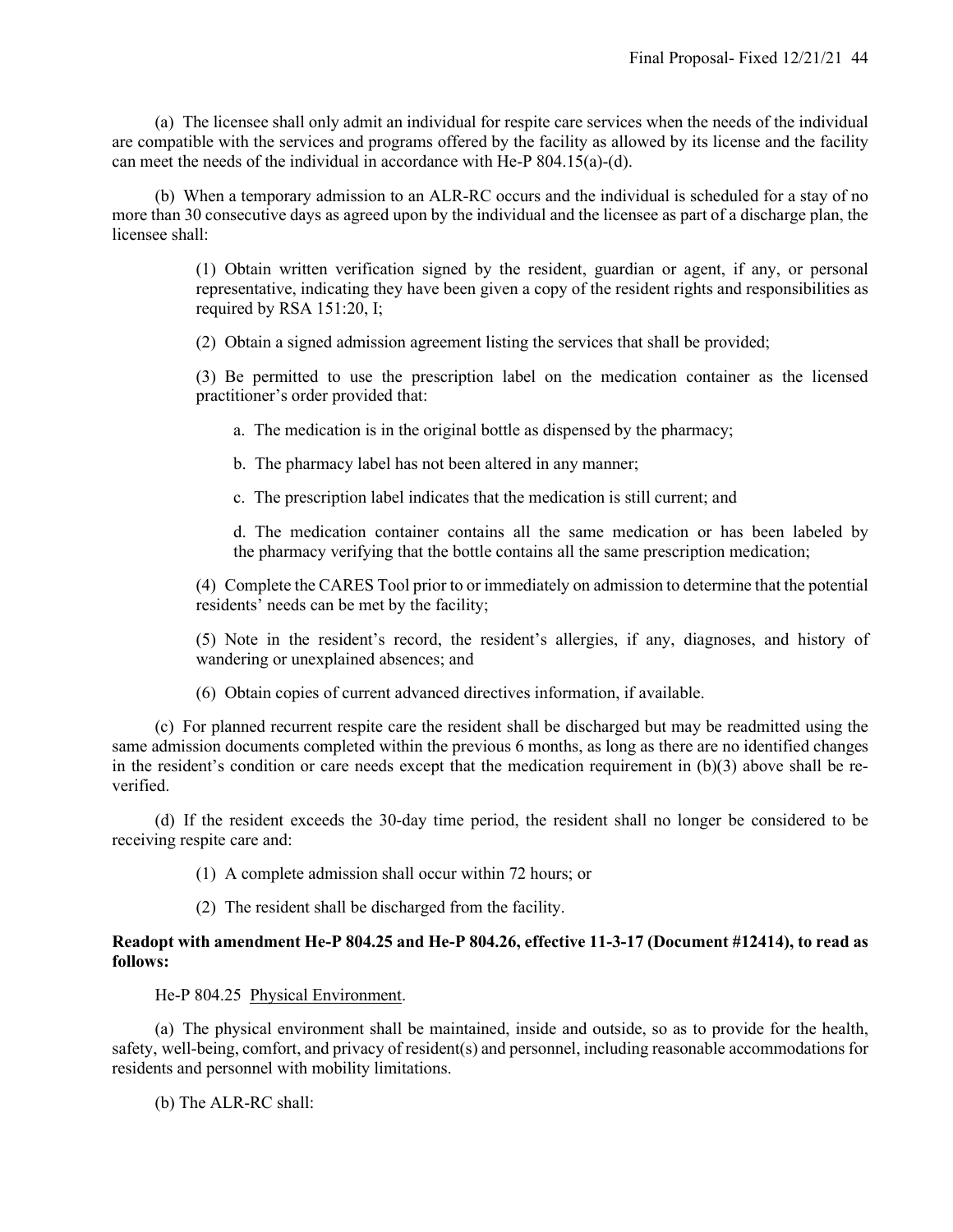(1) Have all emergency entrances and exits accessible at all times;

(2) Be maintained in good repair and kept free of hazards to personnel and residents, including but not limited to hazards from falls, burns, or electric shocks;

(3) Be free from environmental nuisances, including excessive noise and odors;

(4) Keep all corridors free from obstructions; and

(5) Take reasonable measures to prevent the presence of rodents, insects, and vermin to include but not limited to:

a. Having tightly fitting screens on all doors, windows, or other openings to the outside unless the door is self-closing and remains closed when not in use;

b. Repairing holes and caulking of pipe channels; and

c. Extermination by a pesticide applicator licensed under RSA 430.

 (c) Equipment providing heat within an ALR-RC including, but not limited to, gas furnace or boiler, oil furnace or boiler, wood stove, or pellet stove shall:

> (1) Maintain a temperature as follows, except where residents have control of the thermostat in their own room:

a. Be at least 65 degrees Fahrenheit at night; and

b. Be at least 70 degrees Fahrenheit during the day if the resident(s) are present; and

(2) Be serviced once a year or as recommended by the manufacturer with written documentation of such service retained for at least 4 years.

(d) Electric heating systems shall be exempt from  $(c)(2)$  above.

(e) Portable space heating devices shall be prohibited, unless the following conditions are met:

(1) Such devices are used only in employee areas where personnel are present and awake at all times; and

(2) The heating elements of such devices do not exceed 212 degrees Fahrenheit.

(f) Unvented fuel-fired heaters shall not be used in any ALR-RC.

 (g) Ventilation shall be provided in all enclosed living areas by means of a mechanical ventilation system or one or more screened windows that can be opened.

 (h) Each resident bedroom shall have natural lighting provided by at least one operable window with a screen to the outside, which is of a size equivalent to or greater than 8% of the room's gross square footage.

 (i) The number of sinks, toilets, tubs, or showers shall be in a ratio of one for every 6 individuals, unless household members and personnel have separate bathroom facilities not used by residents.

 (j) All showers and tubs shall have slip resistant floors and surfaces which are intact, easily cleanable, and impervious to water.

(k) All hand-washing facilities shall be provided with hot and cold running water.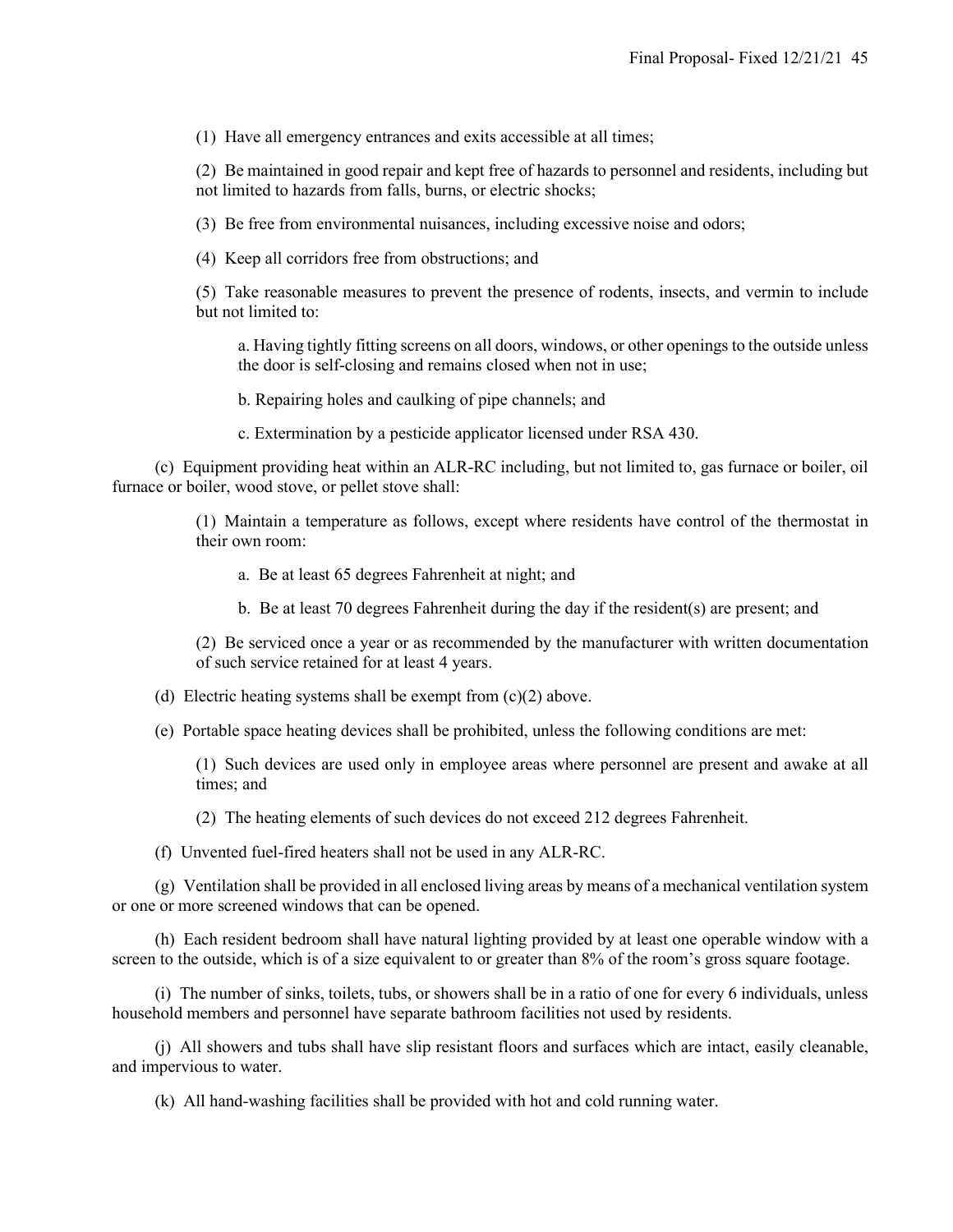(l) Bedrooms shall have at least 100 square feet for each resident in each private bedroom and at least 80 square feet for each resident in a semi-private bedroom, exclusive of space required for closets, wardrobes, and toilet facilities.

(m) Bedrooms in an ALR-RC licensed prior to 4/3/2008 shall:

- (1) Be exempt from (l) above;
- (2) Provide at least 80 square feet per resident in a private room; and
- (3) Provide at least 70 square feet per resident in a semi-private room.

(n) Each bedroom shall:

(1) Contain no more than 2 beds;

(2) Have its own separate entry to permit the resident to reach his or her bedroom without passing through the room of another resident;

- (3) Have a side hinge door and not a folding or sliding door or a curtain;
- (4) Not be used simultaneously for other purposes;

(5) Be separated from halls, corridors, and other rooms by floor to ceiling walls;

(6) Be located on the same level as the bathroom facilities if the resident has impaired mobility as identified by the RAT; and

(7) If a licensed bedroom is temporarily being utilized for another purpose, it shall retain the capability of being restored to meet the requirements of a licensed bedroom within 24 hours and without requiring additional construction or renovation.

- (o) The licensee shall provide the following for the residents' use, as needed:
	- (1) A bed appropriate to the needs of the resident;

(2) A firm mattress that complies with the state fire code and codes adopted by reference as defined in RSA 153:1, VI-a, except as modified in Saf-FMO 300;

(3) Clean linens, blankets, and a pillow;

- (4) A bureau, mirror, and bedside table;
- (5) A lamp;
- (6) A chair;
- (7) A closet or storage space for personal belongings; and
- (8) Window blinds, shades, or curtains that provide privacy.

 (p) The resident may use his or her own personal possessions provided they do not pose a risk to the resident or others and may waive any of the items in (o) above with a note signed by the resident or guardian and which note shall be placed in the resident's file.

(q) The licensee shall provide the following rooms to meet the needs of residents:



**Edit.** Delete.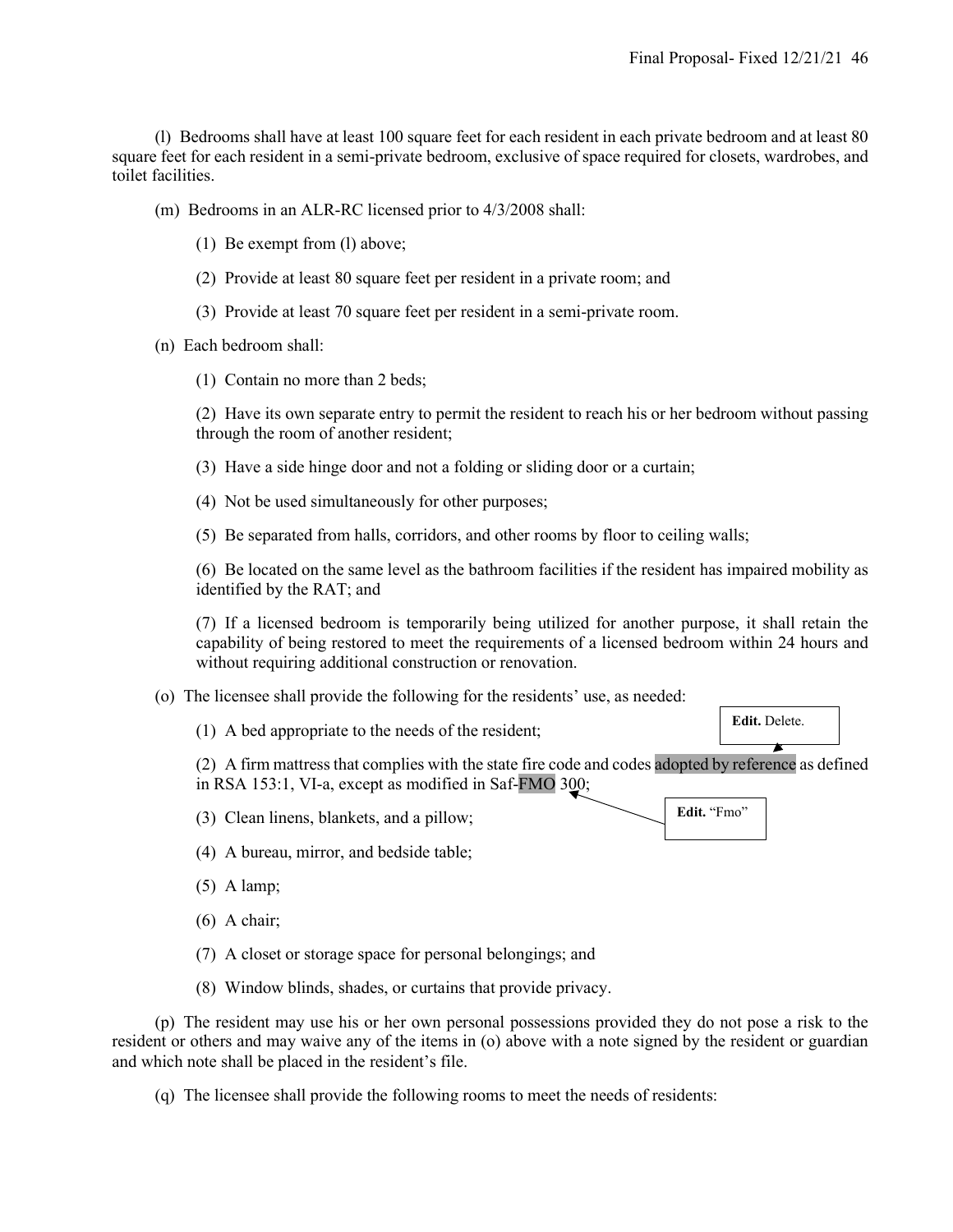(1) One or more living rooms or multipurpose rooms; and

(2) Dining facilities with a seating capacity capable of meeting the needs of all residents.

 (r) Each licensee shall have a UL listed communication system in place so that all residents can effectively contact personnel when they need assistance with care or in an emergency.

 (s) Lighting shall be available to allow residents to participate in activities such as reading, needlework, or handicrafts.

 (t) All bathroom, bedroom, and closet doors shall either swing or slide and have latches or locks which shall be designed for easy opening from the inside and outside in an emergency.

(u) Screens shall be provided for doors, windows, or other openings to the outside.

He-P 804.26 Fire Safety.

(a) All ALR-RCs shall meet at a minimum the following:

(1) For facilities with 3 residents or fewer, the One and Two Family Dwelling chapter of the life safety code; and

(2) For facilities with 4 residents or more, the Residential Board and Care Occupancy chapter of the life safety code.

(b) All ALR-RCs shall have:

(1) Smoke detectors on every level and in every bedroom that are interconnected and either hardwired, powered by the ALR-RC's electrical service, or wireless, as approved by the state fire marshal for the ALR-RC;

(2) At least one UL listed, ABC type portable fire extinguisher, with a minimum rating of 2A-10BC, installed on every level of the building, and which meets the following requirements:

a. Maximum travel distance to each extinguisher shall not exceed 50 feet;

b. Fire extinguishers shall be inspected either manually or by means of an electronic monitoring device or system at least once per calendar month, at intervals not exceeding 31 days;

c. Records for manual inspection or electronic monitoring shall be kept to demonstrate that at least 12 monthly inspections have been performed for the most recent 12-month period;

d. Documentation of manual fire extinguisher inspections must be maintained on-site in accordance with NFPA 10 and available at the time of the inspection or investigation;

e. Documentation of electronically monitored fire extinguishers must be provided to the department within 2 business days of the completion of the inspection or investigation;

f. Annual maintenance shall be performed on each extinguisher by trained personnel, and each extinguisher shall have a tag or label securely attached that indicates that maintenance was performed; and

g. The components of the electronic monitoring device or system shall be tested and maintained annually in accordance with the manufacturer's listed maintenance manual; and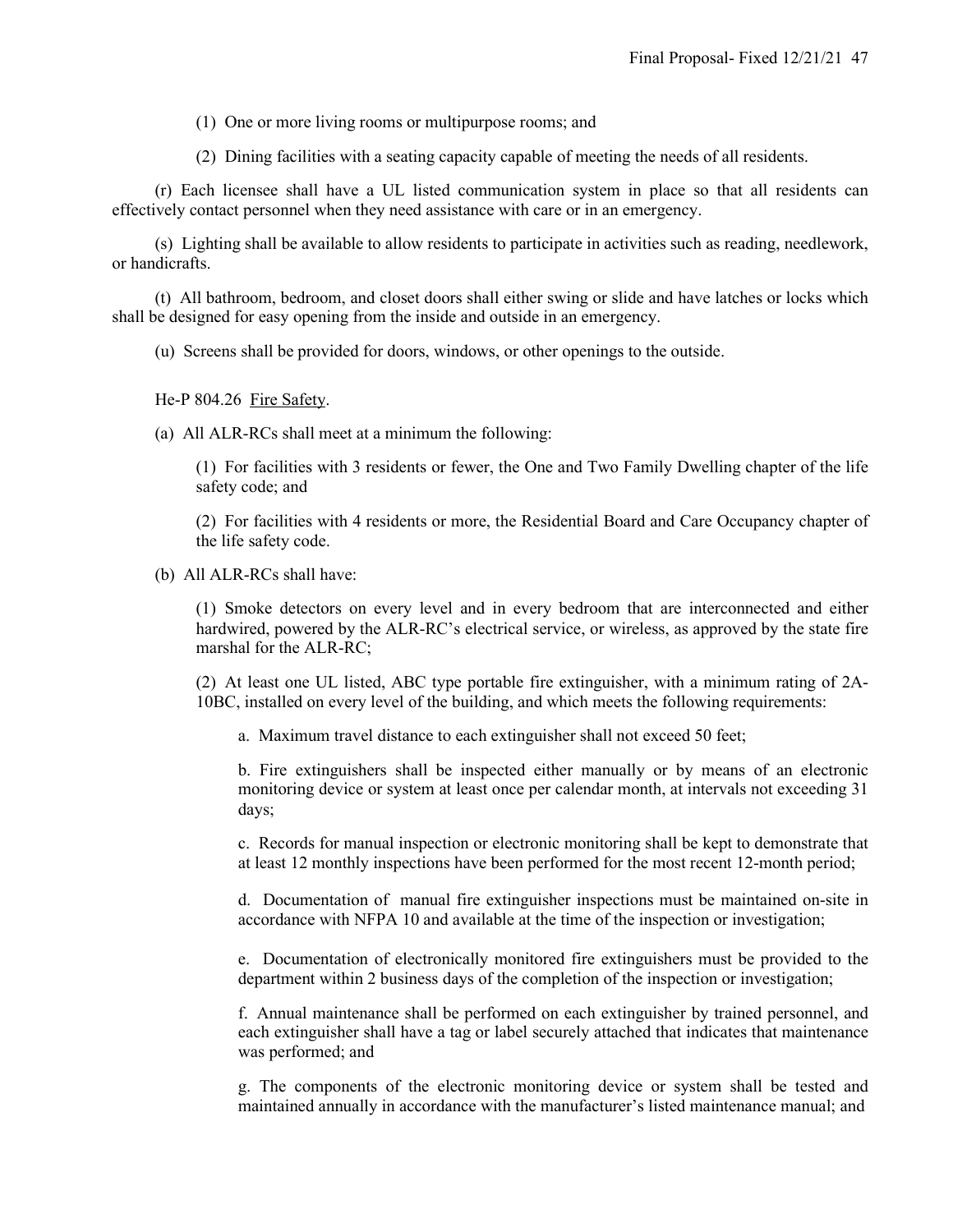(3) An approved carbon monoxide monitor on every level.

 (c) A fire safety program shall be developed and implemented to provide for the safety of residents and personnel.

 (d) Immediately following any fire or emergency situation, licensees shall notify the department by phone to be followed by written notification within 72 hours, with the exception of:

(1) A false alarm or emergency medical services (EMS) transport for a non-emergent reason; or

(2) Emergency EMS transport related to pre-existing conditions.

(e) The written notification required by (d) above shall include:

(1) The date and time of the incident;

(2) A description of the location and extent of the incident, including any injury or damage;

(3) A description of events preceding and following the incident;

(4) The name of any personnel or residents who were evacuated as a result of the incident, if applicable;

(5) The name of any personnel or residents who required medical treatment as a result of the incident, if applicable; and

(6) The name of the individual the licensee wishes the department to contact if additional information is required.

 (f) If the licensee has chosen to allow smoking within the ALR-RC, a designated smoking area shall be provided which:

> (1) Has a dedicated ventilation system, so that smoke or odors cannot escape or be detected outside the designated smoking room;

- (2) Has walls and furnishings constructed of non-combustible materials;
- (3) Has metal waste receptacles and safe ashtrays; and
- (4) Is in compliance with the requirements of RSA 155:64–77, the Indoor Smoking Act.

 (g) A copy of the fire safety plan including fire drill actions shall be made available to and reviewed with the resident, or the resident's guardian, a person with durable power of attorney (DPOA), agent, or personal representative, as appropriate at the time of admission and a summary of the resident's responsibilities shall be provided to the resident. Each resident shall receive an individual fire drill walk-through within 5 days of admission, as appropriate.

(h) The fire safety plan shall be reviewed and approved as follows:

(1) A copy of the fire safety plan shall be made available, annually and whenever changes are made, to the local fire chief for review and approval;

(2) The local fire chief shall give written approval initially to all fire safety plans; and

(3) If changes are made to the plan, they shall be submitted to the local fire chief for review and approval, as appropriate, prior to the change.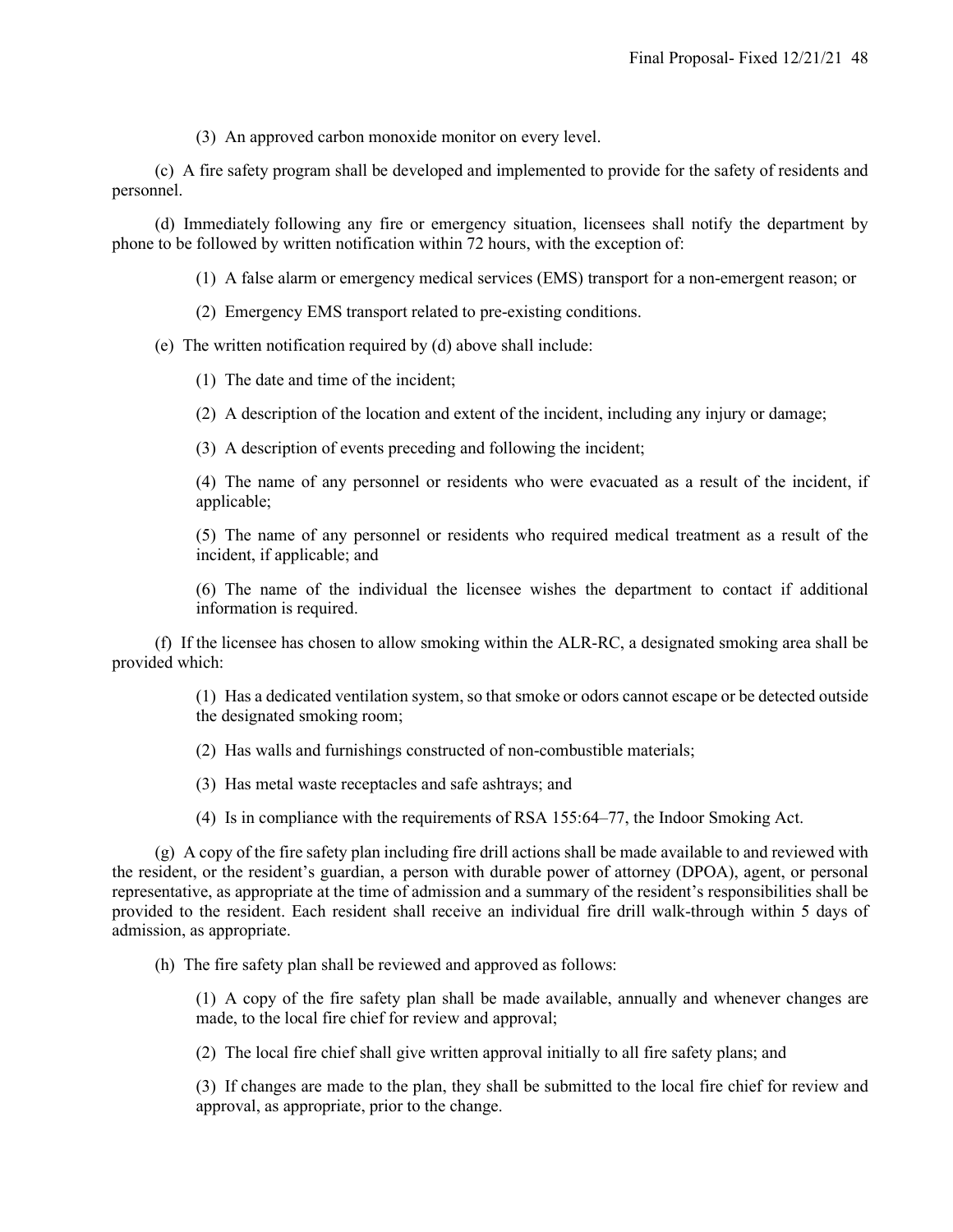(i) Fire drills shall be conducted as follows:

(1) For buildings constructed to the One and Two Family Dwelling chapter or the Residential Board and Care Occupancy chapter of the life safety code, the following shall be required:

a. The administration of every residential board and care facility shall have, in effect and available to all supervisory personnel, written copies of a plan for protecting all persons in the event of fire, for keeping persons in place, for evacuating persons to areas of refuge, and for evacuating persons from the building when necessary;

b. Willing residents shall be trained to assist each other in case of fire or emergency to the extent that their physical and mental abilities permit them to do so, without additional personal risk;

c. All ALR-RC facilities identified in (1) above shall conduct fire drills not less than 6 times per year on a bimonthly basis, with not less than 2 drills conducted during the dark of night when a majority of residents are sleeping. Actual exiting from windows shall not be required, however opening the window and signaling for help shall be an acceptable alternative;

d. The drills shall involve the actual evacuation of all residents to an assembly point, as specified in the fire safety plan, and approved by the department and the local fire authority based on construction of the building, and shall provide residents with experience in egressing through all exits and means of escape;

e. Facilities shall complete a written record of fire drills that includes the following:

1. The date and time including AM/PM the drill was conducted and if the actual fire alarm system was used;

2. The location of exits used;

3. The number of people, including residents, personnel, and visitors, participating at the time of the drill;

- 4. The amount of time taken to completely evacuate the facility;
- 5. The name and title of the person conducting the drill;
- 6. A list of problems and issues encountered during the drill;

7. A list of improvements and resolution to the issues encountered during the fire drill; and

8. The names of all staff members participating in the drill;

f. At no time shall a staff member who has not participated in a fire drill be the only staff member on duty within the facility;

g. At least annually, and whenever a resident experiences a significant change, as defined in He-P 804.03(bv), the facility shall conduct a resident Fire Safety Evacuation Scoring System (FSES) as listed in NFPA 101A, Alternatives to Life Safety, to determine the resident's needs during a fire drill including, but not limited to, mobility, assistance to evacuate, staff needed, risk of resistance, and residents' ability to evacuate on their own and choose an alternate exit;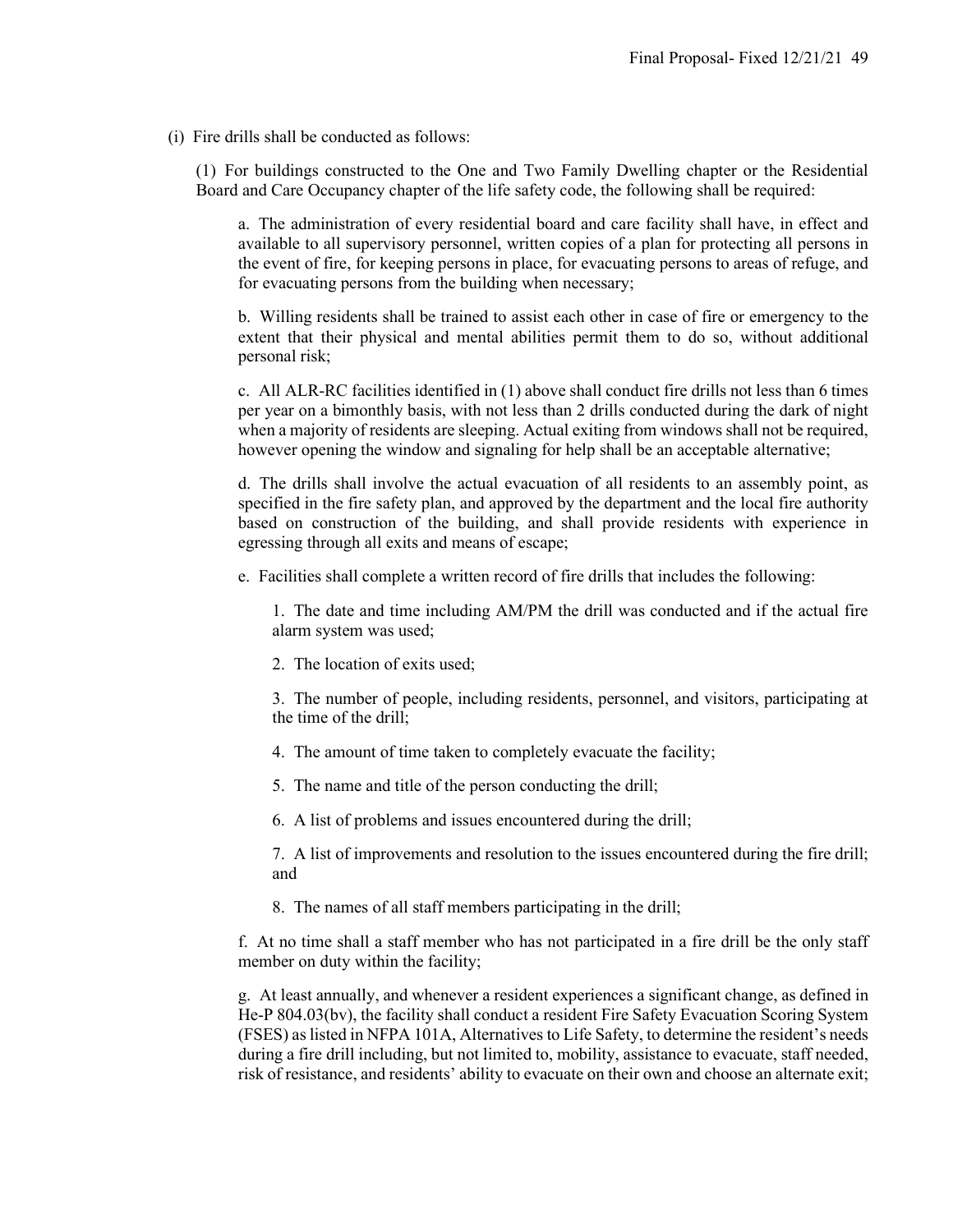h. At least annually, the facility shall review all residents' FSES in totality to ensure that the facility can meet not only the needs of each individual resident but the resident population as a whole during a time of emergency;

i. Based on the review in h. above, if the facility is unable to meet the needs of any resident based on the FSES, the facility shall address the safety concerns through a variety of interventions such as resident discharge, additional staff, and modification to the current building; and

j. The fire drills for facilities built to the Residential Board and Care Occupancy chapter of the life safety code shall be permitted to be announced, in advance, to the residents just prior to the drill; **Edit.** Delete.

(2) For buildings constructed to the Health Care Occupancy chapter of the life safety code and to the rules and regulations adopted and enforced by the state fire marshal's office and/or the municipality, or which have been physically evaluated, rehabilitated, and approved by a New Hampshire licensed fire protection engineer, the state fire marshal's office, and the department to meet the Health Care Occupancy chapter, the following shall be required:

- a. The facility shall develop a fire safety plan, which provides for the following:
	- 1. Use of alarms;
	- 2. Transmission of alarms to fire department;
	- 3. Emergency phone call to fire department;
	- 4. Response to alarms;
	- 5. Isolation of fire;
	- 6. Evacuation of immediate area;
	- 7. Evacuation of smoke compartment;
	- 8. Preparation of floors and building for evacuation;
	- 9. Extinguishment of fire; and

10. Written emergency telephone numbers for key staff, fire and police departments, poison control center, 911, and ambulance service(s);

b. Fire drills shall be conducted quarterly on each shift to familiarize facility personnel including, but not limited to, medical personnel, maintenance engineers, and administrative staff, with the signals and emergency action required under varied conditions;

c. Fire drills shall include the transmission of a fire alarm signal and simulation of emergency fire conditions;

d. Buildings that have a shelter in place, also known as defend in place, shall have this plan approved by the department and their local fire chief and shall be constructed to meet the Health Care Occupancy chapter of the life safety code;

e. When drills are conducted between 9:00 p.m. and 6:00 a.m., a coded announcement shall be permitted to be used instead of audible alarms;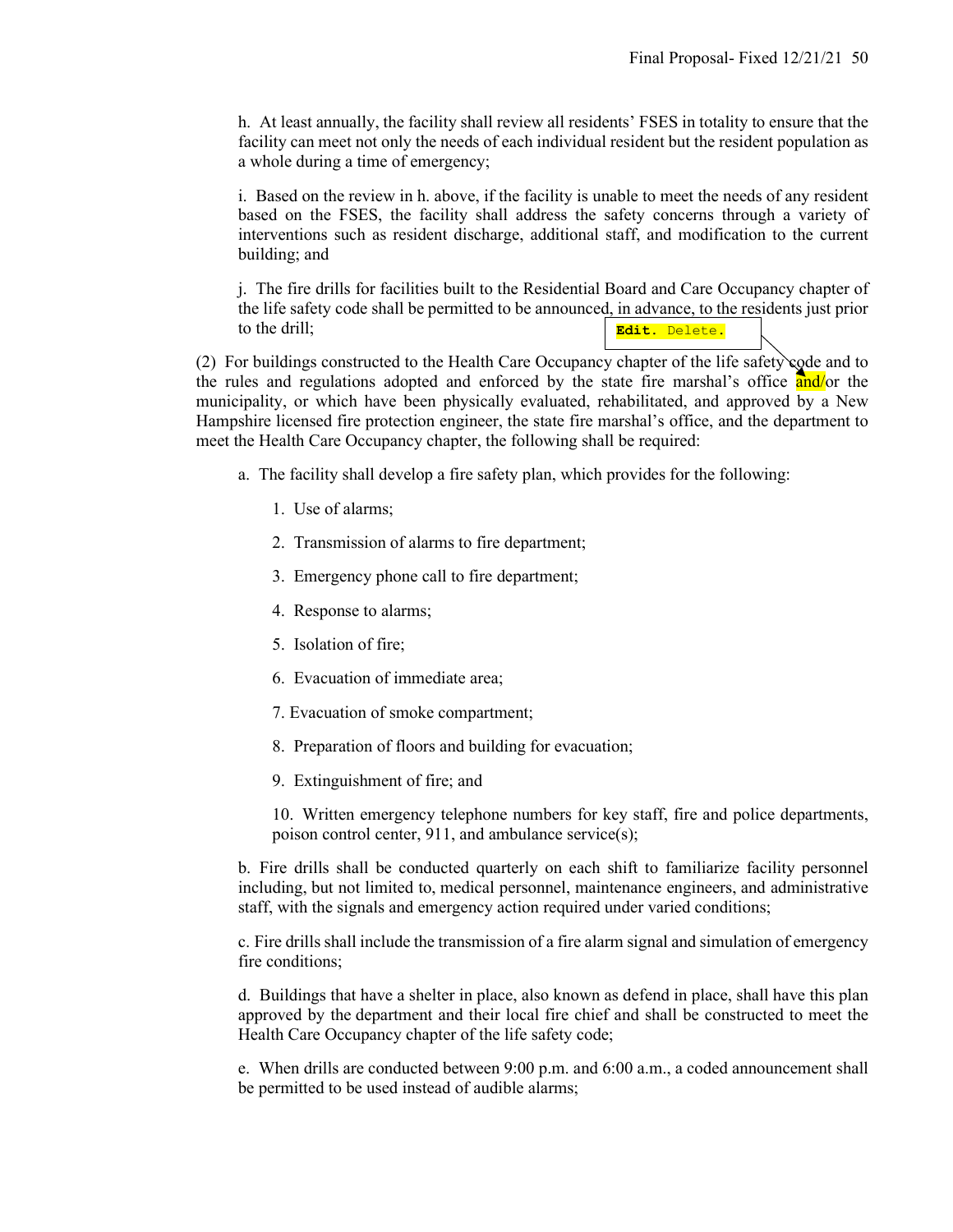f. If the facility has an approved defend or shelter in place plan, then all personnel, residents, and visitors shall evacuate to that appropriate location or to the outside of the building to a selected assembly point and drills shall be designed to ensure that residents are given the experience of evacuating to the appropriate location or exiting through all emergency exists;

g. Facilities shall complete a written record of fire drills and include the following:

1. The date and time including AM/PM the drill was conducted and if the actual fire alarm system was used;

2. The location of exits used;

3. The number of people, including residents, personnel, and visitors, participating at the time of the drill;

4. The amount of time taken to completely evacuate the facility or to an approved area of refuge or through a horizontal exit;

5. The name and title of the person conducting the drill;

6. A list of problems and issues encountered during the drill;

7. A list of improvements and resolution to the issues encountered during the fire drill; and

8. The names of all staff members participating in the drill; and

h.. Written records of the fire drills shall be maintained on site and available to the department during an inspection or investigation conducted in accordance with RSA 151:6 and RSA 151:6-a; **Edit.** "and"

i. At no time shall a staff member who has not participated in a fire drill be the only staff member on duty within the facility; and

(3) The facility shall conduct a fire drill in the presence of a representative of the department, state fire marshal's office, or the local fire department upon request.

| <b>Edit.</b> "(h)(3), (i) and (j)" |                            |                                                                |
|------------------------------------|----------------------------|----------------------------------------------------------------|
|                                    |                            | <b>APPENDIX A: Incorporation by Reference Information</b>      |
| Rule                               | <b>Title</b>               | <b>Publisher; How to Obtain; and Cost</b>                      |
| He-P $804.07$ (g)(3),              | <b>Facility Guidelines</b> | Publisher: Facility Guidelines Institute (FGI)                 |
| $(h)$ , and $(i)$                  | Institute's (FGI)          | Cost: \$75.00/book or \$200.00/user, per year for subscription |
|                                    | "Guidelines for            | to website.                                                    |
|                                    | Design and                 | The incorporated document is available for purchase at         |
|                                    | Construction of            |                                                                |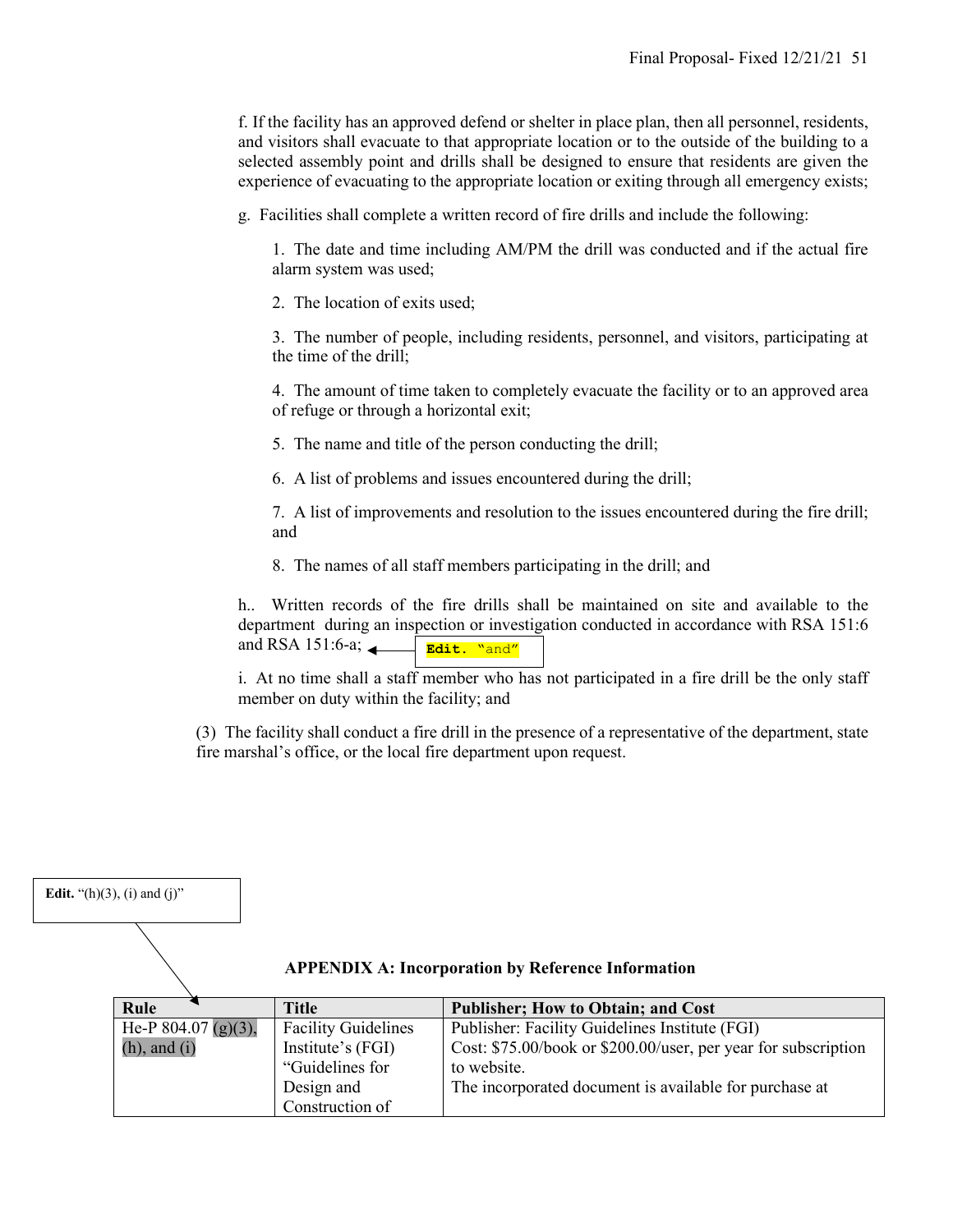| Rule             | <b>Title</b>                 | <b>Publisher; How to Obtain; and Cost</b>                     |
|------------------|------------------------------|---------------------------------------------------------------|
|                  | Residential Health,          | https://www.fgiguidelines.org/guidelines/2018-fgi-            |
|                  | Care, and Support            | guidelines/                                                   |
|                  | Facilities" (2018)           |                                                               |
|                  | Edition)                     |                                                               |
| He-P $804.18(p)$ | <b>United States Centers</b> | Publisher: United States Centers for Disease Control and      |
|                  | for Disease Control          | Prevention                                                    |
|                  | and Prevention's             | Cost: Free of Charge                                          |
|                  | "Guidelines for              | The incorporated document is available at:                    |
|                  | Preventing the               | https://www.cdc.gov/tb/publications/slidesets/infectionguidel |
|                  | Transmission of $M$ .        | ines/default.htm                                              |
|                  | <i>tuberculosis</i> in       |                                                               |
|                  | Health-Care Settings"        |                                                               |
|                  | (2005 Edition)               |                                                               |

### **APPENDIX B**

| Rule        | <b>Specific State or Federal Statutes the Rule Implements</b> |
|-------------|---------------------------------------------------------------|
| He-P 804.03 | RSA 151:9, I(a); RSA 151:9, VII(a)(1)                         |
| He-P 804.04 | RSA 151:9, I(c); RSA 151:9, VII(a)(1)                         |
| He-P 804.06 | RSA 151:9, I(c); RSA 151:9, VII(a)(1)                         |
| He-P 804.07 | RSA 151:9, I(a); RSA 151:9, VII(a)(1)                         |
| He-P 804.08 | RSA 151:9, I(a); RSA 151:9, VII(a)(1)                         |
| He-P 804.09 | RSA 151:9, I(e); RSA 151:9, VII(a)(1)                         |
| He-P 804.10 | RSA 151:9, I(a); RSA 151:9, VII(a)(1)                         |
| He-P 804.11 | RSA 151:9, I(e); RSA 151:9, VII(a)(1)                         |
| He-P 804.12 | RSA 151:9, I(1); RSA 151:9, VII(a)(1)                         |
| He-P 804.13 | RSA 151:9, I(f); RSA 151:9, VII(a)(1)                         |
| He-P 804.14 | RSA 151:9, I(a); RSA 151:9, VII(a)(1)                         |
| He-P 804.16 | RSA 151:9, I(a); RSA 151:9, VII(a)(1)                         |
| He-P 804.17 | RSA 151:9, I(a); RSA 151:9, VII(a)(1)                         |
| He-P 804.18 | RSA 151:9, I(a); RSA 151:9, VII(a)(1)                         |
| He-P 804.20 | RSA 151:9, I(a); RSA 151:9, VII(a)(1)                         |
| He-P 804.25 | RSA 151:9", I(a); RSA 151:9, VII(a)(1)                        |
| He-P 804.26 | RSA 151:9, I(a); RSA 155:68; RSA 155:69; RSA 153:4 and 5      |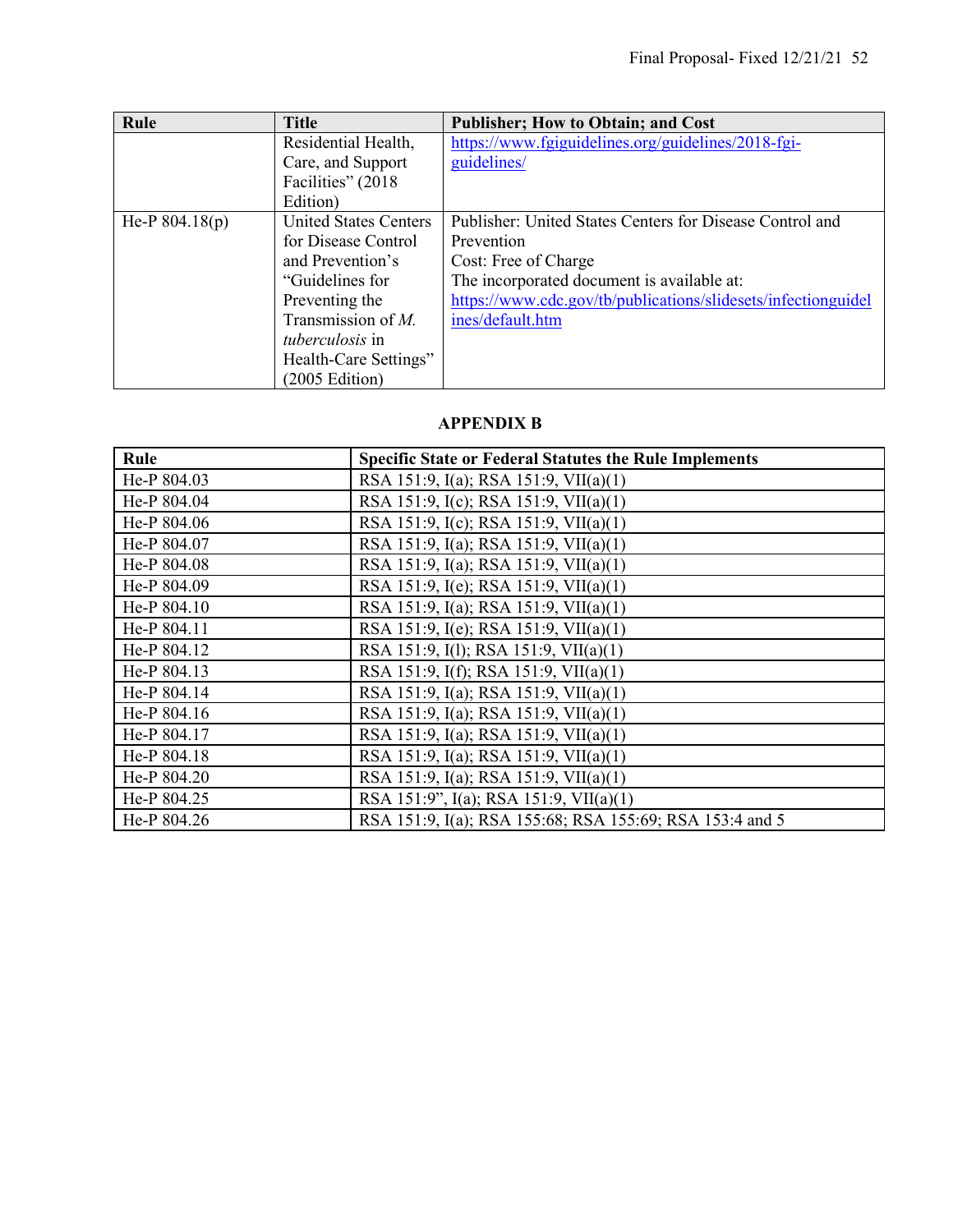STATE OF NEW HAMPSHIRE DEPARTMENT OF HEALTH AND HUMAN SERVICES OFFICE OF LEGAL AND REGULATORY SERVICES HEALTH FACILITIES ADMINISTRATION 129 Pleasant Street, Concord, NH 03301 TDD Access: Relay NH 1-800-735-2964 Agency Phone: 603-271-9039

#### **APPLICATION FOR RESIDENTIAL, HEALTH CARE LICENSE OR SPECIAL HEALTH CARE SERVICES**

#### EXISTING FACILITY LICENSE #: CURRENT FACILITY LICENSE EXPIRATION DATE, IF APPLICABLE: \_\_\_\_\_\_\_\_\_\_\_\_\_\_\_\_\_\_\_\_\_\_\_\_\_

THIS APPLICATION SHALL BE FILLED OUT IN ACCORDANCE WITH RSA 151:4. A SEPARATE APPLICATION MUST BE SUBMITTED FOR EACH LICENSURE CATEGORY. **PLEASE BE SURE TO COMPLETE THE ENTIRE APPLICATION**. IF A SECTION DOES NOT APPLY TO YOUR FACILITY, MARK NOT APPLICABLE (N/A). FAILURE TO COMPLETE THE APPLICATION WILL RESULT IN A DELAY IN THE LICENSURE PROCESS. SEND THE ENTIRE COMPLETED FORM TO THE ADDRESS ABOVE. IF YOU NEED TO REVIEW YOUR LICENSING RULES, THEY CAN BE FOUND ONLINE AT https://www.dhhs.nh.gov/oos/bhfa/rules.htm

Check all applicable items:

| License renewal:<br>*New owner:<br>**Change in address:                                                                                                                                                                        | *New facility:<br>**Change in # of beds: | Other (please explain):<br>***Change in classification: |  |
|--------------------------------------------------------------------------------------------------------------------------------------------------------------------------------------------------------------------------------|------------------------------------------|---------------------------------------------------------|--|
| * Requires processing as a new application.<br><b>** Requires Local Approval Forms</b><br>***Requires both                                                                                                                     |                                          |                                                         |  |
|                                                                                                                                                                                                                                |                                          |                                                         |  |
|                                                                                                                                                                                                                                |                                          | $FAX \#:$ ( )                                           |  |
| STREET ADDRESS:________________________________CITY:________________STATE:_____ZIP:_________________                                                                                                                           |                                          |                                                         |  |
|                                                                                                                                                                                                                                |                                          |                                                         |  |
|                                                                                                                                                                                                                                |                                          |                                                         |  |
| FACILITY E-MAIL ADDRESS (REQUIRED): University of the state of the state of the state of the state of the state of the state of the state of the state of the state of the state of the state of the state of the state of the |                                          |                                                         |  |
| <b>IF APPLICABLE:</b><br>NUMBER OF BEDS: PRESENTLY LICENSED: TOTAL # TO BE LICENSED:                                                                                                                                           |                                          |                                                         |  |
| NUMBER OF HCBC CFI OR STATE PLACED INDIVIDUALS IN HOME (Complete for He-P 804, He-P 805 and He-<br>$P 814$ :                                                                                                                   |                                          |                                                         |  |
| NUMBER OF ESRD STATIONS (Completed for He-P 811 licensees only):                                                                                                                                                               |                                          |                                                         |  |

BRANCH OFFICE LOCATIONS (Complete if applies under He-P 809.07, 819.07, 822.07 & 823.07 only):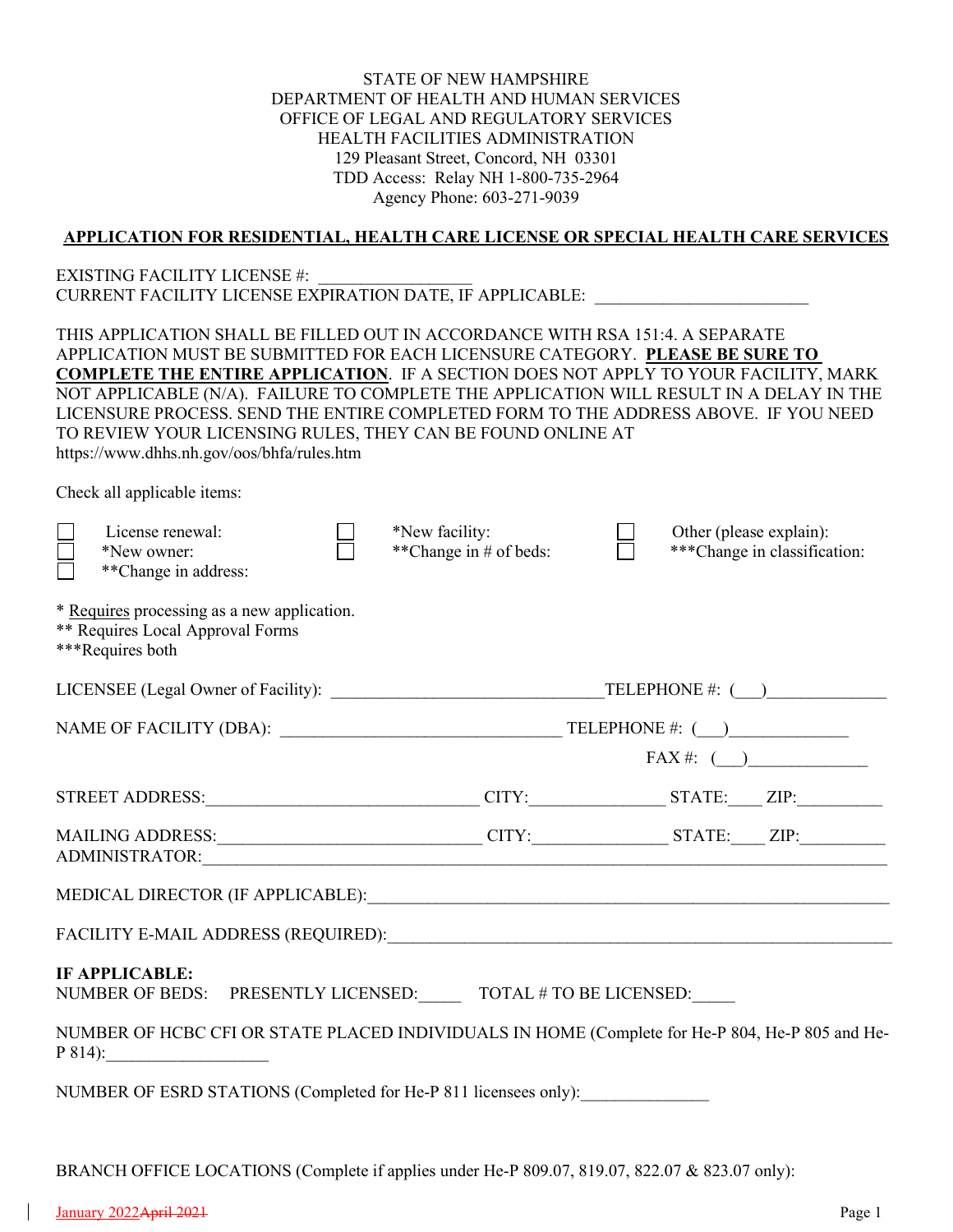| <b>OWNERSHIP</b> |                    |  |             |  |                           |  |                               |
|------------------|--------------------|--|-------------|--|---------------------------|--|-------------------------------|
| a.               | Type of ownership: |  | Association |  | Partnership<br>Individual |  | Corporation<br>Other (explain |

 $\mathcal{L}_\text{max}$  and  $\mathcal{L}_\text{max}$  and  $\mathcal{L}_\text{max}$  and  $\mathcal{L}_\text{max}$  and  $\mathcal{L}_\text{max}$  and  $\mathcal{L}_\text{max}$  $\mathcal{L}_\text{max}$  , and the contribution of the contribution of the contribution of the contribution of the contribution of the contribution of the contribution of the contribution of the contribution of the contribution of t

- b. List name and address of each person having an ownership interest (directly or indirectly) of greater than 5% in the facility.
- c. If the licensee is organized as an association or corporation, list the name of the association or corporation and the name, address, and title of each officer.
- d. If the licensee is a partnership, list the name and address of each partner.
- e. Is this a certified facility? (Facilities with deem status under RSA 151)  $\Box$  YES  $\Box$  NO Only applies to He-P 802, 803, 809, 811, 812, 815, & 823

If you are already a certified facility, is this an increase in services? If YES, please call 1-800-852-3345 ext. 9049

f. Are you planning on being a certified facility? If YES, please call 1-800-852-3345 ext. 9049

#### **FEES:**

| Hospitals (General, CAH, Psychiatric, Rehabilitation) (802)        | \$25 per licensed bed                           |
|--------------------------------------------------------------------|-------------------------------------------------|
| Free Standing Emergency Rooms (802)                                | \$500                                           |
| Nursing Homes (803)                                                | \$25 per licensed bed                           |
| Residential and Supported Residential Care Homes (804 & 805)       | \$15 per licensed bed (NO CHARGE FOR HCBC       |
|                                                                    | OR NH STATE PLACED RESIDENTS)                   |
| Non-Emergency Walk-In Care Centers (806)                           | \$500                                           |
| Residential Treatment and Rehabilitation Facilities (807)          | \$25 per licensed bed                           |
| Home Health Care Providers (809)                                   | \$250                                           |
| Birthing Centers (810)                                             | \$150                                           |
| End Stage Renal Disease Dialysis Centers (811)                     | \$500                                           |
| Ambulatory Surgical Centers (812)                                  | \$500                                           |
| Intermediate Care Facilities for Individuals with Intellectual     | \$25 per licensed bed                           |
| Disabilities(ICF/IID)                                              |                                                 |
| Educational Health Centers (816)                                   | \$500                                           |
| Adult Day Care Centers (818)                                       | \$200                                           |
| Case Management Agencies (819)                                     | \$150                                           |
| Home Care Service Provider Agencies (822)                          | Less than ten clients \$25; Ten or more clients |
|                                                                    | \$250                                           |
| Home Hospice Care Providers (823)                                  | \$250                                           |
| Hospice Houses (824)                                               | \$25 per licensed bed                           |
| Residential Rehabilitation Substance Use Disorder Facilities (826) | \$25 per licensed bed                           |
| Freestanding Megavoltage Radiation Therapy Facility (827)          | \$500                                           |
| Psychiatric Residential Treatment Programs (830)                   | \$25 per licensed bed                           |

A check or money order (payable to: TREASURER, **STATE OF NEW HAMPSHIRE)** must be attached to this application.

Applications submitted by those facilities exempt under RSA 151:4 I (a), (b) & (c) are not required to pay the license fee.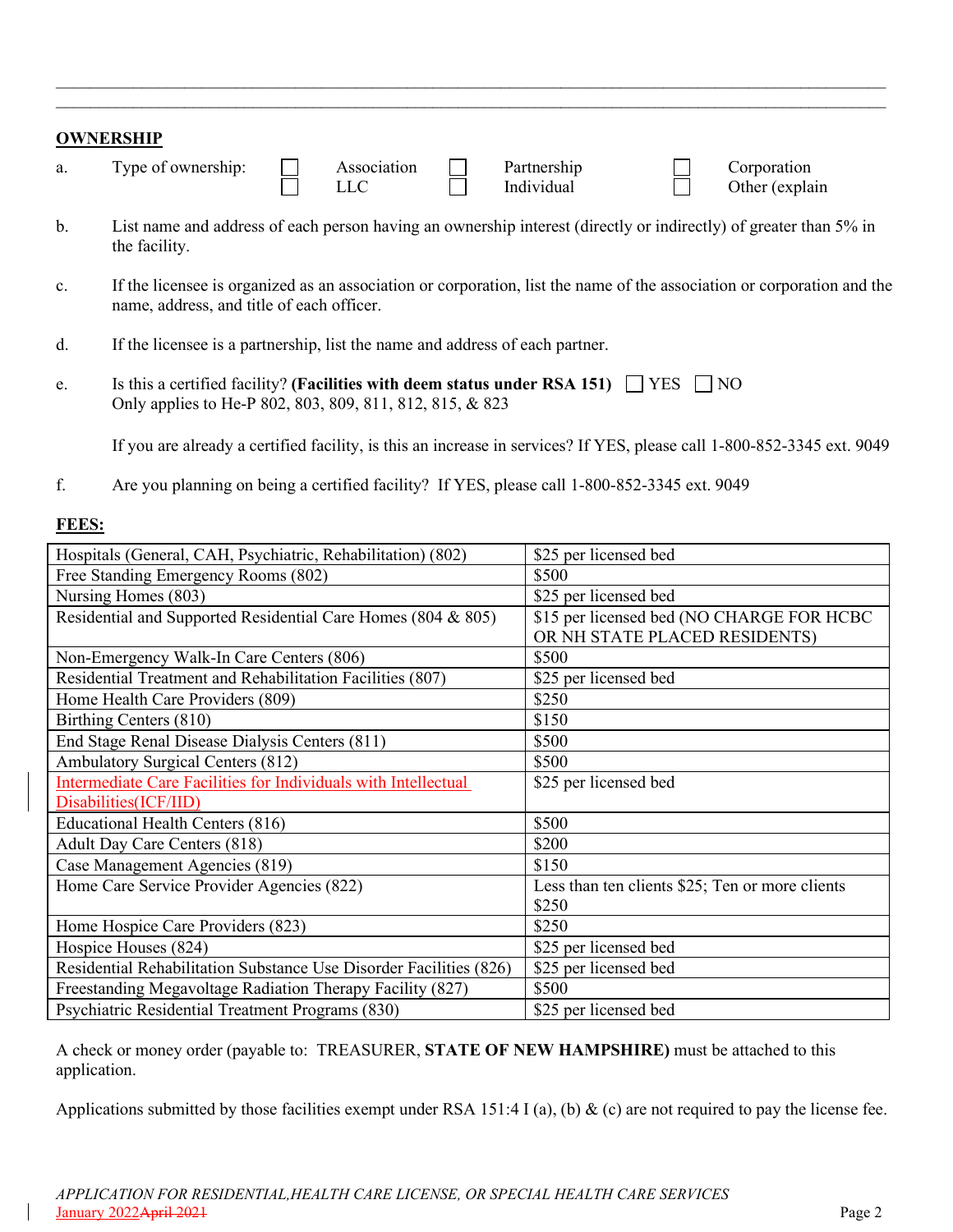#### **ADDITIONAL APPLICATION REQUIREMENTS: NOTE THAT NOT ALL APPLICATION REQUIREMENTS ARE LISTED HERE PLEASE REFER TO THE APPROPRIATE RULE TO DETERMINE OTHER ITEMS THAT NEED TO BE SUBMITTED.**

- 1. Renewal applications must be submitted at least 120 days prior to expiration of the current license. **(Yearly)**
- 2. Include qualifications, including a resume with education and experience, and copies of all applicable licenses and certifications, for the administrator and medical director **(if applicable)**. **(Yearly)**
- 3. Include information relative to whether the facility has been granted any waivers, exemptions, or variances to the rules by the Department of Health and Human Services and/or the State Fire Marshal. **(Yearly)**
- 4. Include a floor plan indicating the location of all rooms, # of beds in each bedroom, and fire exits. **(Initial Application Only – NOT FOR He-P 809. 819, 820 & 823)**
- 5. Include NH Secretary of State Authority to do business in the State of NH and/or tradename registration **(Initial Application Only)**
- 6. Include written local approvals from the health officer, the building official, the zoning officer, and the fire chief. For a building under construction, the written approvals required shall be submitted at the time of the application based on the local official's review of the building plans and again upon completion of the construction project. (**Initial Application Only for ALL categories)**
- 7 Include documentation that the water supply has been tested in accordance with RSA 485 and Env-Dw 702.02 and 704.02 (formerly Env-Ws 313.01 and 314.01). **(Initial Application Only – NOT FOR He-P 809. 819, 820 & 823)**
- 8. Include documentation that **every 3 years** the water supply has been tested for bacteria and nitrates and determined to be at acceptable levels, in accordance with Env-Dw 702.02 (formerly Env-Ws 313.01) for bacteria and Env-Dw 704.02 (formerly Env-Ws 314.01) for nitrates. **(NOT FOR He-P809. 819, 820 & 823)**
- 9. Include a list of all employees who have previously been granted waivers for criminal background check results from the Department of Health and Human Services. **(Yearly and on initial application if change of ownership or category)**
- 10. Include the results of a criminal records check from the NH Department of Safety for the applicant(s), the licensee (owner even if entity) if different than the applicant, the administrator, and, if applicable, each household member 17 years of age or older who resides at the facility. **(Initial Application Only)**

#### **FACILITY SERVICE DESCRIPTION: - Complete even on renewal**

The following information will be used to determine which licensure category your facility will be placed in.

- I. Provide a detailed description of the services and programs you wish to provide.
- \*II. Describe the facility's health care you wish to provide to residents.
- \*III. Identify who will provide the health care listed in II.

\*To be completed if applying for beds.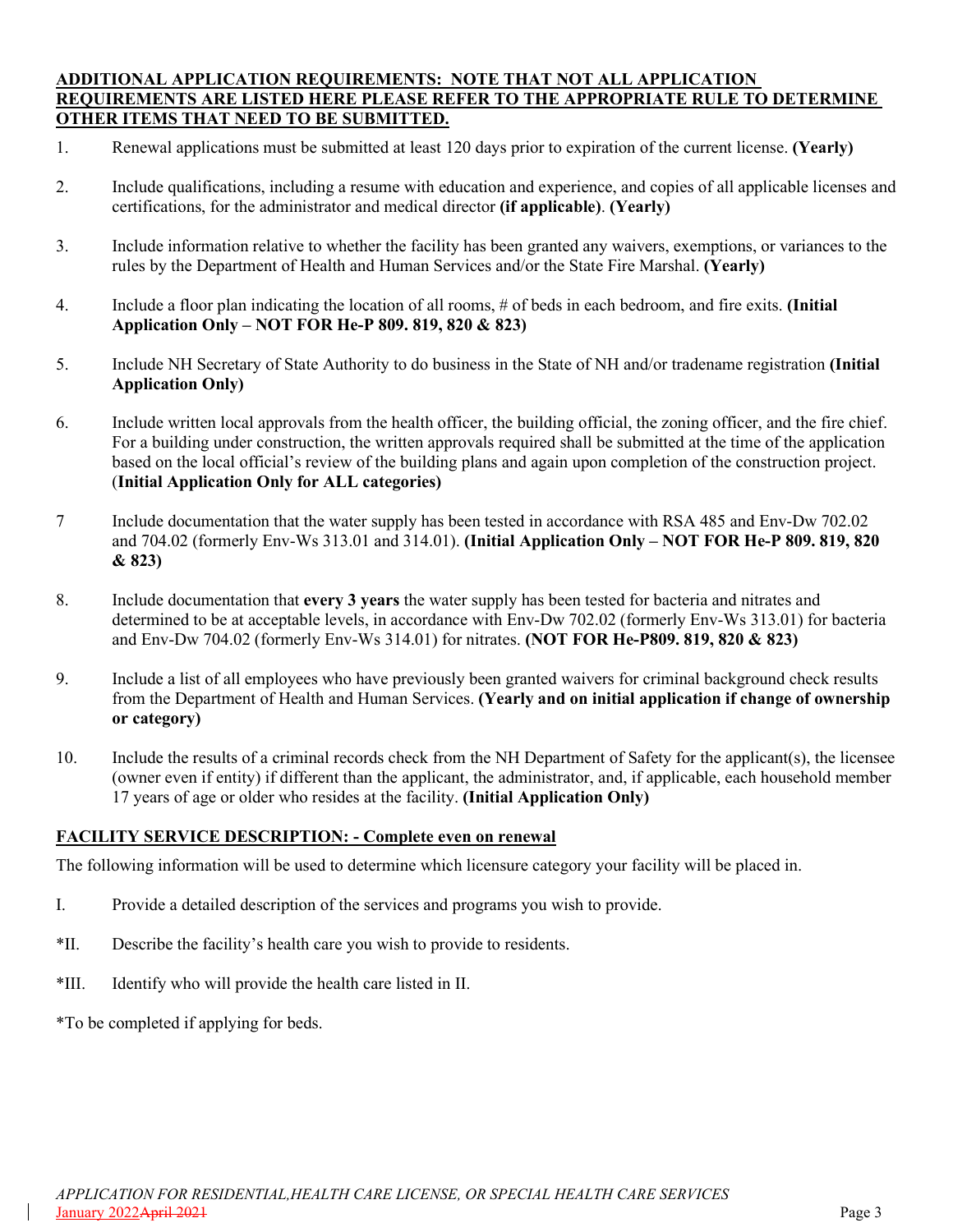**SIGNATURES:** This application must be signed by:

- 1. The owner if a private facility;
- 2. Two officers if a corporation;<br>3. Two authorized individuals if
- Two authorized individuals if an association or partnership;
- 4. The head of the government agency if a government unit.

I affirm that I am familiar with the requirements of RSA 151 and the rules adopted thereunder and that the premises are in full compliance. I understand that providing false information shall be grounds for denial, suspension, or revocation of the license and the imposition of a fine.

| DATE:            | SIGNED:                                                |                                                                                                                                                                                                                                                                                                                                                                                                                                                                                                                                                                                                                                                 |
|------------------|--------------------------------------------------------|-------------------------------------------------------------------------------------------------------------------------------------------------------------------------------------------------------------------------------------------------------------------------------------------------------------------------------------------------------------------------------------------------------------------------------------------------------------------------------------------------------------------------------------------------------------------------------------------------------------------------------------------------|
|                  |                                                        | (NAME AND TITLE)                                                                                                                                                                                                                                                                                                                                                                                                                                                                                                                                                                                                                                |
| DATE:            | SIGNED:                                                |                                                                                                                                                                                                                                                                                                                                                                                                                                                                                                                                                                                                                                                 |
|                  |                                                        | (NAME AND TITLE)                                                                                                                                                                                                                                                                                                                                                                                                                                                                                                                                                                                                                                |
|                  |                                                        | <b>FOR ALL FACILITIES TO BE NEWLY LICENSED: (THIS INCLUDES ANY APPLICATION CHANGE</b><br><b>THAT REQUIRES A NEW LICENSE NUMBER, OWNERSHIP AND CLASSIFICATION)</b>                                                                                                                                                                                                                                                                                                                                                                                                                                                                               |
|                  |                                                        | I certify that I have notified the public of the intent to file this application with a description of the facility to be licensed<br>by publishing a notice in a newspaper of general circulation covering the area where the facility is to be located in at least<br>2 separate issues of the newspaper no less than 10 business days prior to the filing of this application.                                                                                                                                                                                                                                                               |
| <b>DATE:</b>     | <b>SIGNED:</b>                                         |                                                                                                                                                                                                                                                                                                                                                                                                                                                                                                                                                                                                                                                 |
|                  |                                                        | (NAME AND TITLE)                                                                                                                                                                                                                                                                                                                                                                                                                                                                                                                                                                                                                                |
| DATE:            | <b>SIGNED:</b>                                         |                                                                                                                                                                                                                                                                                                                                                                                                                                                                                                                                                                                                                                                 |
|                  |                                                        | (NAME AND TITLE)                                                                                                                                                                                                                                                                                                                                                                                                                                                                                                                                                                                                                                |
|                  | business days prior to the filing of this application. | I certify that the facility is to be located within a radius of 15 miles of a hospital certified as a critical access hospital,<br>pursuant to 42 C.F.R. 485.610 (b) and (c), and that I have given written notice of the intent to file this application with a<br>description of the facility to be licensed to the chief executive officer of the hospital by registered mail no less than 10                                                                                                                                                                                                                                                |
| <del>DATE:</del> | <b>SIGNED</b>                                          |                                                                                                                                                                                                                                                                                                                                                                                                                                                                                                                                                                                                                                                 |
|                  |                                                        | (NAME AND TITLE)                                                                                                                                                                                                                                                                                                                                                                                                                                                                                                                                                                                                                                |
| <b>DATE:</b>     | <b>SIGNED:</b>                                         |                                                                                                                                                                                                                                                                                                                                                                                                                                                                                                                                                                                                                                                 |
|                  |                                                        | (NAME AND TITLE)                                                                                                                                                                                                                                                                                                                                                                                                                                                                                                                                                                                                                                |
|                  |                                                        | SIGNATURE REQUIRED FOR ONLY FACILITIES TO BE LICENSED UNDER THE LISTED CATEGORIES                                                                                                                                                                                                                                                                                                                                                                                                                                                                                                                                                               |
| be issued.       |                                                        | I understand that, in accordance with RSA 151:4, $III(a)(7)$ , this facility cannot be licensed pursuant to He-P 802, 806,<br>810, 811, 812, 816, 823, or 824 if it is within a radius of 15 miles of a hospital certified as a critical access hospital,<br>pursuant to 42 C.F.R. 485.610 (b) and (c), until the Commissioner makes a determination that the proposed new facility<br>will not have a material adverse impact on the essential health care services provided in the service area of the critical<br>access hospital. I also understand that if the Commissioner is not able to make such a determination, the license will not |

| <b>DATE:</b>    | <b>DIVISION</b>     |                                       |
|-----------------|---------------------|---------------------------------------|
|                 |                     | (NIAME ANIN TITI E)                   |
|                 |                     | TWWP7WD HILD                          |
| $\mathbf{DATF}$ |                     |                                       |
| <b>DATE.</b>    | <b>BINDING PLAT</b> |                                       |
|                 |                     | $($ NAME AND TITI E)                  |
|                 |                     | <b>FAIS WILLIE CALL AND U.S. P.P.</b> |

### *BHFA OFFICE USE ONLY*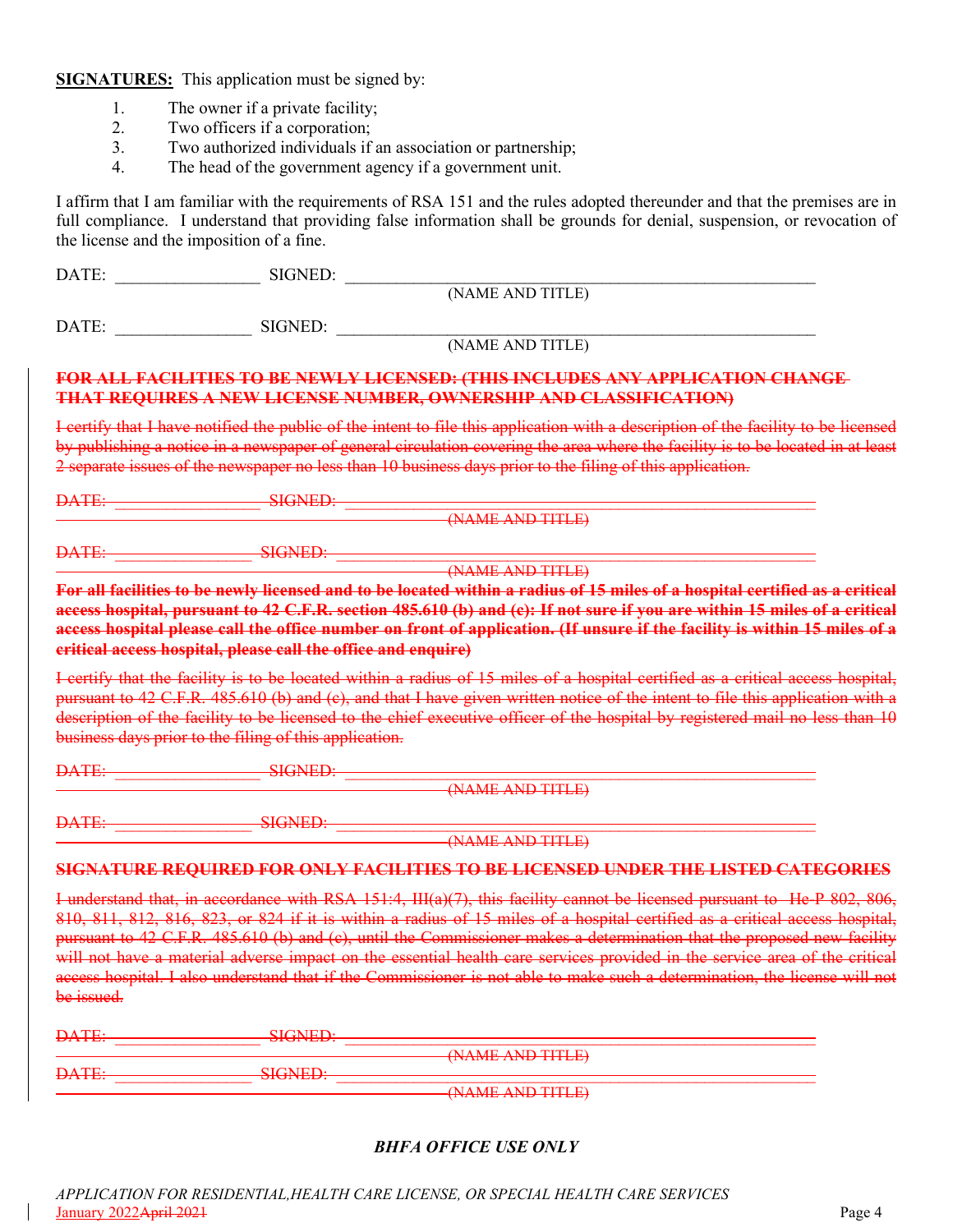| <b>CHECK NUMBER:</b>                                                                                                                                                                                                                                                                                                                                                                                   | AMOUNT:                                                                                                                                                  |                                                                                                                                                                                                              |                                                                                                         |                                                                                                                                                          |                                                                                                   |
|--------------------------------------------------------------------------------------------------------------------------------------------------------------------------------------------------------------------------------------------------------------------------------------------------------------------------------------------------------------------------------------------------------|----------------------------------------------------------------------------------------------------------------------------------------------------------|--------------------------------------------------------------------------------------------------------------------------------------------------------------------------------------------------------------|---------------------------------------------------------------------------------------------------------|----------------------------------------------------------------------------------------------------------------------------------------------------------|---------------------------------------------------------------------------------------------------|
| APPLICATION COMPLETE:                                                                                                                                                                                                                                                                                                                                                                                  | NOT COMPLETE:                                                                                                                                            |                                                                                                                                                                                                              |                                                                                                         | (Describe in comments)                                                                                                                                   |                                                                                                   |
| NEW<br><b>RENEWAL</b>                                                                                                                                                                                                                                                                                                                                                                                  | <b>CHANGE</b>                                                                                                                                            |                                                                                                                                                                                                              |                                                                                                         |                                                                                                                                                          |                                                                                                   |
| <b>QUALIFICATIONS OF ADMINISTRATOR</b><br>COPY OF ADMINISTRATOR LICENSE<br>LIST OF EMPLOYEES WITH WAIVERS<br>WATER TEST (INITIAL OR 3YR)<br>FLOOR PLAN*<br>SECRETARY OF STATE INFORMATION<br><b>LOCAL APPROVAL</b><br><b>LSC INSPECTION</b><br><b>LSC PLAN OF CORRECTION</b><br><b>LICENSURE INSPECTION</b><br>PLAN OF CORRECTION<br>WITHIN 15 MILES OF CAH LETTERS SENT<br>PUBLICATIONS IN NEWSPAPERS | Required<br>Required<br>Required<br>Required<br>Required<br>Required<br>Required<br>Required<br>Required<br>Required<br>Required<br>Required<br>Required | Not Required<br>Not Required<br>Not Required<br>Not Required<br>Not Required<br>Not Required<br>Not Required<br>Not Required<br>Not Required<br>Not Required<br>Not Required<br>Not Required<br>Not Required |                                                                                                         | Received<br>Received<br>Received<br>Received<br>Received<br>Received<br>Received<br>Received<br>Received<br>Received<br>Received<br>Received<br>Received |                                                                                                   |
| FEDERAL FACILITY (EXEMPT FROM INSPECTION)                                                                                                                                                                                                                                                                                                                                                              |                                                                                                                                                          | <b>YES</b>                                                                                                                                                                                                   |                                                                                                         | N <sub>O</sub>                                                                                                                                           |                                                                                                   |
| LICENSURE CATEGORY:                                                                                                                                                                                                                                                                                                                                                                                    |                                                                                                                                                          |                                                                                                                                                                                                              |                                                                                                         |                                                                                                                                                          |                                                                                                   |
| 02 Hospitals (CAH, Rehabilitation, Psychiatric and FSER)<br>03 Nursing Homes<br>04 Residential Care Home Facility<br>Supported Residential Health Care Facility<br>05<br>06 Non-Emergency Walk-in Care<br>07 Residential Treatment & Rehabilitation Facility<br>09 Home Health Care Provider<br>10 Birthing Center<br>End Stage Renal Disease Dialysis<br>11<br>12 Ambulatory Surgical Center          |                                                                                                                                                          | 15<br>18<br>19<br>24                                                                                                                                                                                         | 14 Community Residence<br><b>ICF/IIDMR</b><br><b>Adult Day Care</b><br>Case Management<br>Hospice House | 16 Educational Health Services<br>22 Home Care Service Provider<br>23 Home Hospice Care Provider<br>30 Psychiatric Residential Treatment                 | 26 Substance Use Disorder Res Treatment Facility<br>27 Freestanding Megavoltage Radiation Therapy |
| REVIEWED BY: $\frac{}{\text{(NAME & TITLE)}}$                                                                                                                                                                                                                                                                                                                                                          |                                                                                                                                                          |                                                                                                                                                                                                              |                                                                                                         | (DATE)                                                                                                                                                   |                                                                                                   |
|                                                                                                                                                                                                                                                                                                                                                                                                        |                                                                                                                                                          |                                                                                                                                                                                                              |                                                                                                         |                                                                                                                                                          |                                                                                                   |
|                                                                                                                                                                                                                                                                                                                                                                                                        |                                                                                                                                                          |                                                                                                                                                                                                              |                                                                                                         |                                                                                                                                                          |                                                                                                   |
|                                                                                                                                                                                                                                                                                                                                                                                                        |                                                                                                                                                          |                                                                                                                                                                                                              |                                                                                                         |                                                                                                                                                          |                                                                                                   |
| NOTES:                                                                                                                                                                                                                                                                                                                                                                                                 |                                                                                                                                                          |                                                                                                                                                                                                              |                                                                                                         |                                                                                                                                                          |                                                                                                   |
| <b>COMMENTS ON CERTIFICATE:</b>                                                                                                                                                                                                                                                                                                                                                                        |                                                                                                                                                          |                                                                                                                                                                                                              |                                                                                                         |                                                                                                                                                          |                                                                                                   |

 $\overline{\phantom{a}}$ 

 $\overline{\phantom{a}}$ 

*APPLICATION FOR RESIDENTIAL,HEALTH CARE LICENSE, OR SPECIAL HEALTH CARE SERVICES* January 2022April 2021 Page 5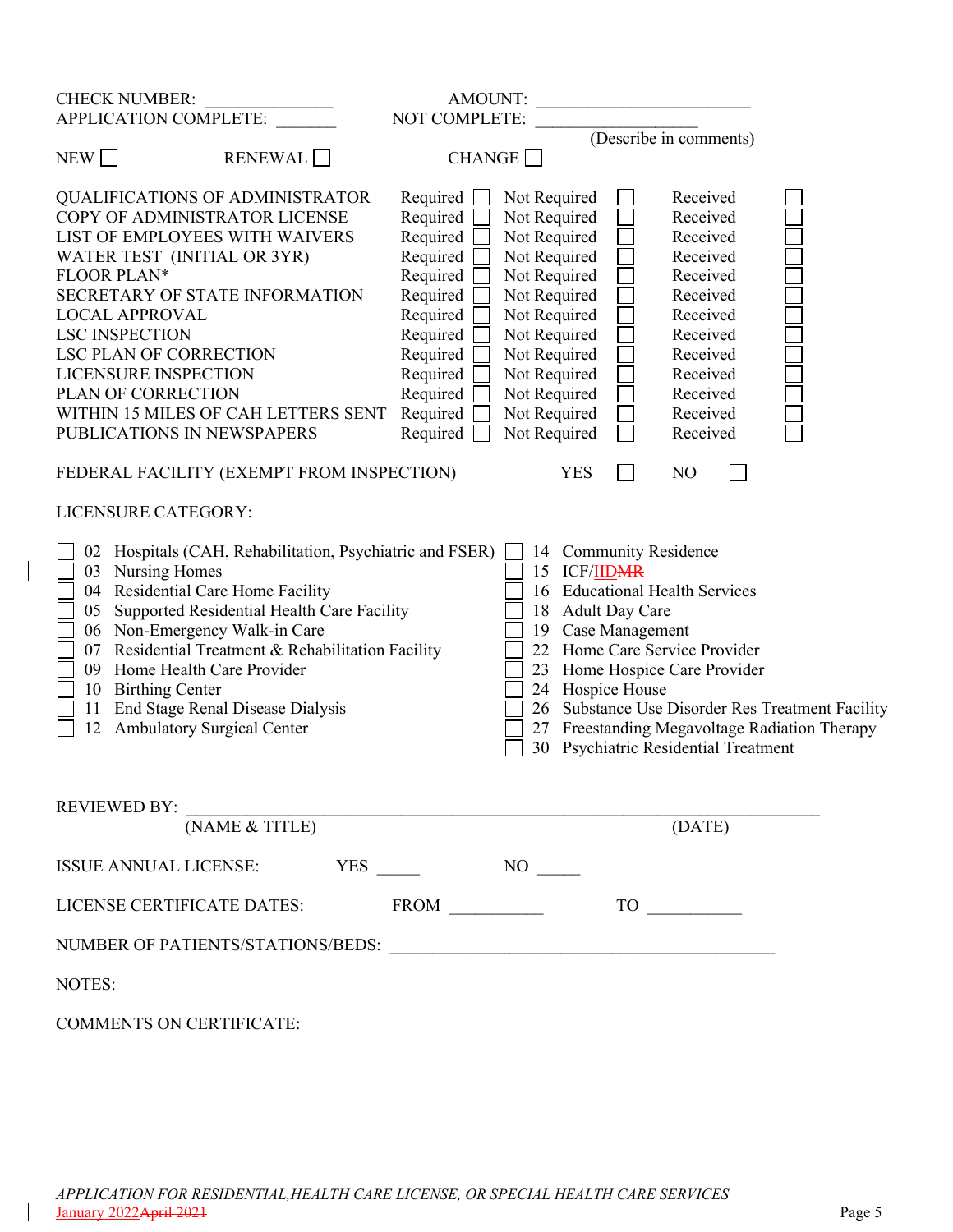

# **Care Assessment for Residential Services Tool**

Trained personnel may complete all sections of this assessment. Collaboration or consulting with health care professionals, their examinations or progress notes is essential to ensure the assessment is accurately completed.

|                                                                          |                             | Date of Admission: National Property of Admission: |
|--------------------------------------------------------------------------|-----------------------------|----------------------------------------------------|
| Initial/Admission Assessment $\Box$<br><b>Section I. MEDICAL/NURSING</b> | Six-Month Assessment $\Box$ | Change in Status Assessment                        |
| Current Diagnages                                                        |                             |                                                    |

### **Current Diagnoses**

Initial/Admission Assessment- Attach current diagnosis list.

Six-Month or Change of Status Assessment- Write in new or discontinued diagnoses. Attach new diagnosis list if more than five changes.

| Diagnosis | Date | Diagnosis | Date |
|-----------|------|-----------|------|
|           |      |           |      |
|           |      |           |      |
|           |      |           |      |
|           |      |           |      |
|           |      |           |      |
|           |      |           |      |
|           |      |           |      |
|           |      |           |      |
|           |      |           |      |
|           |      |           |      |
|           |      |           |      |
|           |      |           |      |
|           |      |           |      |
|           |      |           |      |
|           |      |           |      |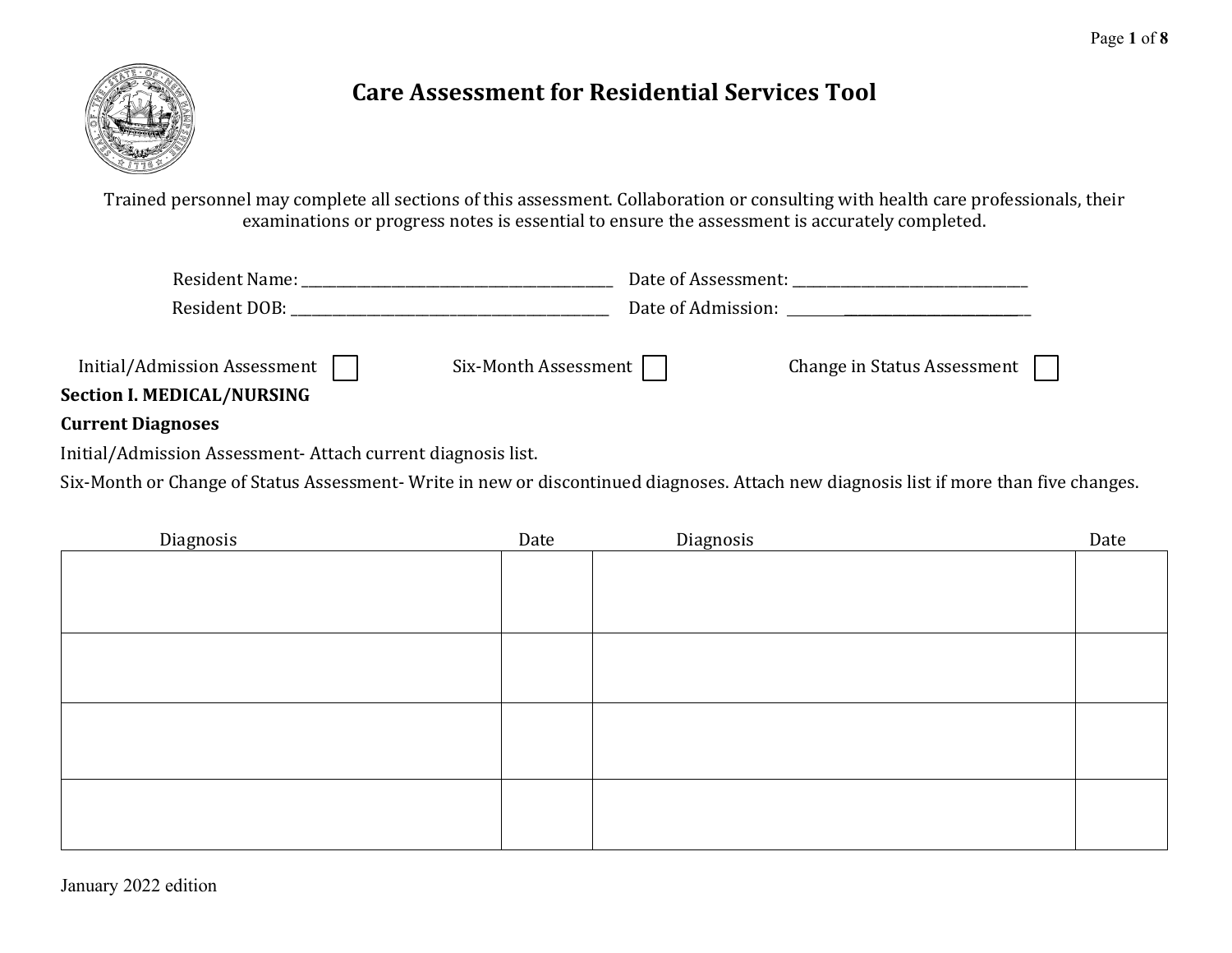### **Current Medications/Treatments**

Initial/Admission Assessment- Attach active medication/treatment list.

Six-Month or Change of Status Assessment- Write in new or discontinued medications/treatments. Attach new medication/treatment list if more than four changes.

|                                                                         | Yes: | No. | Comment: |
|-------------------------------------------------------------------------|------|-----|----------|
| Provider orders signed and dated for current medications and treatments |      |     |          |

|                                                                      |  | Yes No Comment: |
|----------------------------------------------------------------------|--|-----------------|
| <b>Nutritional Status</b>                                            |  |                 |
| 1. Special dietary need. If yes, specify.                            |  |                 |
| 2. Requires adaptive eating utensils. If yes, specify.               |  |                 |
| 3. Weight change of 5% or more in the past 30 days. If yes, specify. |  |                 |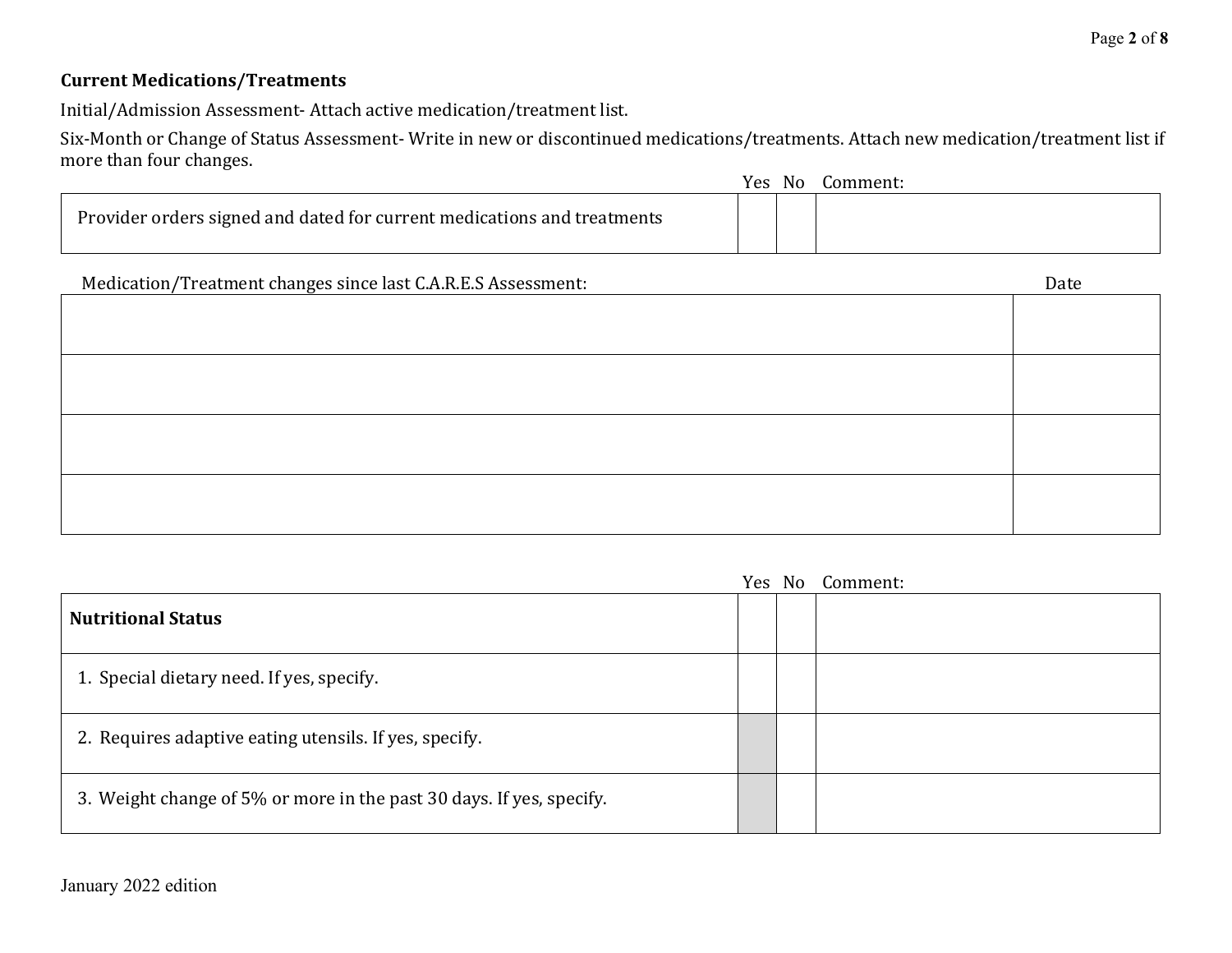|                                                                                                                            |  | Yes No Comment:                                              |
|----------------------------------------------------------------------------------------------------------------------------|--|--------------------------------------------------------------|
| <b>Medication Administration</b>                                                                                           |  |                                                              |
| 1. Responsible for self-administration. (If resident requires self-direct medication<br>administration, note in comments.) |  | Annual Physician order for self-administration?<br>YES or NO |
|                                                                                                                            |  | Bi-Annual Evaluation Complete? YES or NO                     |
| 2. Requires supervised self-administration.                                                                                |  |                                                              |
| 3. Requires nurse or other licensed personnel to give all medications.                                                     |  |                                                              |

|                                                                        | Yes No | Comment: |
|------------------------------------------------------------------------|--------|----------|
| <b>Hospice Services</b>                                                |        |          |
| 1. Currently receiving hospice services. (If no, skip to next section) |        |          |
| 2. Hospice admitted orders signed and dated.                           |        |          |
| 3. Hospice Provider Contact Information:                               |        |          |

|                                                                           | Yes No | Comment: |
|---------------------------------------------------------------------------|--------|----------|
| <b>Wound Care</b>                                                         |        |          |
| 1. Currently receiving wound care services. (If no, skip to next section) |        |          |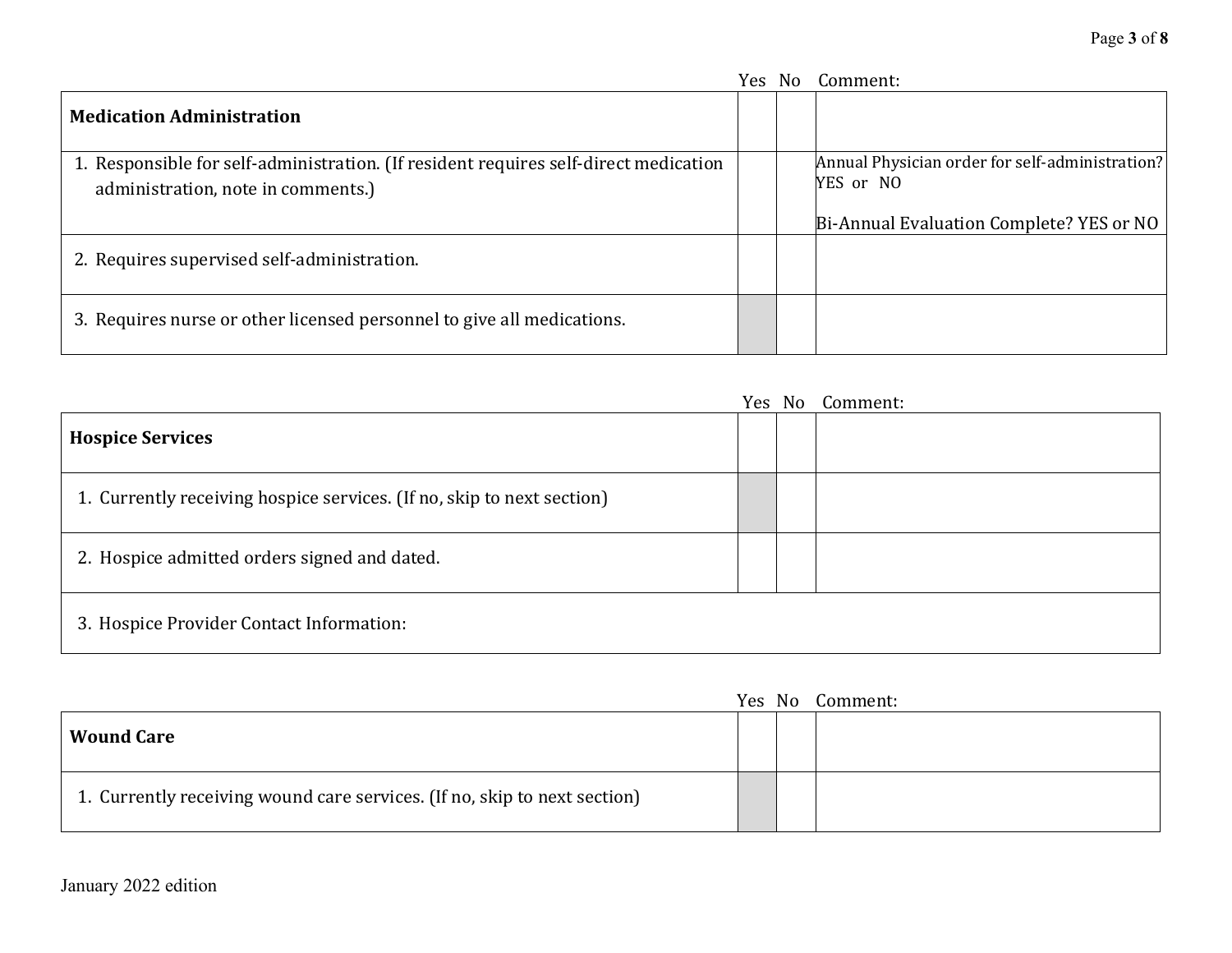| 2. Wound care orders signed and dated.      |  |  |
|---------------------------------------------|--|--|
| 3. Wound Care Provider Contact Information: |  |  |

### **Section II. ADL Functions**

|                                                                           |  | Yes No Comment:                                                      |
|---------------------------------------------------------------------------|--|----------------------------------------------------------------------|
| 1. Requires assistance with incontinent products.                         |  | If yes, circle level of assistance required:<br>SET UP or ONE PERSON |
| 2. Requires assistance with toileting.                                    |  | If yes, circle level of assistance required:<br>SET UP or ONE PERSON |
| 3. Requires assistance with dressing.                                     |  | If yes, circle level of assistance required:<br>SET UP or ONE PERSON |
| 4. Requires assistance with bathing.                                      |  | If yes, circle level of assistance required:<br>SET UP or ONE PERSON |
| 5. Requires assistance with dental care. (Circle: FULL PARTIAL<br>BRIDGE) |  | If yes, circle level of assistance required:<br>SET UP or ONE PERSON |

### **Section III. SAFETY**

|                                                                             |  | Yes No Comment:                                                          |
|-----------------------------------------------------------------------------|--|--------------------------------------------------------------------------|
| WALKING/AMBULATION/TRANSFERS                                                |  |                                                                          |
| 1. Independent with ambulation.                                             |  | If no, circle level of assistance required:<br>SUPERVISION or ONE PERSON |
| 2. Walks with assistive equipment for ambulation. (If yes, list equipment.) |  |                                                                          |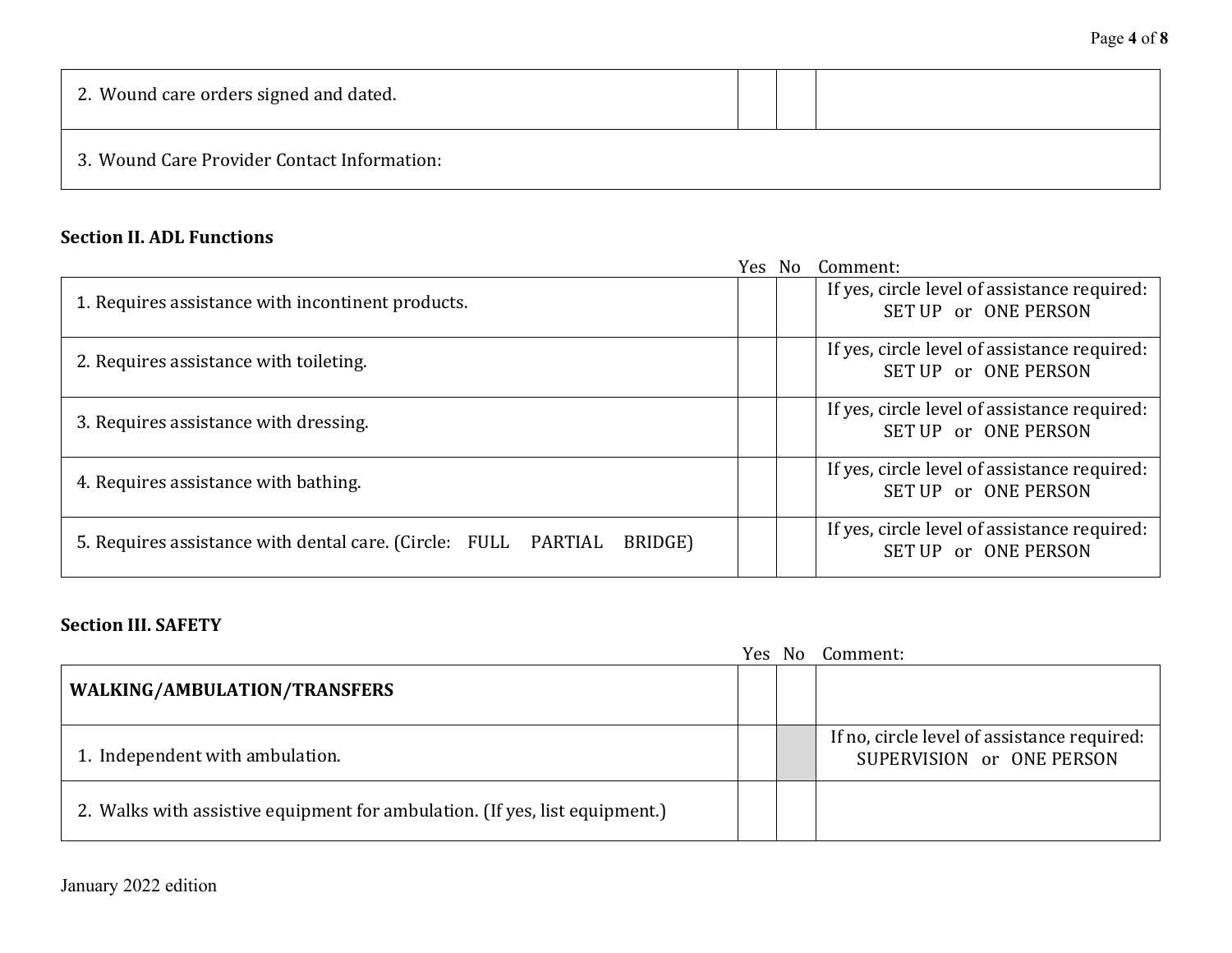| 3. Independent with stair navigation.                       |  | If no, circle level of assistance required:<br>SUPERVISION or ONE PERSON |
|-------------------------------------------------------------|--|--------------------------------------------------------------------------|
| 3. Needs physical assist to transfer.                       |  | If yes, circle level of assistance required:<br>ONE PERSON or TWO PERSON |
| 4. Requires Hoyer lift or other lift equipment to transfer. |  |                                                                          |

|                                                                                                                            | Yes No | Comment: |
|----------------------------------------------------------------------------------------------------------------------------|--------|----------|
| <b>FALLS</b>                                                                                                               |        |          |
| 1. Diagnosis of gait or balance impairment.                                                                                |        |          |
| For six-month or change of status assessment only.<br>2. Documented falls in last six months. (If yes, write in how many.) |        |          |

|                                                                               | Yes. | No. | Comment:                                                                 |
|-------------------------------------------------------------------------------|------|-----|--------------------------------------------------------------------------|
| <b>EVACUATION (Select level of assistance necessary for safe evacuation.)</b> |      |     |                                                                          |
| 1. Evacuates building independently.                                          |      |     |                                                                          |
| 2. Evacuates building with verbal assist.                                     |      |     |                                                                          |
| 3. Evacuates building with physical assist.                                   |      |     | If yes, circle level of assistance required:<br>ONE PERSON or TWO PERSON |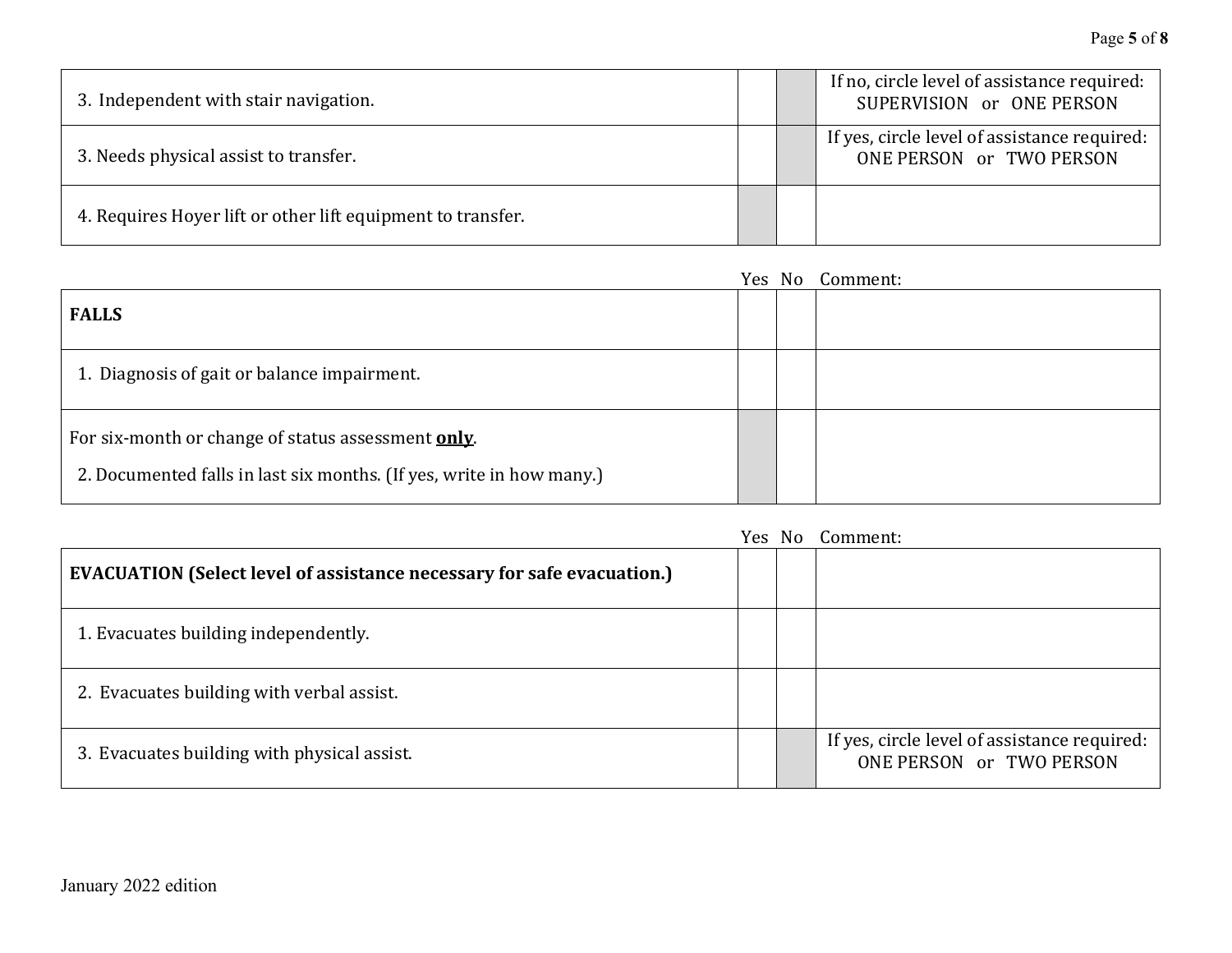## **Section IIII. COGNITIVE, MENTAL AND BEHAVIORAL HEALTH**

|                                                                                                                                       |  | Yes No Comment: |
|---------------------------------------------------------------------------------------------------------------------------------------|--|-----------------|
| COGNITIVE, MENTAL AND BEHAVIORAL HEALTH STATUS                                                                                        |  |                 |
| 1. Active diagnosis of cognitive/memory impairment, including dementia. (If yes,<br>list in comment section.)                         |  |                 |
| 2. Displaying exit-seeking behaviors?                                                                                                 |  |                 |
| 3. Active diagnosis of mental health condition, including depression, anxiety, schizophrenia, etc. (If yes, list in comment section.) |  |                 |
| 4. Actively pursuing mental health treatment or services. (If yes, list in comment<br>section.)                                       |  |                 |

|                                                     |  | Yes No Comment:                        |
|-----------------------------------------------------|--|----------------------------------------|
| <b>COMMUNICATION</b>                                |  |                                        |
| 1. Requires corrective lenses or reading glasses.   |  | (Circle one: Daily<br>Reading<br>Both) |
| 2. Requires hearing aids.                           |  | (Circle one: Right)<br>Both)<br>Left   |
| 3. Effective communication. (If no, list barriers.) |  |                                        |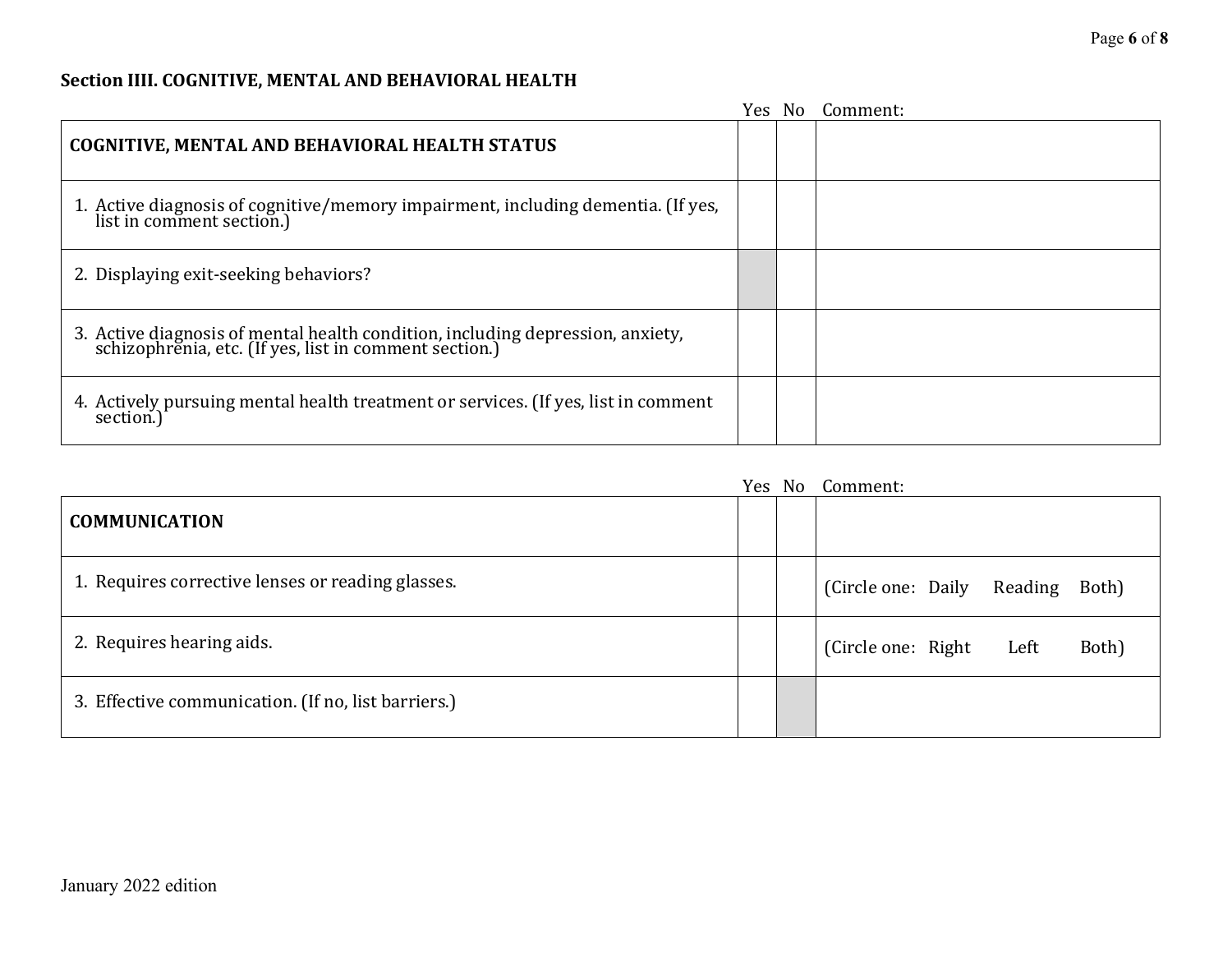### **Section IV. LEGAL**

|                                                                                                      |  |  | Yes No Comment: |  |
|------------------------------------------------------------------------------------------------------|--|--|-----------------|--|
| 1. Advanced Directives Completed.                                                                    |  |  |                 |  |
| 2. Activated DPOA-HC, or Guardian. (If yes, list Activated DPOA-HC or Guardian.)                     |  |  |                 |  |
| 3. POLST Completed.                                                                                  |  |  |                 |  |
| 4. Code Status. (Circle one: FULL CODE or DNR) (Circle one: If DNR, PINK form in facility-YES or NO) |  |  |                 |  |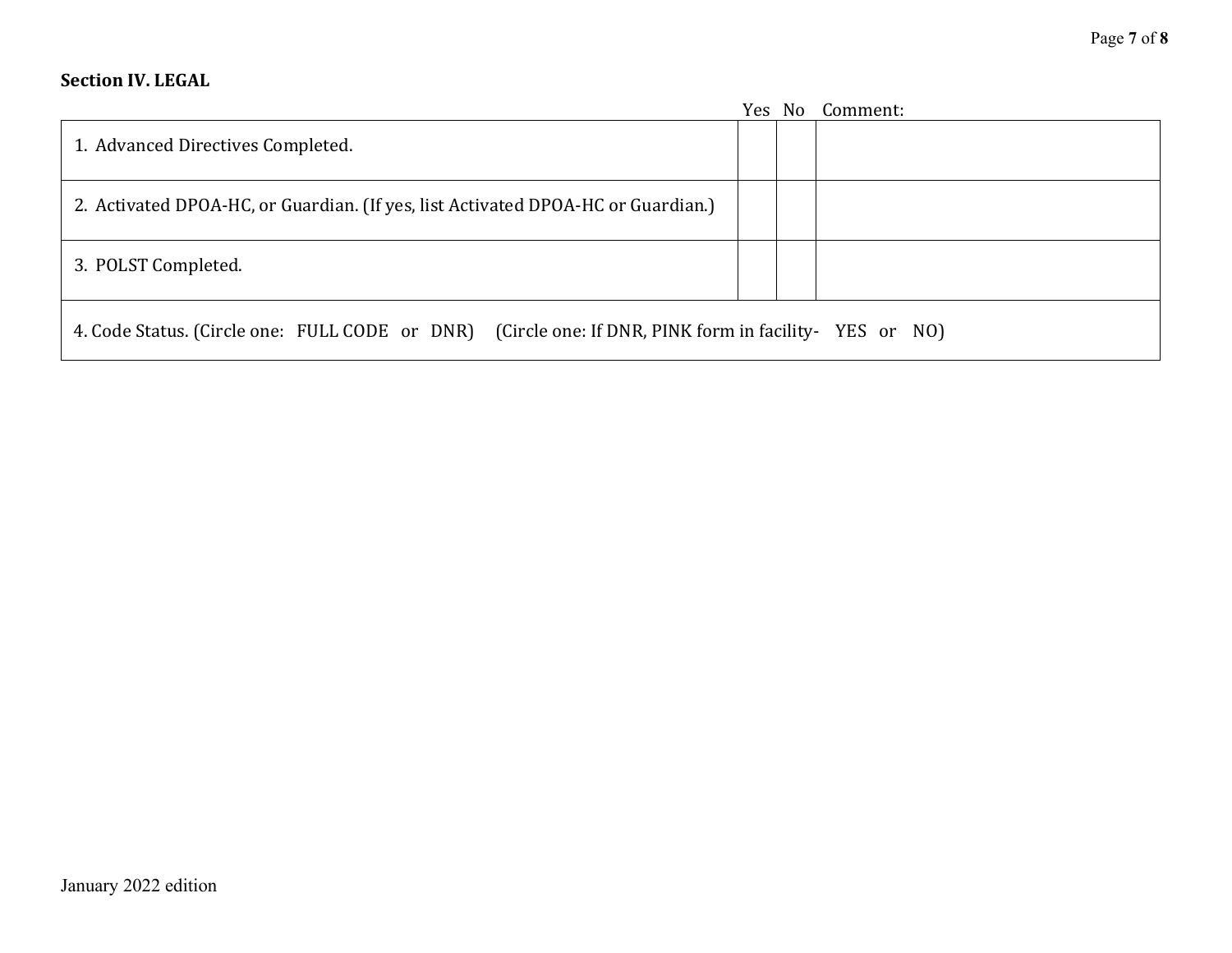#### **ACCEPTABLE REASONS FOR ABSENCE OF CARE PLAN FOR A NEED IN A SHADED BOX**

Reason A = This need is met for all residents as part of the basic services and all staff provide this need per their job description, responsibilities and / or facility policy.

Reason B = This need is met by other health care professionals not employed by the facility but with oversight provided by facility staff.

Reason C = The facility, and others, have exhausted all reasonable attempts to meet this need. The resident, legal agent, and family are aware and agree this need will not have a care plan.

\_\_\_\_\_\_\_\_\_\_\_\_\_\_\_\_\_\_\_\_\_\_\_\_\_\_\_\_\_\_\_\_\_\_\_\_\_\_\_\_\_\_\_\_\_\_\_\_\_\_\_\_\_\_\_\_\_\_\_\_\_\_\_\_\_\_\_\_\_\_\_\_\_\_\_\_\_\_\_\_\_\_\_\_\_\_\_\_\_\_\_\_\_\_\_\_\_\_\_\_\_\_\_\_\_\_\_\_\_\_\_\_\_\_\_\_\_\_\_\_\_\_\_\_\_\_\_\_\_\_\_\_\_\_\_\_\_\_\_\_\_\_\_\_\_\_\_\_\_\_\_\_\_\_\_\_\_\_\_\_

Reason D = Other. Provide explanation below.

| Completed by:           | Name (printed) | Signature                                                                                                           | Date | Title        |
|-------------------------|----------------|---------------------------------------------------------------------------------------------------------------------|------|--------------|
|                         |                |                                                                                                                     |      |              |
|                         |                |                                                                                                                     |      |              |
|                         |                | All assessments must be completed and reviewed in collaboration with resident or their guardian, agent, or personal |      |              |
| representative, if any. |                |                                                                                                                     |      |              |
|                         |                |                                                                                                                     |      |              |
|                         | Name (printed) | Signature                                                                                                           | Date | Relationship |
|                         |                |                                                                                                                     |      |              |
|                         |                |                                                                                                                     |      |              |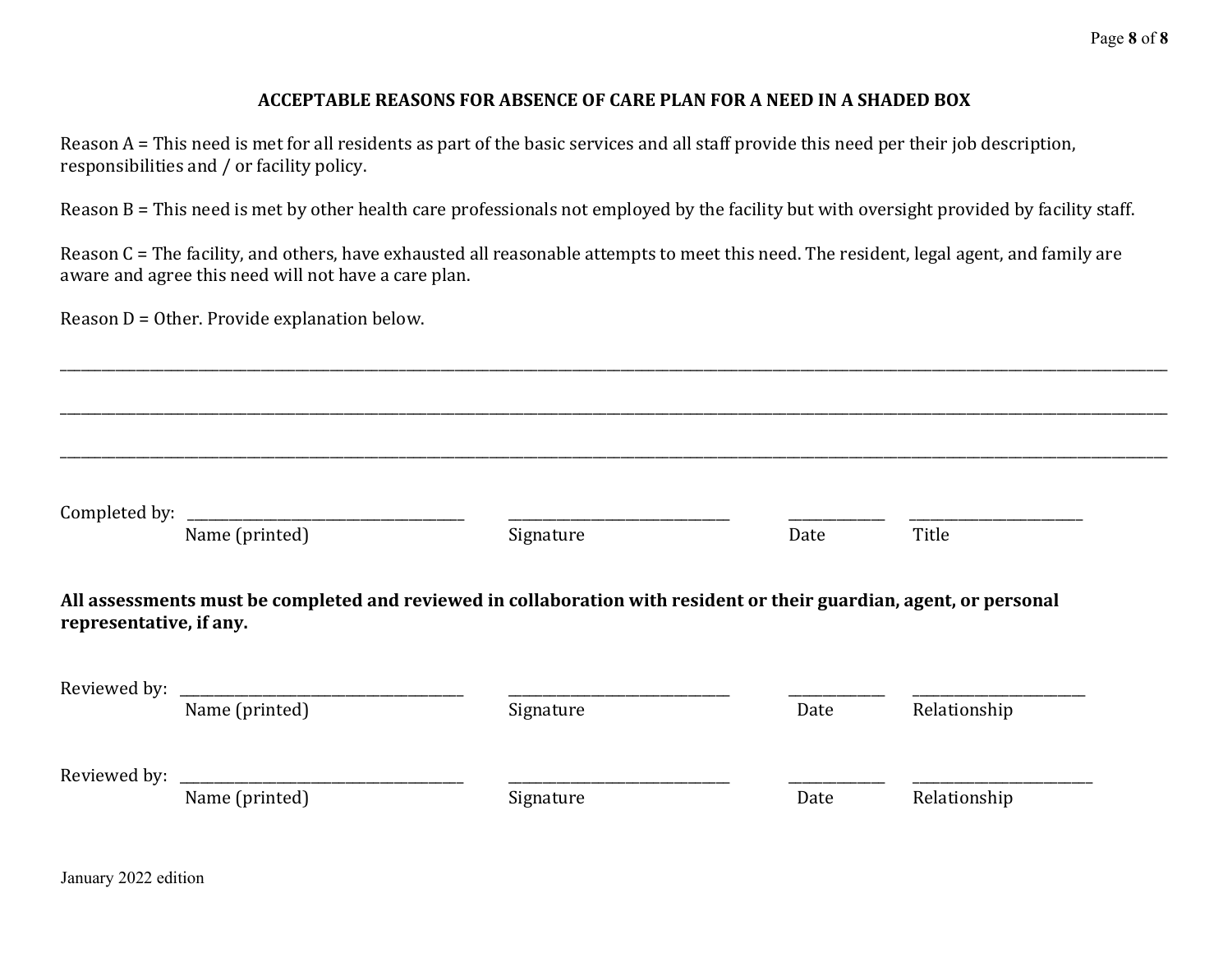#### NEW HAMPSHIRE DRAFTING AND PROCEDURE MANUAL

#### **APPENDIX II-H**

#### **INCORPORATION BY REFERENCE STATEMENT**

#### \*\* PLEASE LIST THE FOLLOWING:

#### 1. Name of Agency. **Department of Health and Human Services (DHHS)**

2. Person who has reviewed the material to be incorporated into the agency's rules:

| Name:    | <b>Doreen Shockley</b>                                                                                                               | Title: | <b>Manager</b>      |
|----------|--------------------------------------------------------------------------------------------------------------------------------------|--------|---------------------|
| Address: | Dept. of Health & Human Services<br><b>Health Facilities Administration</b><br>129 Pleasant Street, Brown Bldg.<br>Concord, NH 03301 |        | Phone #: $271-9645$ |

3. Specific rule number where the material is incorporated:  $He-P 804.07(g)(3)$ , (h), and (i)

\*\*PLEASE ATTACH THE FOLLOWING, numbered to correspond to the number on this sheet (a separate sheet is not required for every item):

4. The complete title of the material which is to be incorporated including the date on which the material became effective (or a document identification number) or, if the material is undated Internet content, the date the material was accessed and printed, and the title of the entity that created or promulgated the material.

#### The title of the material to be incorporated is Facility Guideline Institutes (FGI) "Guidelines for Design and Construction of Residential Health, Care, and Support Facilities" (2018 Edition).

5. How the agency modified the text of the material incorporated, clearly identifying where amendments have been made to the text.

#### Not applicable.

6. How the material incorporated can be obtained by the public (include cost and the address of the unrelated third party which published the material, and the Internet source URL if it appears in the rule, for example if the material is Internet content only available online).

#### **Publisher: Facility Guidelines Institute (FGI)**

#### Cost: \$75.00/book or \$200.00/user, per year for subscription to website

#### The incorporated document is available for purchase at:

#### https://www.fgiguidelines.org/guidelines/2018-fgi-guidelines/

Why the agency did not choose to reproduce the incorporated material in full in its rules. The discussion  $7.$ shall include more than the obvious reason that it is less expensive to incorporate by reference.

#### The information is subject to copyright restrictions.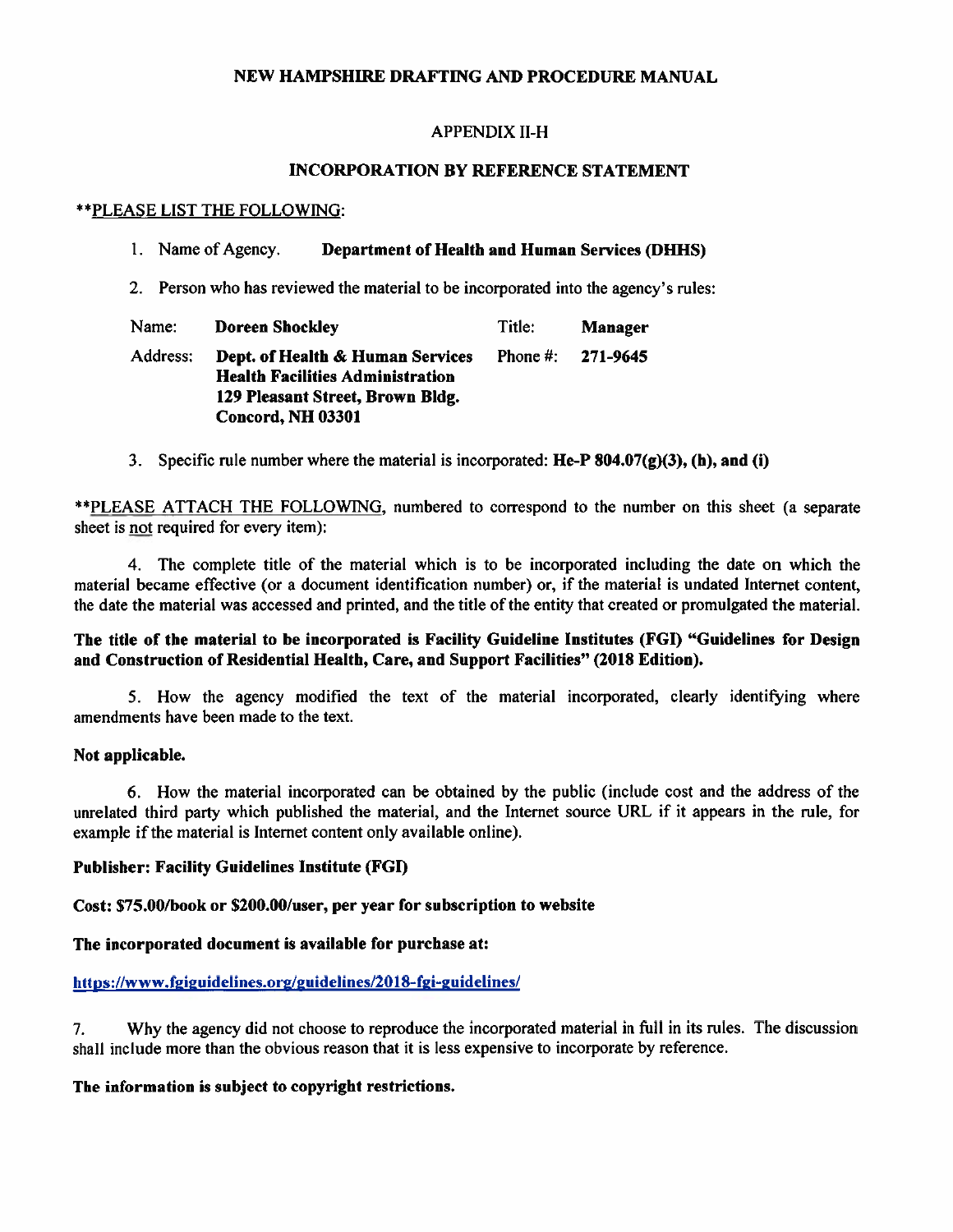#### NEW HAMPSHIRE DRAFTING AND PROCEDURE MANUAL

#### \*\* PLEASE SIGN THE FOLLOWING:

I, the adopting authority,\* certify that the text of the material which the agency is incorporating by reference in these rules has been reviewed by this agency. To the best of my knowledge and belief, this agency has complied with the requirements of RSA 541-A:12, IV and Section 3.12 of Chapter 4 of the Drafting and Procedure Manual for Administrative Rules. I further certify that the agency has the capability and the intent to enforce the material incorporated into the rules, as identified above.

 $127$ Date:

KOLL Signature:

Name: Lori A. Shibinette

Title: **Commissioner** 

\*("Adopting authority" is the official empowered by statute to adopt the rule, or a member of the group of individuals empowered by statute to adopt the rule.)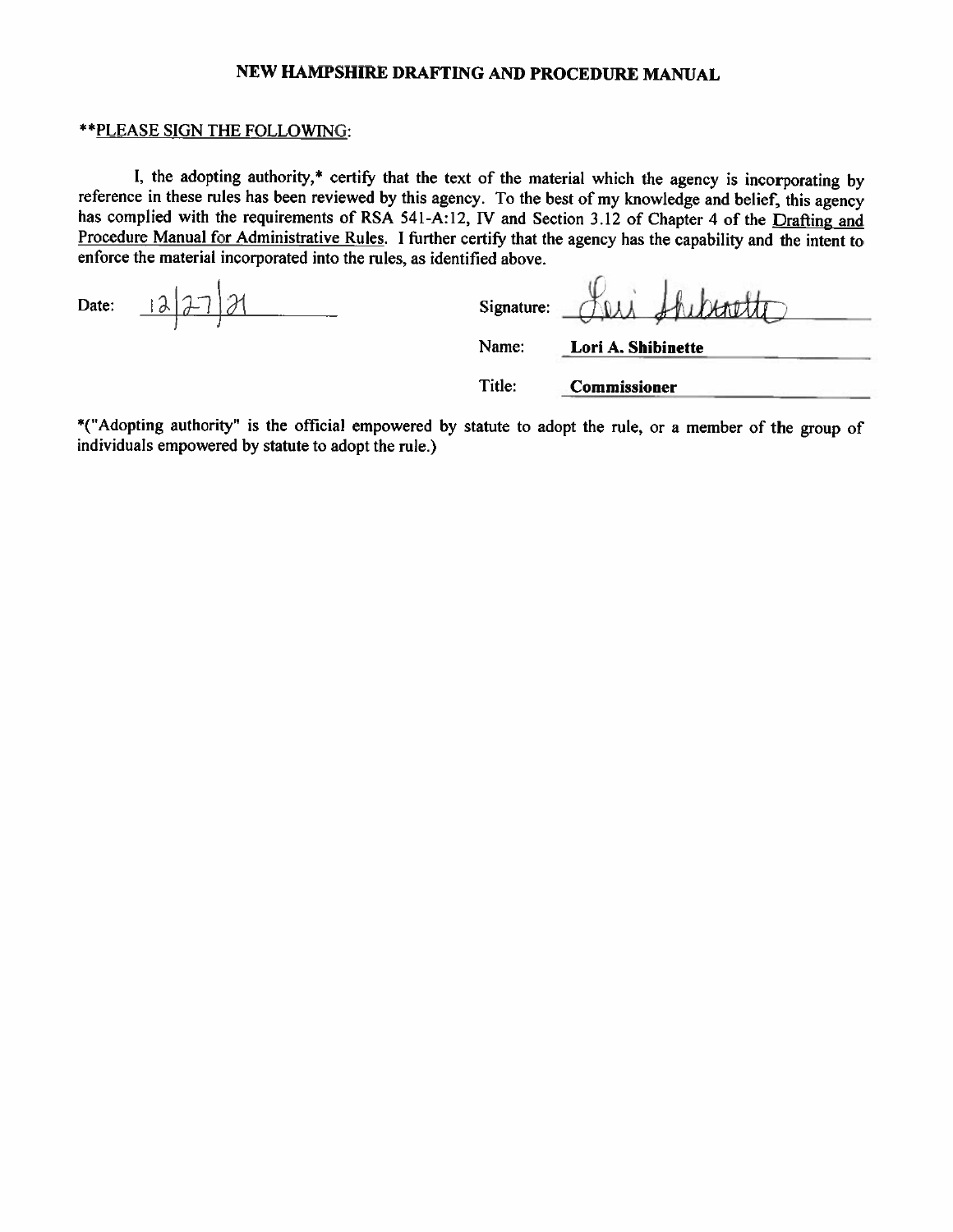# NEW HAMPSHIRE DRAFTING AND PROCEDURE MANUAL

# **APPENDIX II-H**

# **INCORPORATION BY REFERENCE STATEMENT**

### \*\*PLEASE LIST THE FOLLOWING:

#### 1. Name of Agency. **Department of Health and Human Services (DHHS)**

2. Person who has reviewed the material to be incorporated into the agency's rules:

| Name:    | <b>Doreen Shockley</b>                                                                                                               | Title: | <b>Manager</b>        |
|----------|--------------------------------------------------------------------------------------------------------------------------------------|--------|-----------------------|
| Address: | Dept. of Health & Human Services<br><b>Health Facilities Administration</b><br>129 Pleasant Street, Brown Bldg.<br>Concord, NH 03301 |        | Phone #: $271 - 9645$ |

3. Specific rule number where the material is incorporated: He-P 804.18(p)

\*\*PLEASE\_ATTACH\_THE\_FOLLOWING, numbered to correspond to the number on this sheet (a separate sheet is not required for every item):

4. The complete title of the material which is to be incorporated including the date on which the material became effective (or a document identification number) or, if the material is undated Internet content, the date the material was accessed and printed, and the title of the entity that created or promulgated the material.

# The title of the material to be incorporated is United States Centers for Disease Control and Prevention's "Guidelines for Preventing the Transmission of M. tuberculosis in Health-Care Settings" (2005 Edition).

5. How the agency modified the text of the material incorporated, clearly identifying where amendments have been made to the text.

#### Not applicable.

6. How the material incorporated can be obtained by the public (include cost and the address of the unrelated third party which published the material, and the Internet source URL if it appears in the rule, for example if the material is Internet content only available online).

# **Publisher: United States Centers for Disease Control and Prevention**

# **Cost: Free of Charge**

#### The incorporated document is available at:

# https://www.cdc.gov/tb/publications/slidesets/infectionguidelines/default.htm

Why the agency did not choose to reproduce the incorporated material in full in its rules. The discussion 7. shall include more than the obvious reason that it is less expensive to incorporate by reference.

# The information is subject to copyright restrictions.